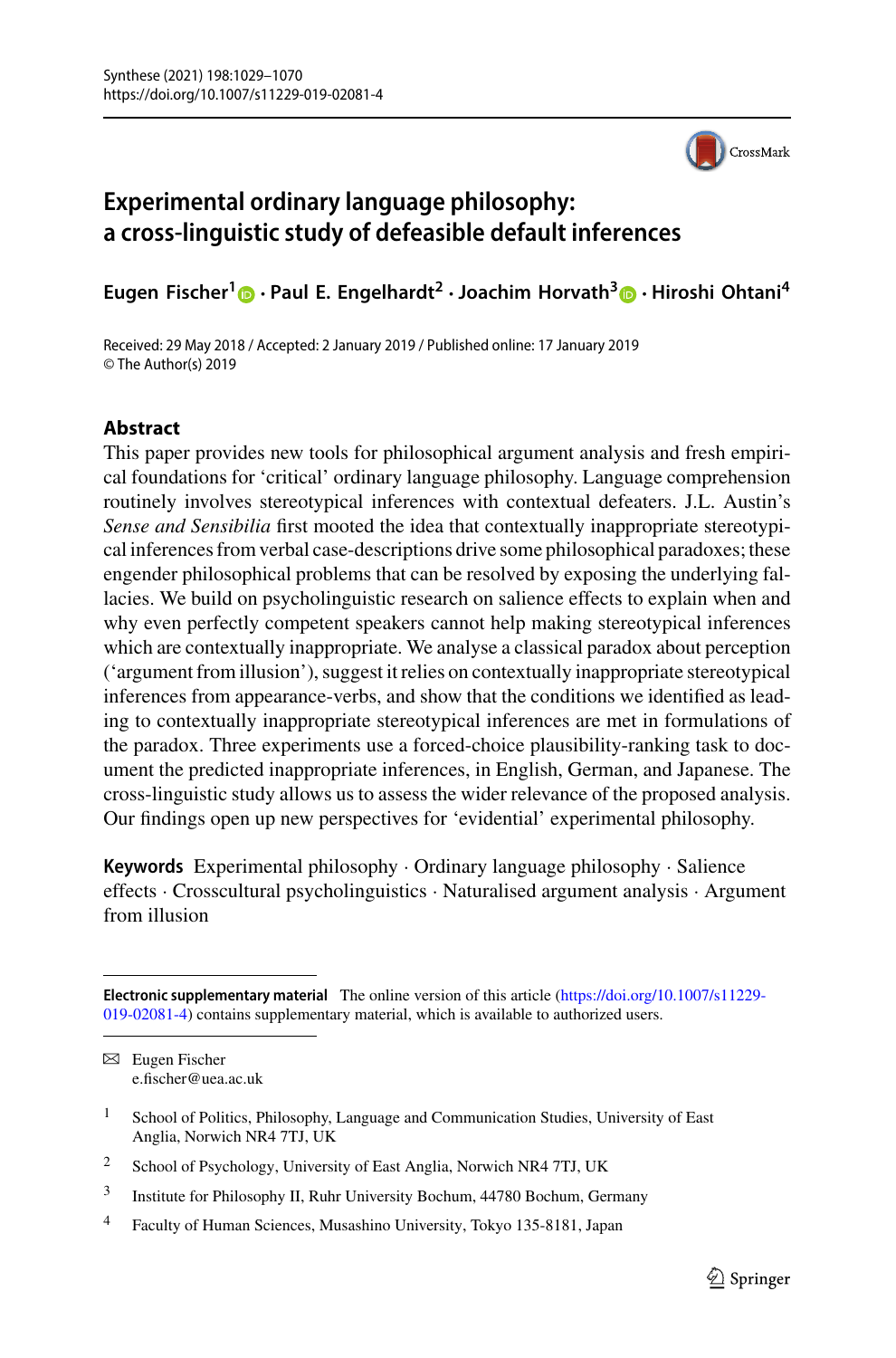### <span id="page-1-2"></span>**1 Introduction**

Some words bewitch. So do some senses. Among these are dominant senses of polysemous words, namely when they are (in ways to be explained) 'functional' for the interpretation of more rarefied uses: Even in competent speakers, such less salient uses then predictably prompt stereotypical inferences licensed by the dominant sense or use but not by the less salient sense or use demanded by the context. Such contextually inappropriate stereotypical inferences are at the root of some philosophical paradoxes and problems. These two hypotheses, one psycholinguistic, the other metaphilosophical, promise to jointly provide fresh foundations for the best known critical project in ordinary language philosophy, initiated by J.L. Austin [\(1962\)](#page-35-0), which addresses philosophical problems by disentangling contextually inappropriate default inferences. We will examine the two hypotheses through experiments on inferences from appearance verbs and by following up the suggestion that the contextually inappropriate inferences we document are at the root of a classical paradox about perception, known as 'argument from illusion'. This philosophically motivated exercise in experimental pragmatics will forge fresh connections between experimental philosophy and ordinary language philosophy.

The rise of experimental philosophy has contributed to renewed interest in ordinary language philosophy (OLP) (Fischer [2011;](#page-36-0) Baz [2012,](#page-35-1) [2016;](#page-35-2) Garvey [2014;](#page-37-0) Gustafsson and Sørli [2011;](#page-37-1) Hansen [2014,](#page-37-2) [2018;](#page-38-0) Laugier [2013\)](#page-38-1). OLP was analytic philosophy's first attempt to overcome limitations of armchair reflection through the use of (informal) experiments (Hansen and Chemla [2015\)](#page-38-2), (peer-based) focus groups (Urmson [1969\)](#page-41-0), and empirical surveys (Murphy  $2014$  $2014$  $2014$ ).<sup>1</sup> Forging fresh connections between experimental philosophy and its historical precursor, this paper will draw on inspiration from OLP to recruit psycholinguistic methods and findings for further development of one main strand of experimental philosophy's 'evidential' research programme (Sytsma and Livengood [2016,](#page-41-1) pp. 40–42). We will explore how ideas pioneered by OLP's 'critical' Austinian strand, exemplified by *Sense and Sensibilia* (Austin  $1962$  $1962$ ),<sup>2</sup> can help develop the prominently discussed 'restrictionist' strand of evidential experimental philosophy (reviews: Mallon [2016;](#page-39-1) Stich and Tobia [2016\)](#page-41-2), into an 'experimental philosophy 2.0' (Nado [2016\)](#page-39-2).

Restrictionism seeks to debunk intuitions adduced as evidence for philosophical claims and theories (reviews: Alexander [2012,](#page-35-3) pp. 70–89; Horvath [2010\)](#page-38-3) and—more recently—to 'dissolve' certain philosophical problems (Weinberg [2017,](#page-41-3) p. 179). A first generation of contributions sought to assess the evidentiary value of philosophically relevant intuitions. These studies examined the sensitivity of such intuitions to presumably irrelevant parameters, and inferred lack of evidentiary value from observed sensitivity to demographic parameters, order and framing effects. This research met

<span id="page-1-0"></span><sup>&</sup>lt;sup>1</sup> 'OLP' is a family resemblance concept (*cf.* Baz [2016,](#page-35-2) p. 112) associated with several related paradigms. These include two precursors of experimental philosophy: J.L. Austin (e.g., [1957,](#page-35-4) [1962\)](#page-35-0) and Arne Naess (e.g., [1956,](#page-39-3) [1961\)](#page-39-4). This paper develops Austinian ideas. For Naess, and methodological debates between the two camps, see Murphy [\(2014\)](#page-39-2) and *cf.* Hansen [\(2017\).](#page-38-2)

<span id="page-1-1"></span><sup>2</sup> OLP's other, 'constructive' main strand, exemplified by Austin [\(1957\)](#page-35-4), is continued, e.g., by experimental work on epistemic contextualism (Gerken and Beebe [2016;](#page-37-3) Grindrod et al. [2018;](#page-37-4) Hansen and Chemla [2013;](#page-38-4) Schaffer and Knobe [2012\)](#page-40-0).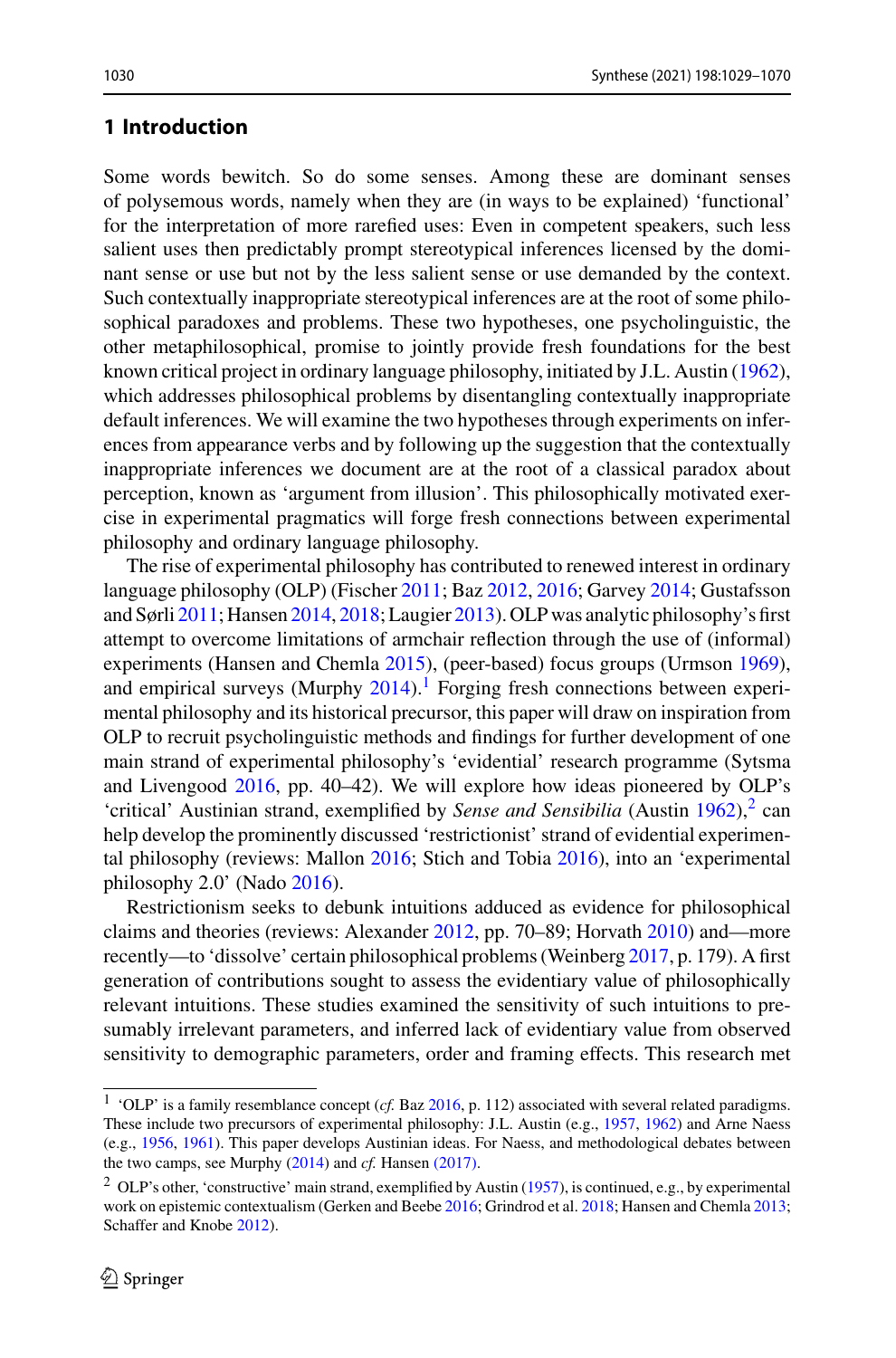with empirical and theoretical challenges: Studies on demographic parameters (age, gender, etc.) encountered replication difficulties (review: Machery [2017,](#page-39-5) ch. 2) exceeding those of experimental philosophy as a whole (Cova [2018\)](#page-36-1); the inference from apparent order effects to lack of evidentiary value was forcefully questioned (Horne and Livengood [2017\)](#page-38-5); and critics maintained that philosophers do not rely on intuitions as evidence in the way restrictionism presupposes (Cappelen [2012;](#page-36-2) Deutsch [2015;](#page-36-3) Williamson [2007\)](#page-41-4). Partially in response to these difficulties, recent calls for an 'experimental philosophy 2.0' (Nado [2016\)](#page-39-2) suggest that evidential experimental philosophers should, instead, (1) examine cognitive processes that underpin philosophical thought (paradigm: Nichols and Knobe [2007\)](#page-39-6), (2) seek to develop epistemological profiles of such processes, which indicate under which conditions we may (not) trust their outputs (Weinberg [2015,](#page-41-5) [2016\)](#page-41-6), and (3) assess a wider range of outputs: not only intuitive judgments but also inferences in arguments (Fischer and Engelhardt [2017\)](#page-37-5).

At this point in the development of evidential experimental philosophy, OLP's critical Austinian strand provides fresh inspiration: Austin [\(1962\)](#page-35-0) considered defeasible default inferences which are shaped by ordinary uses of words, and sought to 'dissolve' philosophical problems by disentangling such inferences. Defeasible default inferences continuously occur in language comprehension and production—e.g., whenever thinkers read or state verbal case-descriptions or premises of arguments. This paper conceptualises relevant inferences, in a neo-Gricean framework, as part-and-parcel of 'stereotypical enrichment' (Levinson [2000\)](#page-38-6). In the spirit of experimental philosophy 2.0, we (1) experimentally examine this key cognitive process which can shape thought in *any* area of philosophy, in order to (2) contribute towards an epistemological profile of stereotypical enrichment and, on this basis, (3) assess how stereotypical inferences influence philosophical argument, for better or worse. In the spirit of critical OLP, we explore to what extent our findings can contribute to resolving a philosophical paradox and 'dissolving' a problem it engenders. For this purpose, we chose the classical paradox about perception ('argument from illusion') targeted by Austin's *Sense and Sensibilia* [\(1962\)](#page-35-0). Together with related paradoxes, it engenders the 'problem of perception', a renewed focus of debate (Crane and French [2015;](#page-36-4) Fish [2009;](#page-37-6) Robinson [2001;](#page-40-1) Smith [2002\)](#page-40-2). We thus seek to trial the application of psycholinguistic methods and findings in philosophical argument analysis and to provide proof of concept for experimental implementation of Austin's critical project: an 'experimental ordinary language philosophy (2.0)'.

We now empirically substantiate Austinian ideas about defeasible default inferences from words by reviewing psycholinguistic findings about stereotypical inferences and their contextual integration (Sect. [2\)](#page-3-0). We then draw on psycholinguistic research on salience effects (Fein et al. [2015;](#page-36-5) Giora [2003\)](#page-37-7) to contribute to an epistemological profile of stereotypical enrichment and identify vitiating conditions under which the process leads to inappropriate inferences (Sect. [3\)](#page-1-2). Three experiments on inferences from appearance verbs evaluate our psycholinguistic hypothesis that, under the conditions identified, even competent language users make and accept contextually inappropriate stereotypical inferences. To show that our findings are not merely reflective of idiosyncrasies in English and to assess their philosophical relevance, we follow up an English study (Sect. [4\)](#page-3-0) with replications in languages with different sentence positions for verbs, viz., German (Sect. [5\)](#page-18-0) and Japanese (Sect. [6\)](#page-20-0). Finally, we deploy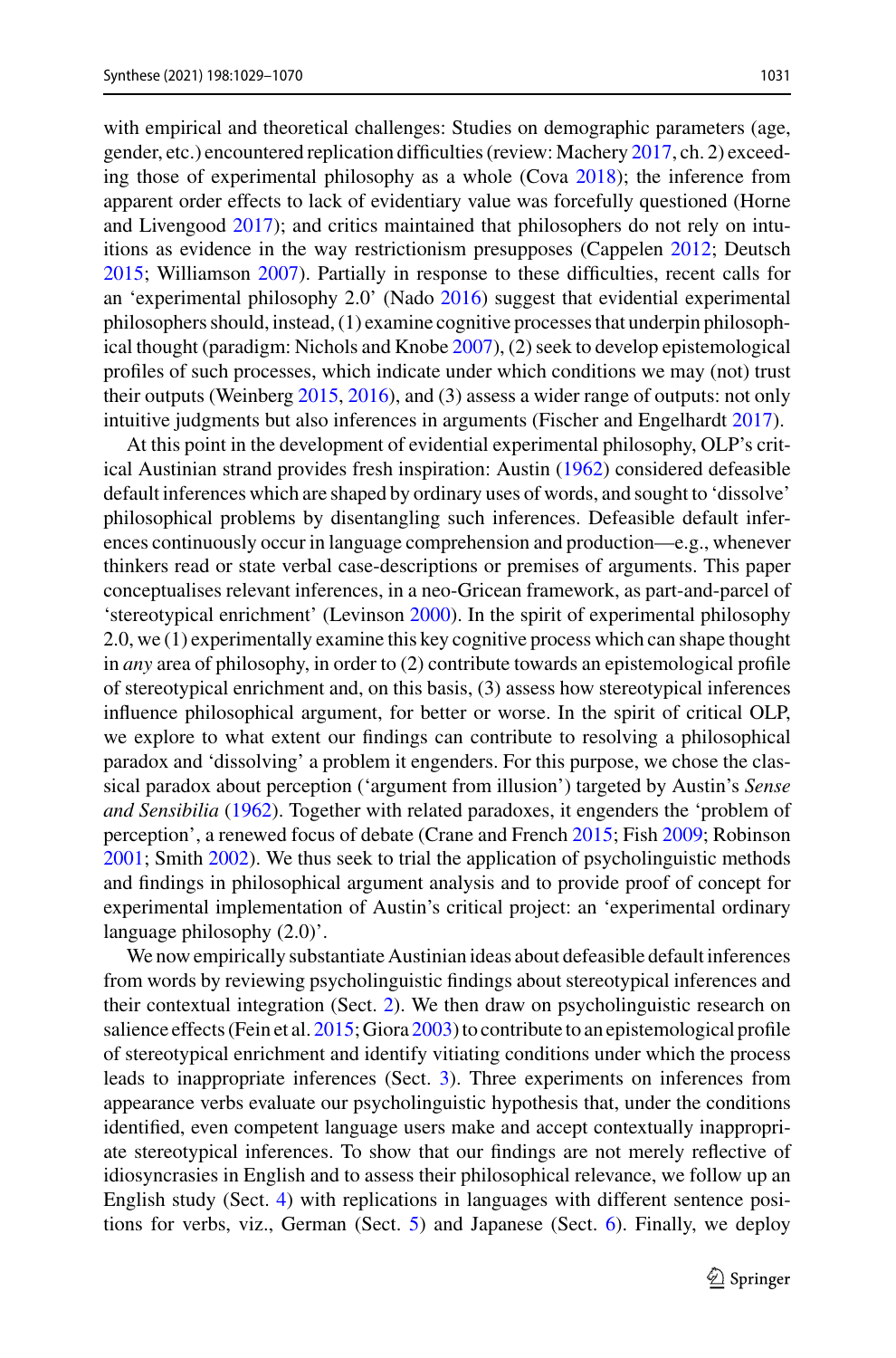these empirical findings to develop the metaphilosophical hypothesis that contextually inappropriate stereotypical inferences from appearance verbs are at the root of the 'argument from illusion', and explore how psycholinguistic findings can contribute to 'dissolving' the 'problem of perception' (Sect. [7\)](#page-22-0). We thus aim to provide proof of concept for a more widely applicable approach that adresses certain kinds of problems by developing and empirically investigating psycholinguistic (and metaphilosophical) hypotheses which are also interesting in their own right.

## <span id="page-3-0"></span>**2 Stereotypical enrichment**

Much of *Sense and Sensibilia* discusses default inferences from words which have subtle contextual defeaters. Without the benefit of the conceptual apparatus available today, Austin sought to clarify 'the root ideas behind the uses of', e.g., appearance verbs 'look', 'appear', and 'seem' (Austin [1962,](#page-35-0) p. 37) which are employed in the initial premises of the paradox he targeted in that work. He considered example sentences and 'in just what circumstances we would say which, and why' (p. 36), e.g., (*cf.* Price [1932,](#page-40-3) p. 28):

- 1. 'The hill looks steep'—[it has the look of a steep hill];
- 2. 'The hill appears steep'—when you look at it from down here;
- 3. 'The hill seems steep'—to judge by the fact that we had to change gear twice.

Such examples suggest that while 'looks' is used simply to comment on the look of things, 'appears' 'would typically be used with reference to certain *special circumstances'* affecting judgment, and 'seems' 'makes an implicit reference to certain [inconclusive] *evidence'* supporting judgment (Austin [1962,](#page-35-0) pp. 36–37). If this is correct, hearers will tend to infer *S is inclined to judge/think that X is F* from 'X appears F to S' and 'X seems F to S', but not from 'X looks F to S' (Fischer [2014a\)](#page-36-6).

Simultaneously, Austin stresses the radical context-sensitivity of inferences made or anticipated in language-comprehension and -production:

'If I say that petrol looks like water, I am simply commenting on the way petrol looks; I am under no temptation to think, nor do I imply, that perhaps petrol *is* water. […] But 'This looks like water' … may be a different matter; if I don't already know what 'this' is, I *may* be taking the fact that it looks like water as a ground for thinking it *is* water' (Austin [1962,](#page-35-0) pp. 40–41).

Therefore, 'just what is meant and what can be inferred (if anything) can be decided only by examining the full circumstances in which the words are used' (p. 41): Under some circumstances, 'X looks F (to S)' may prompt and warrant a doxastic inference to *S is inclined to think that X is F*, which otherwise is the preserve of 'seem' and 'appear'.

Psycholinguistic research has since substantiated both general suggestions: that the use of particular words is associated with 'root ideas' which facilitate defeasible default inferences; and that inferences—appropriately—made from uses of words depend upon sentence- and, indeed, utterance-context. In today's terms, Austin's 'root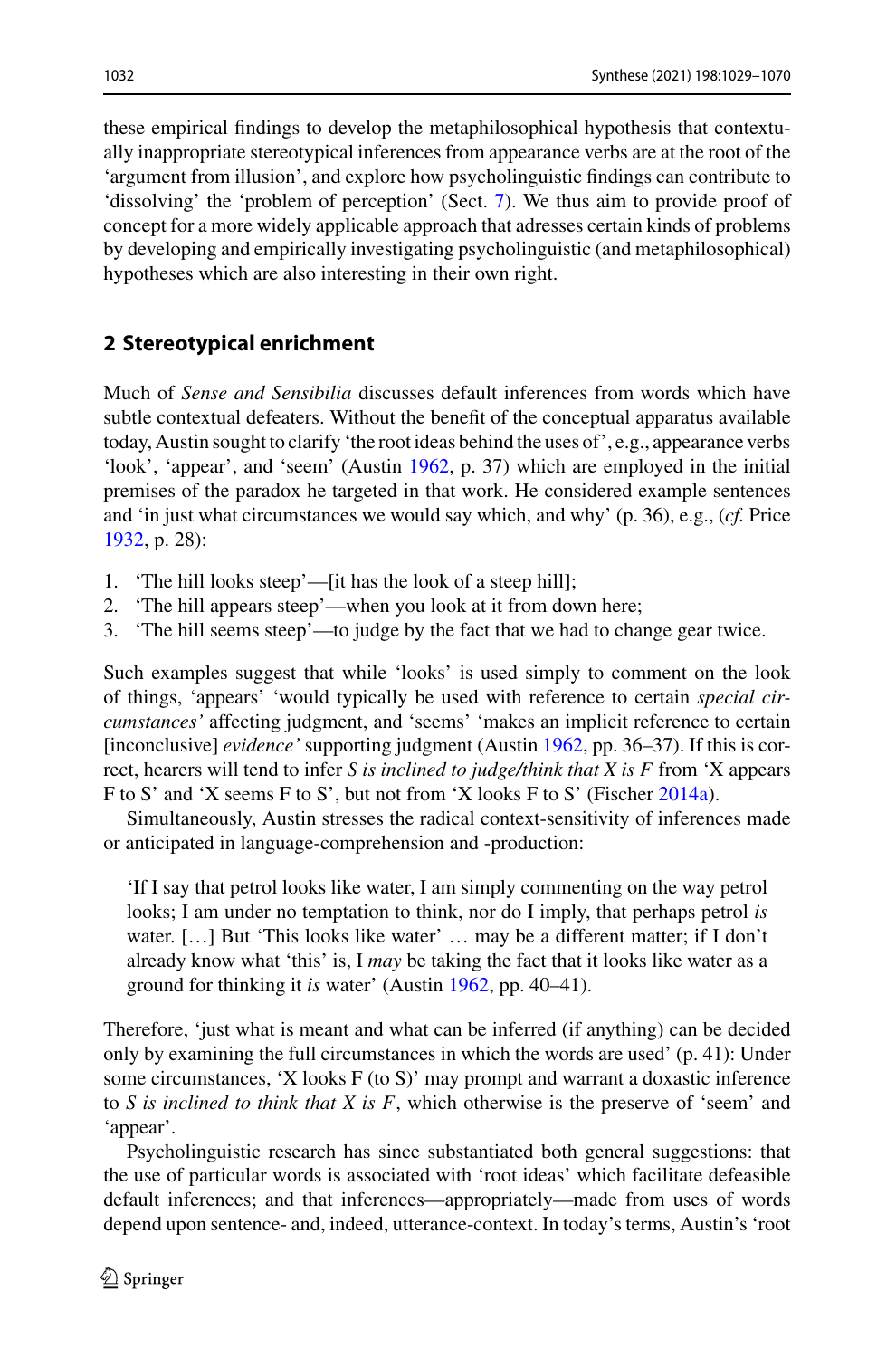ideas' are stereotypes; and the 'root ideas' associated with the verbs of interest are generalised situation schemas.

As traditionally conceived, *stereotypes* are sets of features (categories, properties, relations, etc.) which come to mind first, and are easiest to process, when we hear a noun, verb, or idiomatic expression. In the simplest examples, relevant features can be elicited through listing or sentence-completion tasks ('Tomatoes are\_\_') (e.g., McRae et al. [1997\)](#page-39-7). Single words activate features rapidly (within 250 ms), as shown by priming experiments (Balota and Lorch [1986;](#page-35-5) Ferretti et al. [2001;](#page-36-7) Hare et al. [2009;](#page-38-7) Lupker [1984;](#page-39-8) Welke et al.  $2015$ ).<sup>[3](#page-4-0)</sup> According to standard accounts of semantic memory (McRae and Jones [2013;](#page-39-9) Neely and Kahan [2001\)](#page-39-10), stereotypical associations between things and their features (properties, relations, etc.), parts and wholes, causes and effects are built up through observed co-occurrences in the physical environment and linguistic representations. Strength of stereotypical association thus encodes information about the world.

Stereotypical associations do not determine the extension of words (Hampton and Passanisi [2016\)](#page-37-8), but support automatic default inferences from words to features stereotypically associated with them. Such *stereotypical inferences* have been studied through reading times (Garrod and Sanford [1981;](#page-37-9) McKoon and Ratcliff [1980;](#page-39-11) O'Brien and Albrecht [1992\)](#page-39-12), eye movements (Patson and Warren [2010;](#page-40-4) Rayner [1998\)](#page-40-5), and event-related brain potentials (ERPs) (Kutas and Federmeier [2000,](#page-38-8) [2011\)](#page-38-9). In these studies, participants read sentences where the expression of interest is followed by a sequel inconsistent with a hypothesised inference. Conflicts lead readers to slow down and make more backwards eye-movements; they also prompt signature electrophysiological responses (known as 'N400s'). For example, when reading 'sewing', people rapidly infer the agent used a needle—and slow down when the text continues '…the job would be easier if Carol had a needle' (Harmon-Vukic et al. [2009\)](#page-38-10).

Event nouns (Hare et al. [2009\)](#page-38-7) and verbs (e.g., Ferretti et al. [2001\)](#page-36-7) can be associated with complex stereotypes: Where the actions or events denoted typically involve particular (kinds of) agents, patients acted on, instruments, or relations between them (Tanenhaus et al. [1989\)](#page-41-8), associated stereotypes include typical features of these role-fillers. For example, 'frighten' immediately brings to mind agent-properties *mean*, *ugly*, and *big*, as well as patient properties including *small* and *weak* (McRae et al. [1997\)](#page-39-7). In incremental language comprehension, these complex stereotypes are deployed in a structured manner: Sentence fragments ('She was arrested by the \_\_\_') activate typical agents (*cop*) in post-verbal position only when they leave the agent role blank (as above), not when they leave open the patient ('She arrested the \_\_\_') (Ferretti et al. [2001\)](#page-36-7)[.4](#page-4-1) These complex, structured stereotypes are known as *generalised*

<span id="page-4-0"></span><sup>3</sup> Participants are presented with a 'prime' word or short text and then a 'probe' word or letter string, and have to, e.g., read out the word or decide whether the string forms a word. That the prime *activates* the probe concept, i.e., makes it more accessible and likely to be used by cognitive processes (from word recognition to forward-inferencing), is inferred from shorter response times (Lucas [2000\)](#page-38-11).

<span id="page-4-1"></span><sup>&</sup>lt;sup>4</sup> Similarly, while ERP studies show the verb is expected (as indicated by reduced N400 amplitude), where preceded by subject and object ('The restaurant owner forgot which *customer* the *waitress* had served…'), even where their typical roles are reversed ('…which *waitress*the *customer* had served') (Chow et al. [2016\)](#page-36-8), this reversal prompts signature electrophysiological responses to syntactic violations (known as 'enhanced P600'). This suggests that participants expected the verb in the passive voice ('which waitress the customer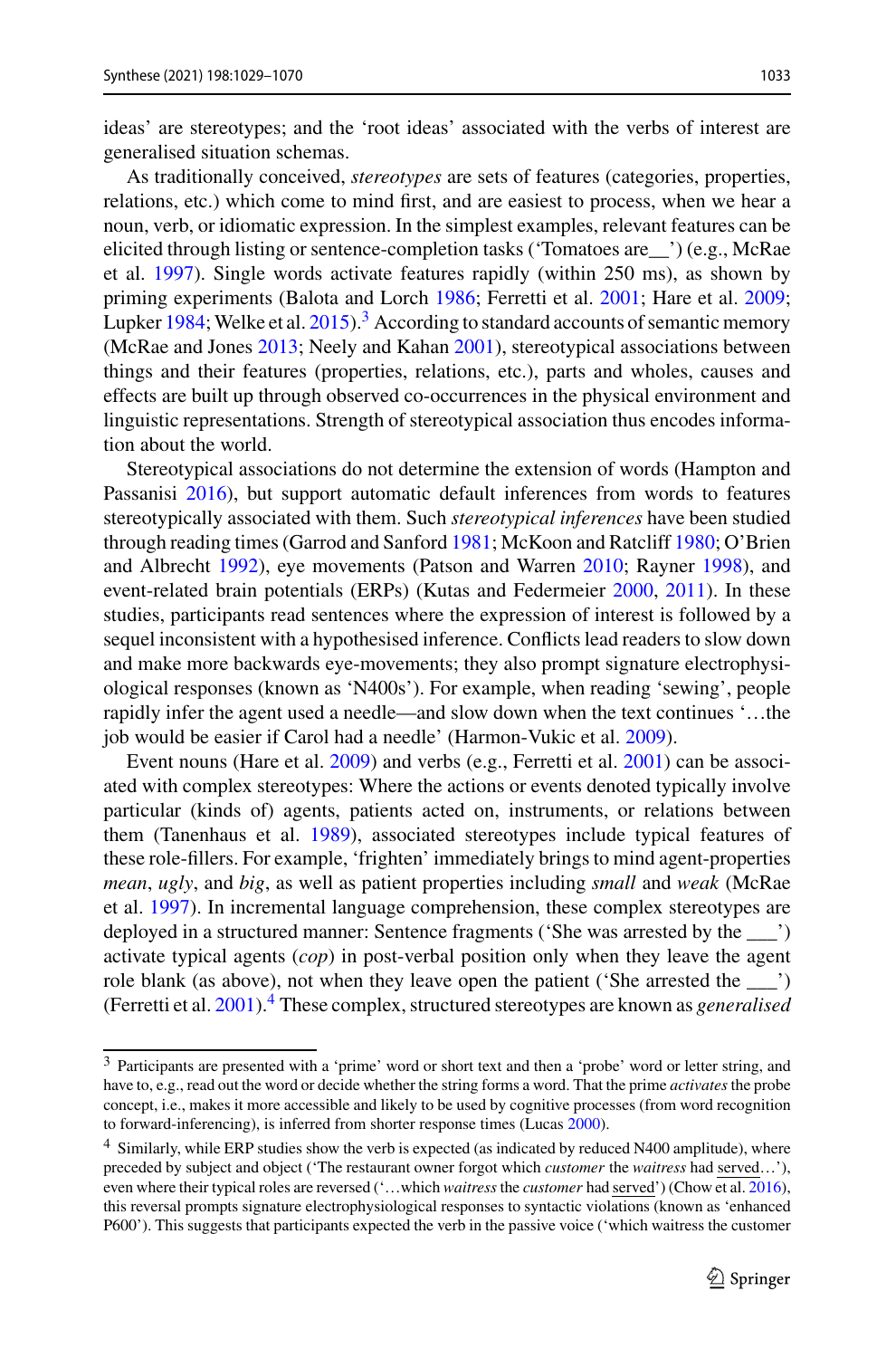*situation schemas* (Rumelhart [1978;](#page-40-6) Tanenhaus et al. [1989\)](#page-41-8). If Austin is right, the situation schemas associated with 'X appears F to S' and 'X seems F to S' include the patient-feature *S is inclined to judge that X is F*.

The radical context-sensitivity of comprehension inferences that Austin noted partially arises from the fact that inferences made from the verb can take into account previous agent and instrument nouns. Self-paced reading-time studies found that participants read the remainder of the sentence more slowly when subject and verb were followed by a patient atypical for that particular agent-action pairing ('The *mechanic/journalist* checked the spelling of his latest report') (Bicknell et al. [2010\)](#page-35-6). A similar finding was made for instruments ('Susan used the *saw/scissors* to cut the expensive paper…'), despite the absence of single-word priming of typical patients (e.g., 'scissors'-*paper*) (Matsuki et al. [2011\)](#page-39-13). These findings suggest that reading activates not only knowledge about the typical features of, say, journalists and mechanics, or of checking events, but also more specific knowledge about what mechanics check that does not get activated by single words. ERP and eye-tracking studies suggest that inferences supported by activation of such specific knowledge were made at the earliest possible moment, i.e., right after the verb (Bicknell et al. [2010;](#page-35-6) Kamide et al. [2003\)](#page-38-12). In incremental comprehension, hearers/readers immediately employ knowledge encoded in event schemas of varying degrees of complexity and specificity, the moment their relevance becomes apparent. These schemas go beyond schemas associated with specific words and include generalised situation schemas which encode empirical knowledge about events, but are not associated with any one word.

In accordance with the *I*-*heuristic* ('What is expressed simply is stereotypically exemplified', Levinson [2000,](#page-38-6) p. 37), hearers deploy such schemas and speakers anticipate their use, to devise or facilitate interpretations that are positive, stereotypical, and highly specific (op.cit. pp. 114–115), in the process of *stereotypical enrichment*:

- (I-speaker) Skip mention of stereotypical features but make deviations from stereotypes explicit.
- (I-hearer) In the absence of such explicit indications to the contrary, assume that the situation talked about conforms to the relevant schemas, deploy the most specific schemas relevant, and fill in detail in line with this knowledge about situations of the kind at issue.

The research reviewed supports what we call a *'cued schemas account'* of language comprehension and production: Articulation of speech proceeds at a slower pace than pre-articulation in speech production (Wheeldon and Levelt [1995\)](#page-41-9) or parsing- and inference-processes in comprehension (Mehler et al. [1993\)](#page-39-14). Inferences based on cued schemas ('stereotypical inferences', in a wider sense) help mitigate this 'communication bottleneck': Words and syntactic constructions (Goldberg [2003;](#page-37-10) along with verb aspect: Ferretti et al. [2007;](#page-36-9) Kehler et al. [2008\)](#page-38-13) are used as complementary cues for indicating and accessing relevant empirical knowledge in incremental language comprehension and production (Elman [2009\)](#page-36-10). Relevant knowledge is encoded by

Footnote 4 continued

had been served by'), consistent with assignments of agent and patient-roles typical for the verb (Kim et al. [2016;](#page-38-14) *cf.* Kim and Osterhout [2005\)](#page-38-15).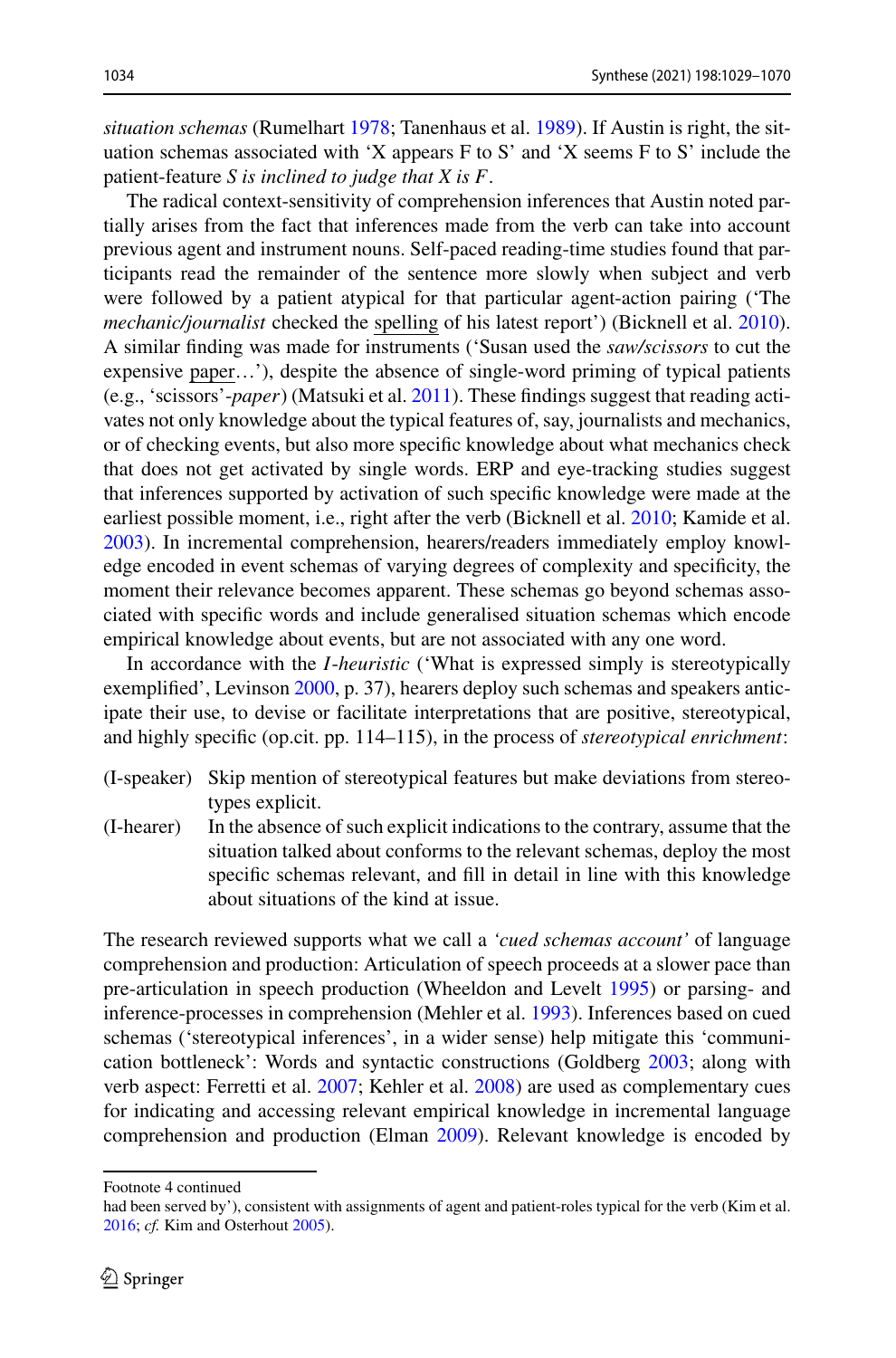stereotypes, in particular situation schemas. Increasingly specific schemas are activated by words and combinations of verbs and agent- or patient-nouns, as well as discourse context (Metusalem et al. [2012\)](#page-39-15). Activated schemas then support a multitude of rapid, parallel stereotypical inferences. At each point, receivers use the most specific inferences to flesh out utterance content. The activation processes in semantic memory that support these inferences occur in both comprehension and production (Pickering and Garrod [2013;](#page-40-7) Stephens et al. [2010\)](#page-41-10). Psycholinguistic findings therefore provide empirical support for Austin's (1962, pp. 40–41) suggestion that while words are associated with 'root ideas', how they are 'intended and taken' in ordinary discourse depends upon the utterance-context.

### <span id="page-6-0"></span>**3 Contextually inappropriate inferences**

Austin [\(1962,](#page-35-0) pp. 4–5) also moots the idea that some philosophical paradoxes and problems turn on contextually inappropriate default inferences, so they can be resolved by exposing such inappropriate inferences. This idea provides the metaphilosophical foundation of Austin's brand of critical ordinary language philosophy. This key idea, however, faces a serious challenge: As we have just seen, how competent speakers intend and interpret words is highly sensitive to utterance context. Philosophers formulating and addressing paradoxes are competent speakers. Austin's empirically confirmed positive point about the context-sensitivity of comprehension inferences thus seems to undercut the rationale of his critical project, and motivates the question: Exactly when (if ever) and why should competent speakers (like philosophers) make, or fall for, contextually inappropriate stereotypical inferences, in formulating their arguments or problems?

This question is rendered yet more pressing by the 'paradox of charity' (Lewinski [2012;](#page-38-16) *cf.* Adler [1994\)](#page-35-7): Hermeneutic principles of charity constrain attributions of fallacies to competent thinkers. To warrant such attributions, any 'diagnostic' analysis that seeks to identify fallacies in philosophical paradoxes has to be supported by empirical explanations that let us understand when and why competent thinkers commit those fallacies (Thagard and Nisbett [1983\)](#page-41-11). Austin's general approach as well as 'diagnostic' responses to specific philosophical problems require empirical validation.

To provide empirical foundations for Austin's general approach, and diagnostic argument analysis more generally, we will develop and experimentally test a psycholinguistic explanation that identifies one relevant set of conditions under which even competent speakers make contextually inappropriate stereotypical inferences (Sects. [3](#page-6-0)[–6\)](#page-20-0). Then we will explore to what extent our findings support a specific philosophical application, namely, a diagnostic reconstruction of Austin's chief target, the 'argument from illusion', which identifies inappropriate stereotypical inferences from appearance-verbs as the root of this paradox (Sect. [7\)](#page-22-0). We now draw on psycholinguistic research on salience effects to explain when and why competent speakers go along with contextually inappropriate stereotypical inferences (Sect. [3.1\)](#page-7-0). Then we review empirical evidence concerning appearance verbs (Sect. [3.2\)](#page-9-0). This will allow us to derive from our explanation some word-specific hypotheses that are experimentally testable (Sect. [3.3\)](#page-10-0).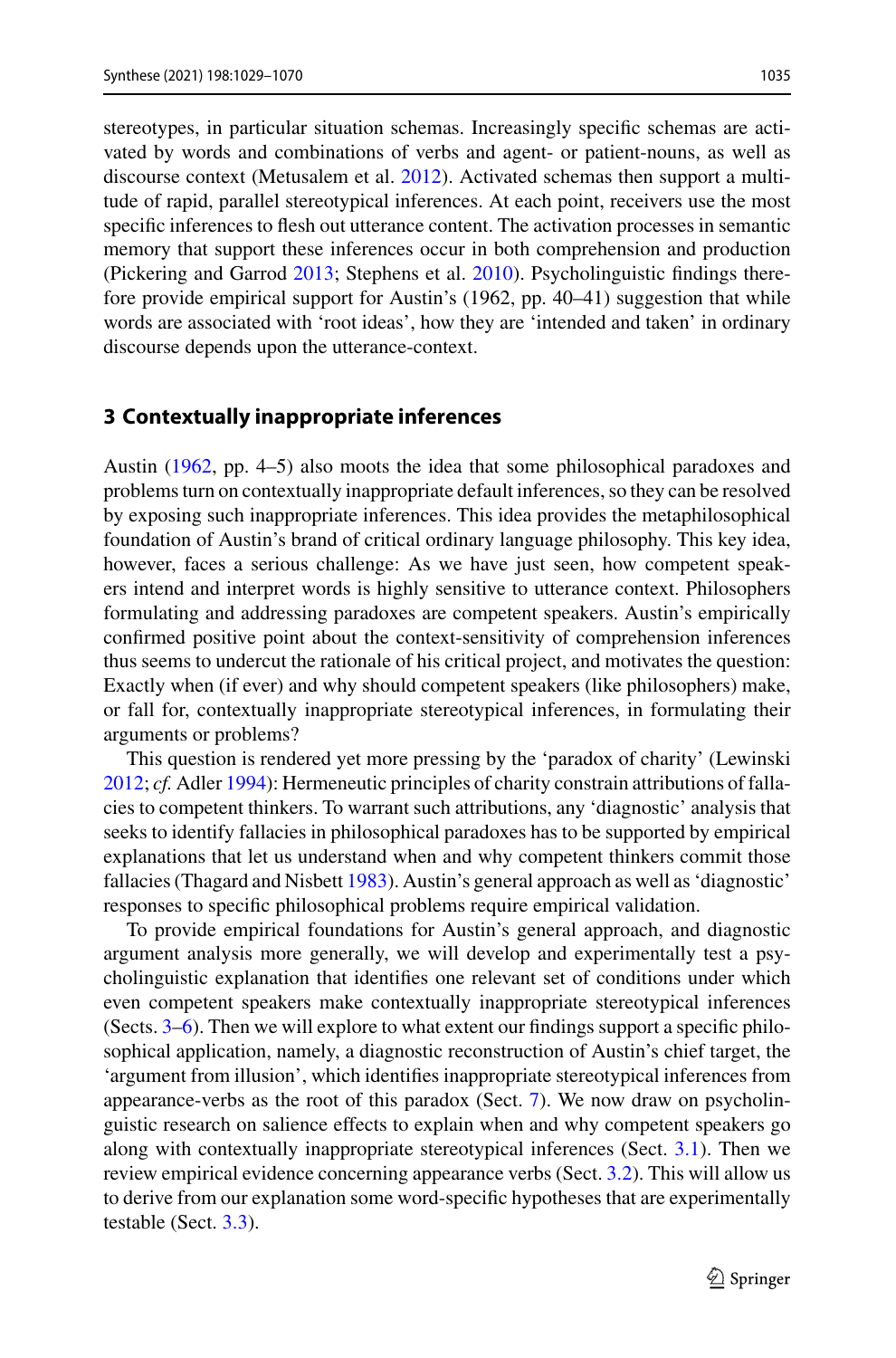#### <span id="page-7-0"></span>**3.1 Psycholinguistic explanation**

Most words have more than one meaning or sense (Klein and Murphy [2001\)](#page-38-17). Whenever we hear or read them, all their meanings or senses get initially activated (Fodor [1983;](#page-37-11) Simpson and Burgess [1985;](#page-40-8) Till et al. [1988\)](#page-41-12). That is, a linguistic stimulus activates all (sets of) semantic and stereotypical features associated with the expression, in any of its senses. It does so regardless of contextual relevance. For example, the homophonous word 'mint' activates *candy* rapidly and strongly, even where used in a less frequent meaning ('All buildings collapsed except the mint') (Till et al. [1988\)](#page-41-12).

Purely stimulus-driven activation processes run in parallel with context-sensitive processes (Giora [2003;](#page-37-7) Levinson [2000;](#page-38-6) Peleg and Giora [2011\)](#page-40-9) that are driven, *inter alia*, by more specific situation schemas activated in incremental comprehension (Sect. [2\)](#page-3-0). Their outputs are continuously integrated via processes such as reinforcement and decay (Oden and Spira [1983\)](#page-40-10), and more effortful suppression (Faust and Gernsbacher [1996\)](#page-36-11). Thus, initial activation is mitigated in the light of context ('the secretary scratched his beard') (Sturt [2003\)](#page-41-13) and explicit indications of deviation from relevant stereotypes ('male secretary') (Osterhout et al. [1997\)](#page-40-11), including situation schemas and scripts (Traxler et al. [2000\)](#page-41-14). We now build up towards conditions under which initially activated stereotypical features remain activated in inappropriate contexts, even so, and influence further cognitive processing.

According to the *Graded Salience Hypothesis* (Fein et al. [2015;](#page-36-5) Giora [2003\)](#page-37-7), initial activation is ordered by 'salience' (where this label is applied to a magnitude that is insensitive to immediate discourse context): The (non-contextual) *salience* of a sense or use is a function of exposure frequency (how often a language user encounters the word in that use), modulated by prototypicality.<sup>[5](#page-7-1)</sup> The more salient a use is for a speaker/hearer, the more rapidly and strongly the situation schema associated with that use is activated. Highly salient uses will strongly activate the associated situation schema, regardless of contextual (im)propriety. The more strongly activated a schema is, the longer its activation takes to decay (Farah and McClelland [1991;](#page-36-12) Loftus [1973\)](#page-38-18) and the more effortful it is to suppress (De Neys et al. [2003;](#page-36-13) Levy and Anderson [2002;](#page-38-19) Giora [1997\)](#page-37-12).

When the word is used in a different, less salient sense, context-sensitive processes may lead to suppression of the initially activated, but contextually inappropriate, dominant schema that is associated with the most salient sense. This happens, specifically, where the less salient sense is associated with an entirely different schema whose activation is enhanced by explicit marking of the less salient sense (Givoni et al. [2013\)](#page-37-13). But the less salient sense need not be associated with an entirely different schema. Rather, according to the *Retention/Suppression Hypothesis* (Giora [2003;](#page-37-7) Giora et al. [2014\)](#page-37-14), its interpretation (e.g., 'I see your point') may involve retaining the dominant schema and suppressing its contextually inappropriate features (*agent S uses her eyes*; *patient X is located in front of S*, etc.) while deploying the contextually relevant ones (*S knows what X is*) (Fischer and Engelhardt [2019\)](#page-37-15). This 'retention strategy' (for short)

<span id="page-7-1"></span><sup>5</sup> Since exposure frequency cannot be directly measured, it is inferred from occurrence frequencies in corpora or from familiarity and conventionality ratings, leading to the early, but not strictly accurate, explanation of (non-contextual) salience as a function of 'frequency, familiarity, conventionality, and prototypicality' (e.g., Giora [2003,](#page-37-16) pp. 15–22). Giora now concurs with the above explication (personal communication).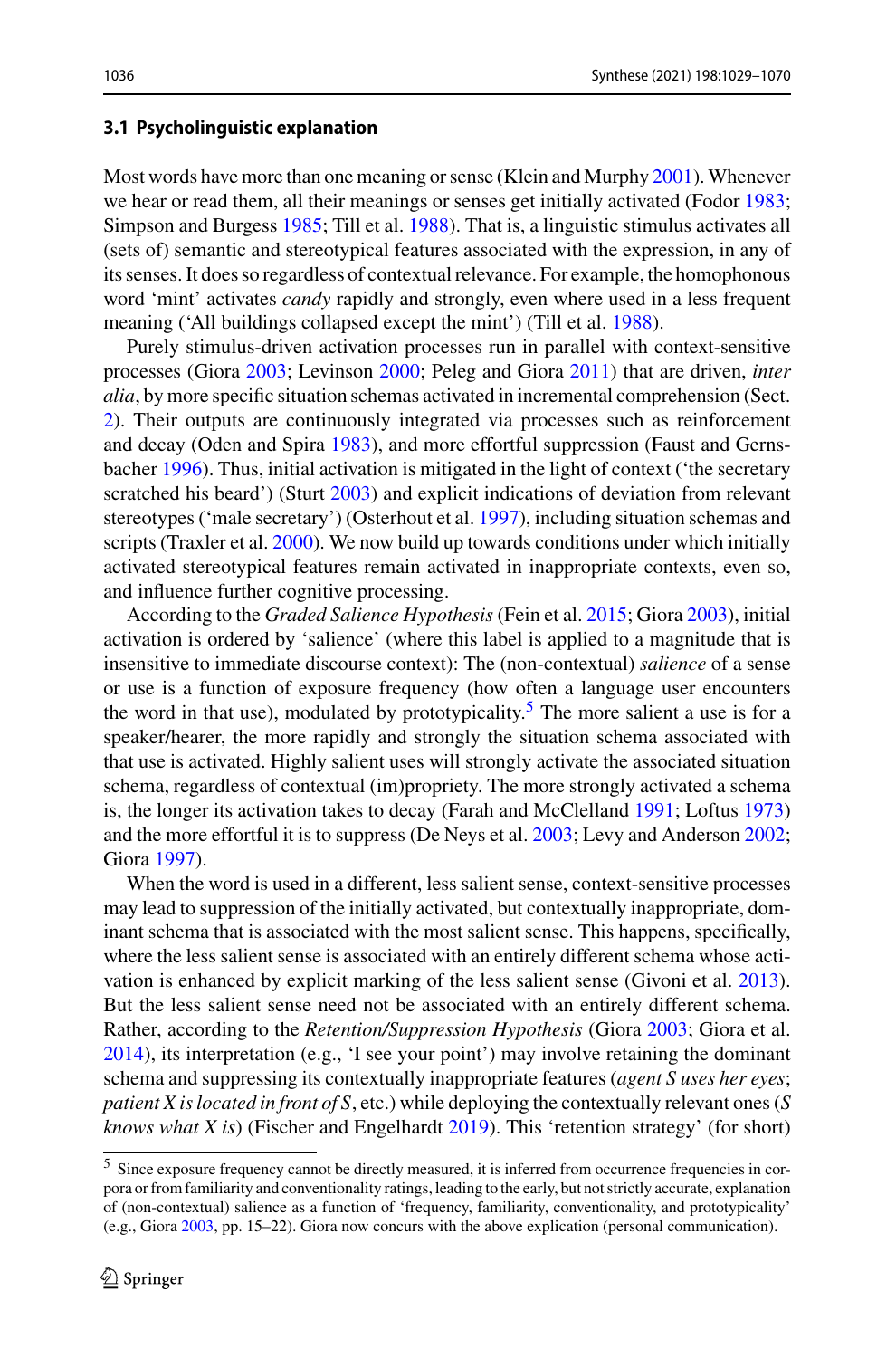Under some conditions, suppression of irrelevant features will remain partial: Where a word

- 1. is frequently used and
- 2. has a dominant sense that is far more salient than the others,

the semantic and stereotypical features that make up its associated situation schema may go together so often that initial stimulus-driven activation (due to salience) will be complemented by lateral activation between frequently co-occurring features, as elements of a situation schema activate others (Hare et al. [2009;](#page-38-7) McRae et al. [2005\)](#page-39-16). It will then be difficult to suppress only some, but not all of them, when

3. the retention strategy is used to interpret less salient uses.

Where suppression of contextually irrelevant features remains partial, these irrelevant schema components will support contextually inappropriate stereotypical inferences which are presupposed in further reasoning. We have thus built up to a set of jointly vitiating conditions—(1) to (3)—in which stereotypical enrichment leads to contextually inappropriate inferences, despite the general context-sensitivity of comprehension inferences noted already by Austin [\(1962,](#page-35-0) pp. 40–41). These conditions are articulated by the *Salience Bias Hypothesis (SBH)* (Fischer and Engelhardt [2019,](#page-37-15) [under review\)](#page-37-19):

SBH When frequently used polysemous words have a clearly dominant sense or use whose associated schema is deployed in interpreting less salient uses, the latter uses will prompt inferences licensed (only) by the dominant sense, also in inappropriate contexts.

Conclusions of these inappropriate inferences are particularly likely to go through and influence further reasoning

- (a) where an uninformative context fails to trigger further comprehension inferences that have a bearing on the truth of those conclusions, and
- (b) where any incompatible comprehension inferences from previous text are supported by considerably weaker stereotypical associations than those that need suppressing—which then duly sideline the weak competition (Foss and Speer [1991;](#page-37-20) Morris [1994\)](#page-39-17).

To derive from the general SBH some word-specific hypotheses which are experimentally testable, we first need to identify words which fit the bill: high-frequency words with a dominant sense deployed in interpreting less salient uses. Fischer and Engelhardt [\(2017,](#page-37-5) [2019,](#page-37-15) under review) combined a comprehension task with pupillometry and reading-time measurements, respectively, to examine inferences from perception verbs, and provided evidence of inappropriate stereotypical inferences from less salient uses of 'see'. We now turn to a new, if related, word class, the appearance verbs 'look', 'appear', and 'seem', and extend the investigation in two critical ways that will allow us to gauge the potential relevance of the inappropriate inferences identified by the SBH: We will investigate how robust stereotypical inferences from verbs are in the light of competing pragmatic inferences that may defeat them, and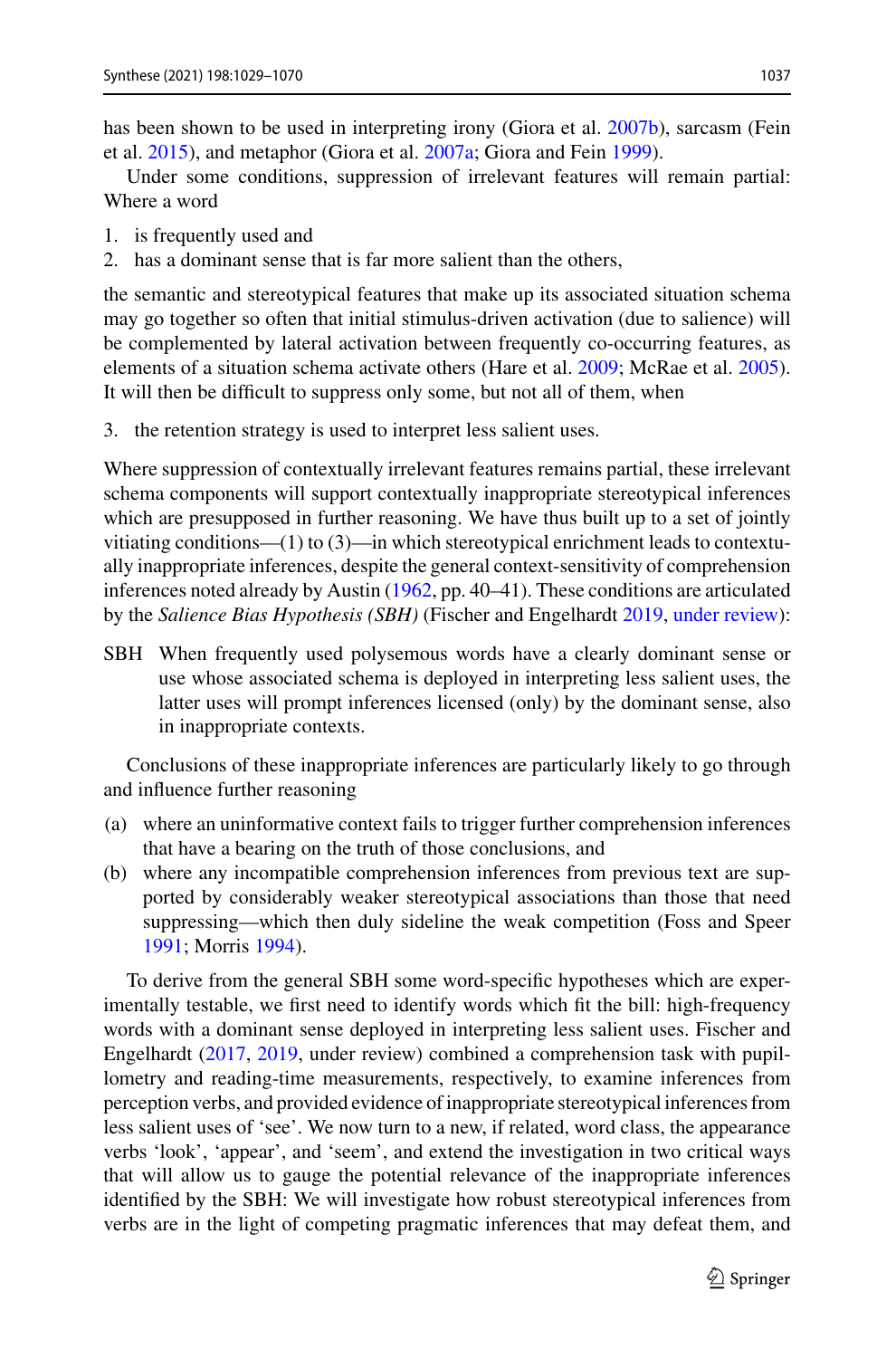will examine this not only for English but also for languages with verb-final sentence structure which accord stereotypical inferences from verbs less influence on utterance interpretation.

#### <span id="page-9-0"></span>**3.2 Appearance-verbs**

The philosophically most relevant use of appearance verbs is with adjectival complement or infinitive. Only one dictionary-attested sense of 'appear' (*MEDAL* 1, *OD* 2), 'seem' (*MEDAL* 1, *OD* 1), and 'look' (*OD* 3, though counted as two senses in *MEDAL*, 3 and 5) allows these syntactic constructions.<sup>6</sup> For all three verbs, this sense is characterised identically (*WordNet*) or almost identically (*MEDAL*, *OD*), suggesting that, in conjunction with the relevant syntactic cues (Goldberg [2003\)](#page-37-10), all three verbs rapidly (ibid.) activate the same associated situation schema ('appearance schema').<sup>7</sup> This schema combines doxastic and experiential elements: 'give a certain impression or have a certain outward aspect' (see also *WordNet*). Brogaard [\(2013,](#page-35-8) [2014\)](#page-36-14) argues that, in their intransitive sense ('Joe looks dirty'), appearance verbs function as subject-raising verbs (Postal [1973\)](#page-40-12) which are semantically unrelated to their grammatical subjects ('Joe') and serve not so much to predicate any property from their complement (*dirtiness*) of those subjects' referents (Joe) as to attribute to the often implicit patient an experiential, epistemic, or doxastic attitude towards a content (*Joe is dirty*).

To examine to what extent appearance verbs are stereotypically associated with these different patient properties, Fischer et al. [\(2015\)](#page-37-21) conducted a distributional semantic analysis (Erk [2012\)](#page-36-15) of the intransitive use of the verbs in a large corpus (a parsed Wikipedia snapshot, which disambiguates polysemous words on the basis of argument structure) (Flickinger et al. [2010\)](#page-37-22). That analysis identified the 'nearest neighbours' of each verb, i.e., those verbs that are distributionally (significantly) more similar to them than others. Two predicates, e.g., 'seem  $(x, Fx, y)$ ' and 'think  $(y, Fx)$ ', have a similar distribution to the extent that they co-occur in the corpus with the same other words as arguments, and in the same proportion (!). The five nearest neighbours of 'appear' and 'seem' included the three doxastic verbs 'believe', 'think', and 'find(mental)', while those of 'look' included the latter verb (and 'think' and 'believe' among the top twenty). For all three verbs, epistemic verbs (like 'know' or 'realise') were distributionally less similar. Remarkably, the nearest neighbours identified did not include any clearly experiential terms.

Distributionally similar expressions are used interchangeably in a variety of prototypical contexts (after argument swapping). Across such contexts, 'X seems/appears/looks F to S' are used interchangeably most often with 'S thinks/believes that  $X$  is  $F'$ , less often with 'S knows that  $X$  is  $F'$ , and yet less often with experiential terms. We can infer, first, that the intransitive use of appearance verbs

<span id="page-9-2"></span><span id="page-9-1"></span><sup>6</sup> See relevant entries in: [http://www.macmillandictionary.com/;](http://www.macmillandictionary.com/) [https://en.oxforddictionaries.com/;](https://en.oxforddictionaries.com/) *cf.* [https://wordnet.princeton.edu/wordnet/.](https://wordnet.princeton.edu/wordnet/) Last accessed 20/05/2018.

 $<sup>7</sup>$  It is an open question whether this generalised situation schema has subordinate schemas that are verb-</sup> specific and include components suggested by Austin [\(1962,](#page-35-0) pp. 36–37): special circumstances, agent's possession of inconclusive evidence, etc.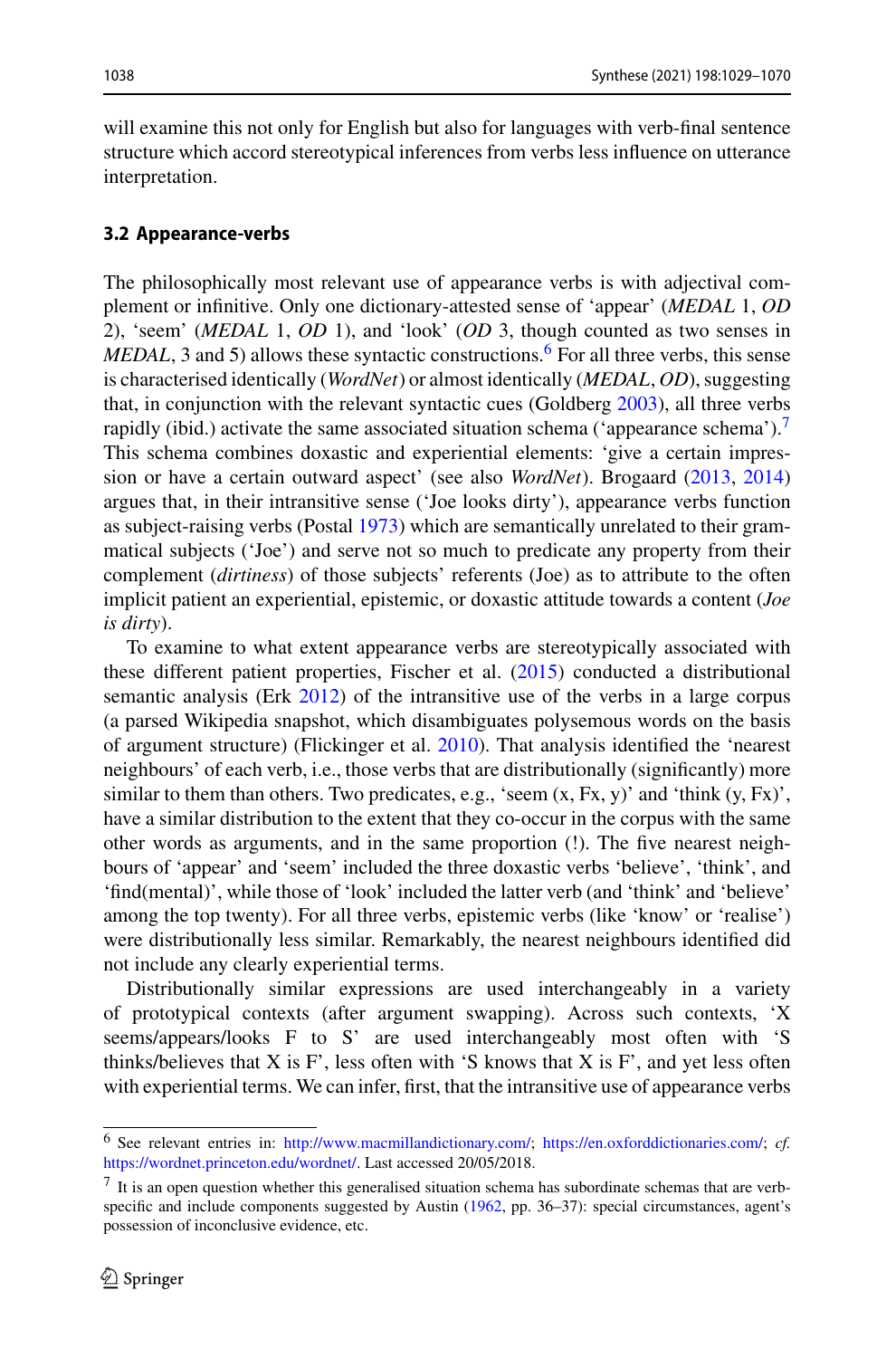is more frequently employed to attribute doxastic than epistemic or experiential attitudes; and, second, that its stereotypical association with different patient properties varies: The highly salient use at issue is strongly associated with doxastic patientproperties, less strongly with epistemic patient properties, and even more weakly with experiential properties lexicalised by other expressions. These properties are decreasingly strongly integrated in the 'appearance schema'. *Pace* Austin [\(1962,](#page-35-0) pp. 36–37), our 'nearest neighbours' analysis thus suggests that, in their dominant sense, *all* three appearance verbs are stereotypically associated with doxastic patient-properties, and more strongly with these than with others. Behavioural experiments using a forcedchoice plausibility-ranking task (*cf.* below, Sect. [4.1\)](#page-13-0) further suggest that doxastic patient-properties are as strongly associated with 'look' as with 'appear' and more strongly with 'seem' (Fischer and Engelhardt [2016\)](#page-36-16).

A less salient special sense is provided by philosophers of perception who have explained a 'phenomenal' use of appearance- and perception-verbs, in which these verbs merely serve to describe subjects' experience, without factive, epistemic, or doxastic implications (*cf.* 'Hit on the head, he saw stars') (Ayer [1956,](#page-35-9) p. 90; Jackson [1977,](#page-38-20) pp. 33–49; Maund [1986;](#page-39-18) *cf.* Chisholm [1957,](#page-36-17) pp. 44–48). For example, in the argument from illusion (see below, Sects. [7.2–](#page-24-0)[7.3\)](#page-28-0), this phenomenal sense, and only this sense, allows them to describe familiar cases of non-veridical perception (where nobody is taken in) by saying, e.g., that a round coin appears elliptical, when viewed sideways. The intended phenomenal interpretation is metaphorical and can be obtained with the common feature-transfer strategy of metaphor interpretation (Bortfeld and McGlone [2001;](#page-35-10) Ortony [1993;](#page-40-13) Searle [1993\)](#page-40-14): Subject to contextual constraints, one or more stereotypical implications of a word are chosen as its intended interpretation, and all contextually irrelevant others suppressed ('Achilles is a lion'—Achilles is [as] noble and courageous [as a lion]). For verbs, this means that one or more components of the stereotypically associated situation schema are retained for interpretation. To interpret the phenomenal use of appearance-verbs, this strategy retains the experiental component of the appearance schema (*S looks at X, X visually looks F to S*) and interprets the utterance as stating that the agent's experience is similar to that model (*cf.* Ayer [1956,](#page-35-9) p. 96).

The three conditions identified by our Salience Bias Hypothesis hence apply when appearance verbs are used in the phenomenal sense: (1) These verbs are high-frequency (see *MEDAL*), our nearest neighbours analysis suggests (2) their doxastic use is far more salient than all others, and we have just argued that (3) the retention strategy is used to interpret less salient phenomenal uses. According to our hypothesis, these uses should therefore prompt doxastic inferences (e.g., from 'X appears F to S' to *S thinks that X is F*), even in inappropriate contexts (where the viewer does not think that  $X$  is  $F$ ).

#### <span id="page-10-0"></span>**3.3 Hypotheses**

Our general Salience Bias Hypothesis thus motivates the experimentally testable wordspecific hypothesis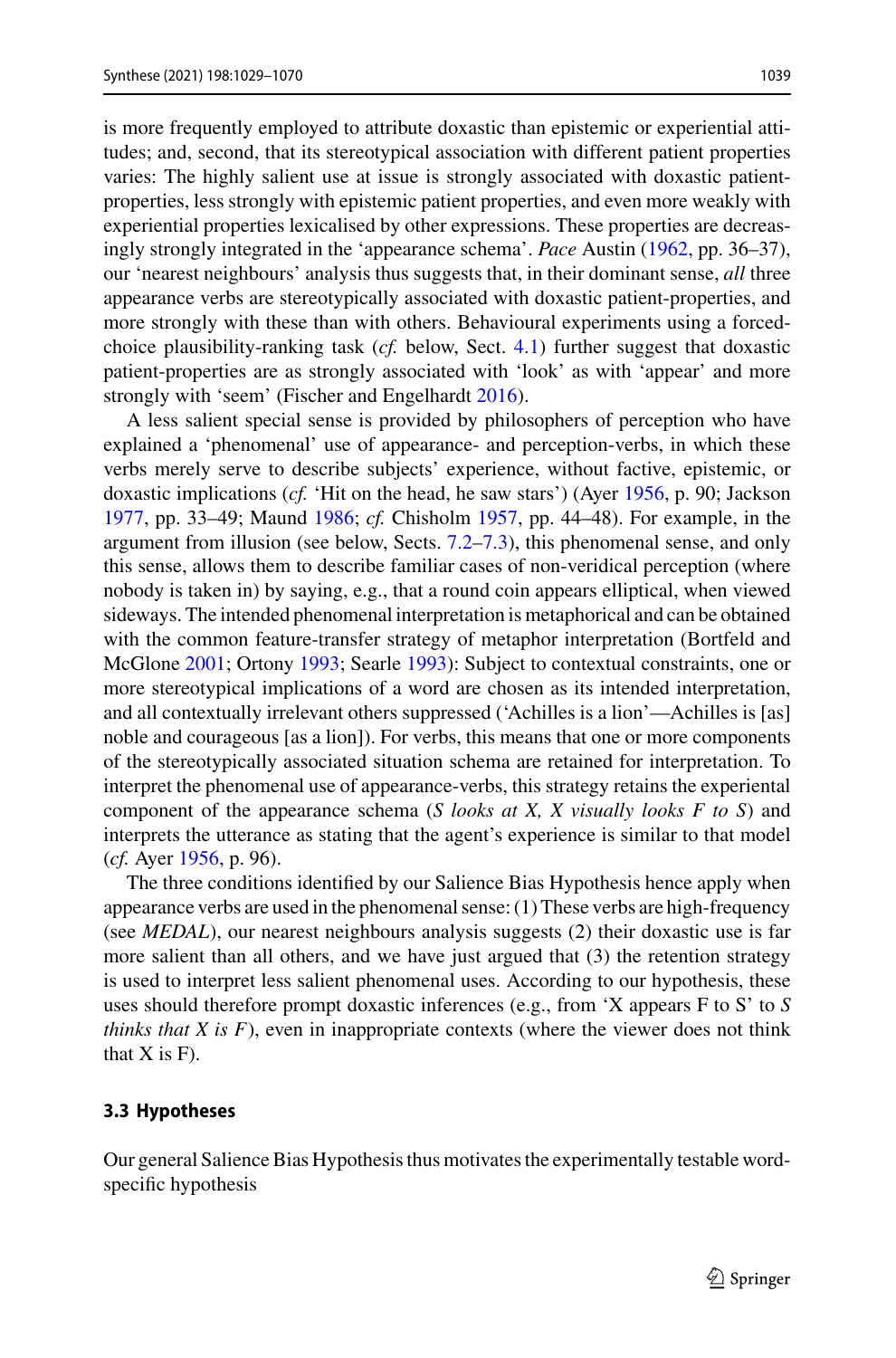H1 Even in inappropriate contexts which invite phenomenal interpretation of the verb, 'X looks F [to S]', 'X appears F [to S]', and 'X seems F [to S]' all [i] trigger stereotypical inferences to *S thinks that X is F*, and [ii] their conclusions influence further cognition (judgment and reasoning).

Inferences with the I-heuristic are at the bottom of the pragmatic pecking order and can be defeated by conflicting inferences with other heuristics or maxims (Levinson [2000,](#page-38-6) pp. 157–158): Even when triggered, their conclusions may be swiftly suppressed in face of conflicting inferences and *fail* to influence further cognition. The inferences suggested by  $H_1$  are particularly vulnerable to defeat by inferences from the Maxim of Manner (Grice [1989\)](#page-37-23): In many contexts, speakers might have used 'is' instead of appearance verbs, and hearers will infer from preference for these verbs over the simpler and more frequent copula that it is in doubt or contention whether X is F (Grice [1961\)](#page-37-24). This would render it less likely that patients are inclined to think that X is F. We therefore further examine the robustness of the hypothesised stereotypical inferences in the face of competing Manner-inferences.

To develop a testable hypothesis, consider the more precise formulation of the neo-Gricean *M*-*heuristic* (Levinson [2000,](#page-38-6) pp. 136–137):

(M-hearer) Where S uses a marked expression in saying 'p', and there is an unmarked alternate expression which the speaker might have employed in the same sentence frame, instead, infer that the situation talked about does not conform to the stereotype associated with the unmarked alternate expression.

Where will such inferences be triggered by appearance verbs? These verbs are marked by comparison to 'is', in virtue of being less frequent and less neutral in register (Eckman [1977;](#page-36-18) Shattuck-Hufnagel and Klatt [1979\)](#page-40-15). The M-heuristic will trigger inferences from preference of appearance verbs over 'is', when those verbs are used in the same sentence-frames ('X appears/is F'), i.e., leave the patient implicit, and when 'is' is regarded as 'alternate expression' to appearance verbs. This will happen only where these verbs, like 'is', are interpreted as predicating properties of agents. Since they are typically used, instead, to attribute doxastic and other attitudes to patients (Brogaard [2013,](#page-35-8) [2014\)](#page-36-14), this only happens where, as in Grice's [\(1961\)](#page-37-24) examples, the implicit patient is the speaker herself: Exploiting the stereotypical doxastic implication ('I, the speaker, am inclined to think that…') then allows speakers to express judgments about the appearance-verbs' agent X, which they might have expressed more simply by saying 'X is F'. M-inferences from preference of appearance verbs over 'is' will hence only occur in case the patient-role is re-assigned from the verb's (implicit) patient, to the speaker. Such a re-assignment occurs when it avoids attributing contradictions to the speaker.

Where appearance-verbs take non-perceptual objects as agents ('The strategy appeared perfect'), contextually inappropriate experiential components of the appearance-schema will be suppressed, and 'X appears F' reduces to the attribution of epistemic or doxastic attitudes to the implicit patient. Where sequels are inconsistent with these attributions, recipients will perceive a strong clash, prompting remedial interpretative action in the shape of patient-reassignment, which facilitates M-inferences. By contrast, where appearance-verbs go with visual objects ('The dress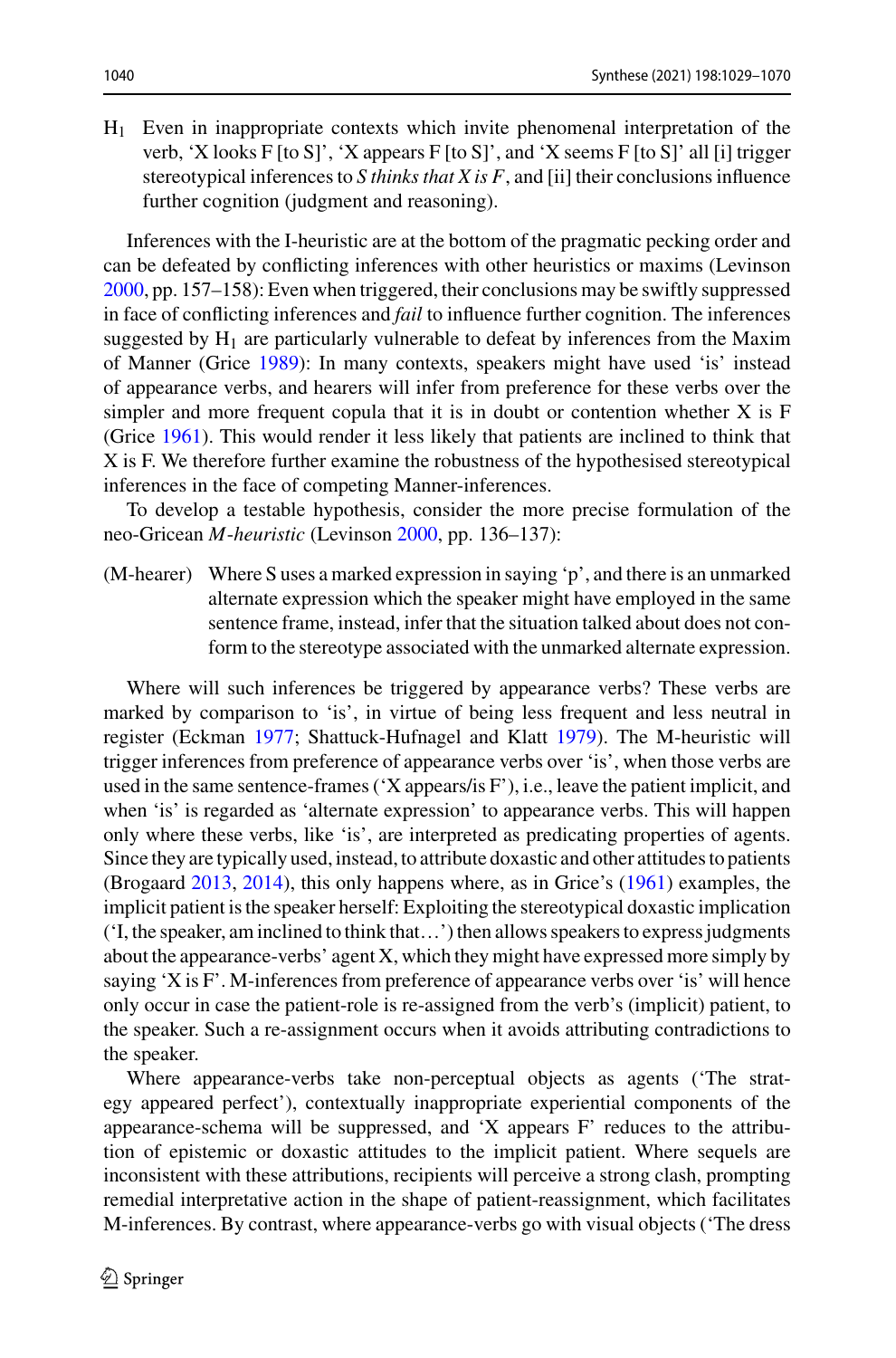appeared orange'), the verb-noun combination will reinforce the experiential implications that the patient is looking at the object, and this offers a certain aspect to her (*cf.* Bicknell et al. [2010\)](#page-35-6). Sequels inconsistent with inferred doxastic attributions will therefore be perceived as clashing less strongly, and less likely prompt patientreassignment. This reasoning motivates hypothesis

H2 Inferences with the M-heuristic defeat the posited inferences with the I-heuristic only when appearance-verbs go with non-perceptual objects as agent-role fillers, but not when the verbs go with visual objects (as, e.g., in arguments from illusion).

By examining psycholinguistic hypotheses  $H_1$  and  $H_2$  we seek empirical support for the key idea the Austinian strand of critical ordinary language philosophy relies on: the idea that even competent speakers (like philosophers) make contextually inappropriate stereotypical inferences that influence further judgment and reasoning. To begin examining Austin's further metaphilosophical hypothesis that such inferences are at the root of some philosophical paradoxes, we will deploy psycholinguistic findings to assess a diagnostic hypothesis about a particular example:

H3 Arguments from illusion crucially involve contextually inappropriate stereotypical inferences from phenomenal uses of appearance verbs to doxastic conclusions.

That such automatic inferences are crucially involved in these arguments means that they afford the best available explanation of a crucial step made in the arguments. This hypothesis can be followed up in two complementary ways: Analyses of different versions of the argument (below, Sect. [7\)](#page-22-0) can examine to what extent the argument involves the step supposedly best explained by the inferences at issue—i.e., whether this step is indeed crucial. But further experimental work can help us assess whether these inferences indeed best explain the step: Perhaps surprisingly, we can bring findings from cross-linguistic investigations to bear on this issue.

Cross-linguistic investigation can help because the arguments of interest were advanced also in languages with increasingly rigid verb-final sentence structure, including German (reviews: Staudacher [2011;](#page-41-15) Wiesing [2002\)](#page-41-16) and Japanese (Genka [2017;](#page-37-25) Nobuhara [1999\)](#page-39-19). Verb-associated stereotypes affect utterance interpretation less strongly in verb-final languages than in verb-medial languages like English: Grammatical information and processing preferences are conventionalised differently in typologically distinct languages (Hawkins  $1994$ )<sup>8</sup>: If the verb comes at the end (German, Japanese), then identification of arguments for the verb employs prior information. By contrast, verb-medial languages (English) allow more verb processing time, but initially leave the object undetermined (Melinger and Mauner [1999;](#page-39-20) Tanenhaus and Carlson [1989\)](#page-41-17). Therefore, information associated with the verb, including stereotypes, has more time to affect interpretations, and may affect comprehension more strongly, in verb-medial than verb-final languages (Masuoka [2002;](#page-39-21) Matsui [2000\)](#page-39-22). It is hence a live possibility that stereotypical inferences from appearance verbs do not affect utterance interpretation in German and Japanese strongly enough to drive paradoxical arguments. Since arguments from illusion still had their following in these

<span id="page-12-0"></span><sup>8</sup> Pre-verb interpretation of nouns is facilitated by morphological case-markers (Bornkessel et al. [2004\)](#page-35-11), which are highly correlated with verb-final languages (Hawkins [2004\)](#page-38-22).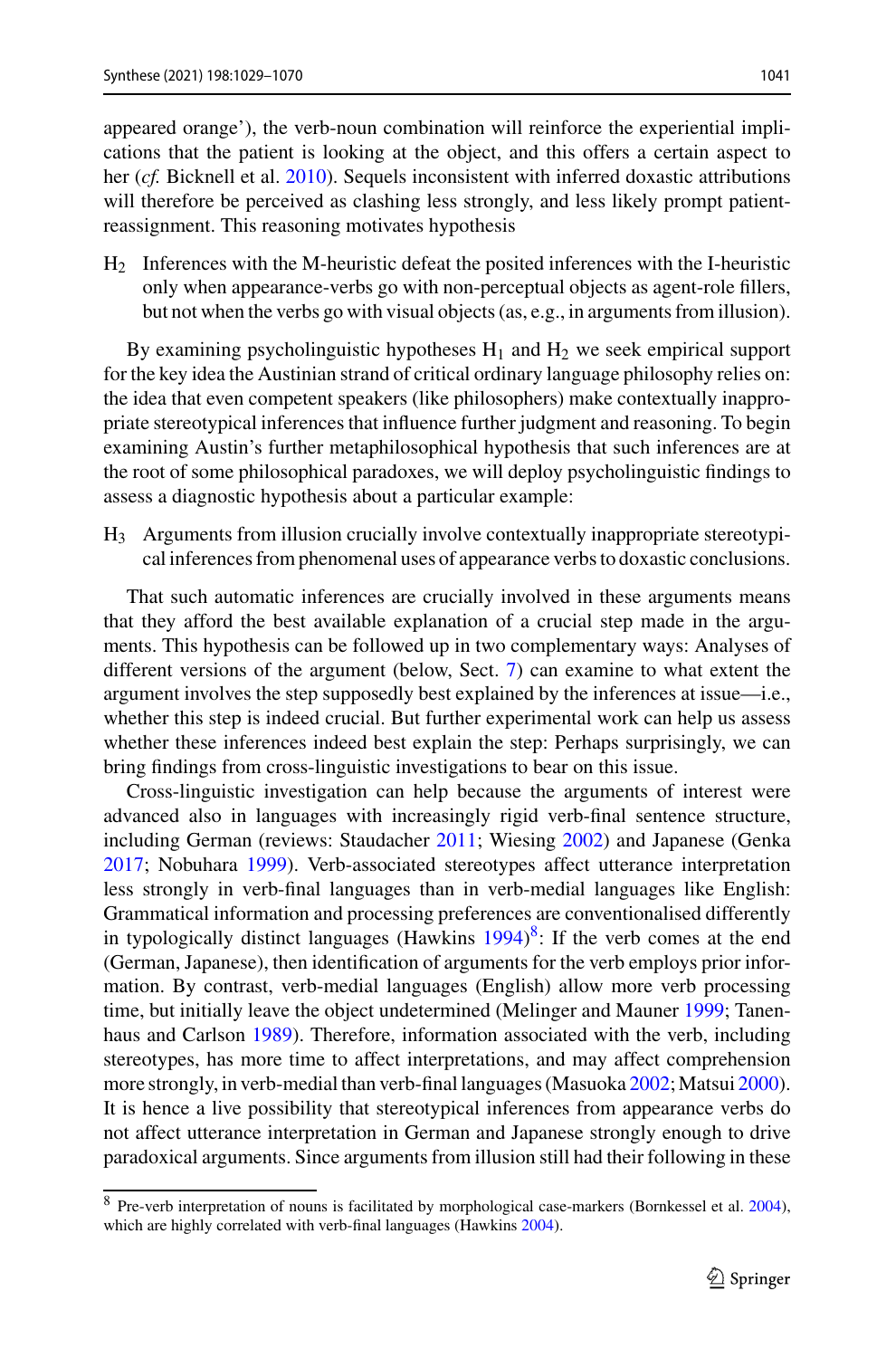language communities, the inferences of interest would then arguably not offer the best available explanation for any step in the argument—even in English (where they would at best add to the persuasiveness of a step made independently). To examine H3, we therefore followed up a study of English with studies of German and Japanese. The stereotypical inferences we identified play a crucial role in the target arguments only if positive findings for English are replicated in these languages.

### **4 Experiment 1: English**

### <span id="page-13-0"></span>**4.1 Approach and predictions**

We used a forced-choice plausibility-ranking task. Participants were presented with short (2-sentence) texts<sup>9</sup> which differ in one critical word ('minimal pairs'):

6a. The hill seemed quite steep. The rambler thought it was gentle.

6b. The hill was quite steep. The rambler thought it was gentle.

Participants are asked to indicate which of the two strikes them as more plausible, even in the absence of a clear-cut preference. Critical items paired sentences using 'look', 'appear', or 'seem' with otherwise identical sentences which employed 'is' (a verb without doxastic implications). The second sentence ('The rambler thought it was gentle') was inconsistent with the posited doxastic inferences from the appearance verb. This conflict invites a phenomenal (re)interpretation of the verb, which lacks doxastic implications. If, even so (by  $H_1$ ), participants make doxastic inferences from that verb and retain (rather than suppress) the conclusion (here: 'The rambler thought the hill was quite steep'), then the conclusion's persistent clash with the sequel should lower plausibility of 'seem'- etc. sentences (6a), while no such inferences will affect plausibility of 'is'-sentences (6b). Other things being equal (or given exclusion of other relevant factors, see Sect. [4.2\)](#page-14-0), these 'is'-sentences will then strike participants as more plausible than counterparts with appearance verbs. By contrast, if the posited inferences are not triggered, or are swiftly suppressed, preferences should be random (i.e., no difference in plausibility). In view of conflicts with background beliefs or simultaneous inferences, initial inferences can be swiftly suppressed, and fail to influence plausibility judgments in as little as 1 s after the sentence (Fischer and Engelhardt [2017\)](#page-37-5). While it cannot assess whether inferences are first triggered and then suppressed, the forced-choice paradigm is well suited to examining whether inferences are triggered *and influence further cognition*.

Since the task requires participants to compare sentences differing in one word, this paradigm lends itself particularly well to studying the robustness of stereotypical inferences (with the I-heuristic) in the light of competing pragmatic inferences with the M-heuristic. The reasoning motivating  $H_2$  has us complement items with visual objects (like 6) with items containing non-perceptual objects:

<span id="page-13-1"></span><sup>&</sup>lt;sup>9</sup> In view of criticism against experimental philosophy from 'radically contextualist' OLP (Baz [2017\)](#page-35-12), note the context-free presentation of brief items is well suited precisely to study automatic inferences from brief premises of philosophical arguments, presented out of any (non-theoretical) context.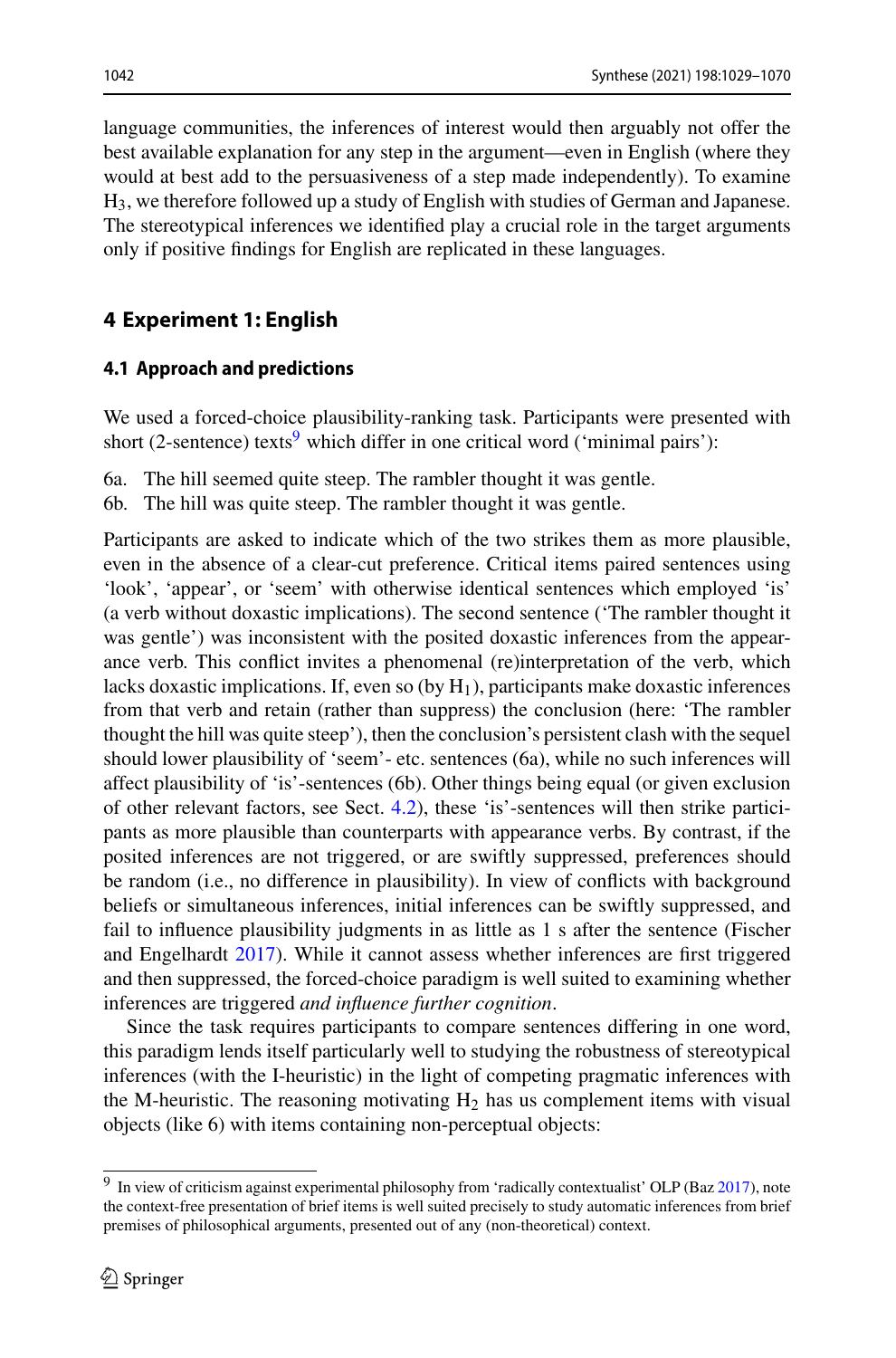- 19a. The plan looked good. Cole believed it was terrible.
- 19b. The plan was good. Cole believed it was terrible.

If participants re-assign the implicit patient role of the first sentence from Cole to the statement's author, they will infer with the M-heuristic from (19a) that the quality of the plan was in doubt. This makes it more plausible that Cole believed it was terrible, and attenuates preferences for 'is'-sentences (19b).  $H_2$  predicts such attenuation for items involving non-perceptual, but not visual objects.

We thus infer from our first two hypotheses that

- [Prediction 1] participants will prefer (find more plausible) 'is'-sentences over all alternatives, in pairs with visual objects, and
- [Prediction 2] this (plausibility) preference will be attenuated, possibly to the point of randomness, in pairs with non-perceptual objects.

H3 predicts that positive findings for English will be replicated in German and Japanese.

By inviting comparisons and providing salient triggers for the M-heuristic, our task seems to provide the strongest possible invitation to make defeating M-inferences. Any such inferences picked up (through decreased preference for 'is'-sentences) may therefore be task artefacts. But, by the same token, significant preferences for 'is' sentences will provide strong evidence that the stereotypical (I-heuristic) inferences of interest are not defeated by competition (M-heuristic inferences), in the contexts of interest (arguments from illusion).

#### <span id="page-14-0"></span>**4.2 Methods**

#### **4.2.1 Participants**

Seventy-three undergraduate psychology students from the University of East Anglia participated for course credit. All were native speakers of English. Four were bilingual.

#### <span id="page-14-1"></span>**4.2.2 Materials**

Participants received a pen-and-paper questionnaire with 120 items, and were asked to indicate which of each pair 'strikes you as more plausible'. The questionnaire contained 36 critical items, 12 for each pairing 'look'/'is', 'appear'/'is', and 'seem'/'is'. For each pairing, half of the items had visual objects, and half had non-perceptual objects. Items with visual objects attributed to them colour, shape, and size (one each per verb) or more complex visually ascertainable properties, e.g., 'Tom's shoes appeared/were dirty. Tom believed they were clean.' Items were controlled for verb-order: In items with visual and non-perceptual objects, respectively, each critical verb appeared in sentence (a) precisely half the time. Cancellation sentences employed 'believed' or 'thought', in equal number.

When participants cannot base plausibility assessments on factual knowledge (as in uninformative items, e.g., about fictitious people and their shoes), participants base them on metacognitive cues, in particular on the level of fluency or subjective ease they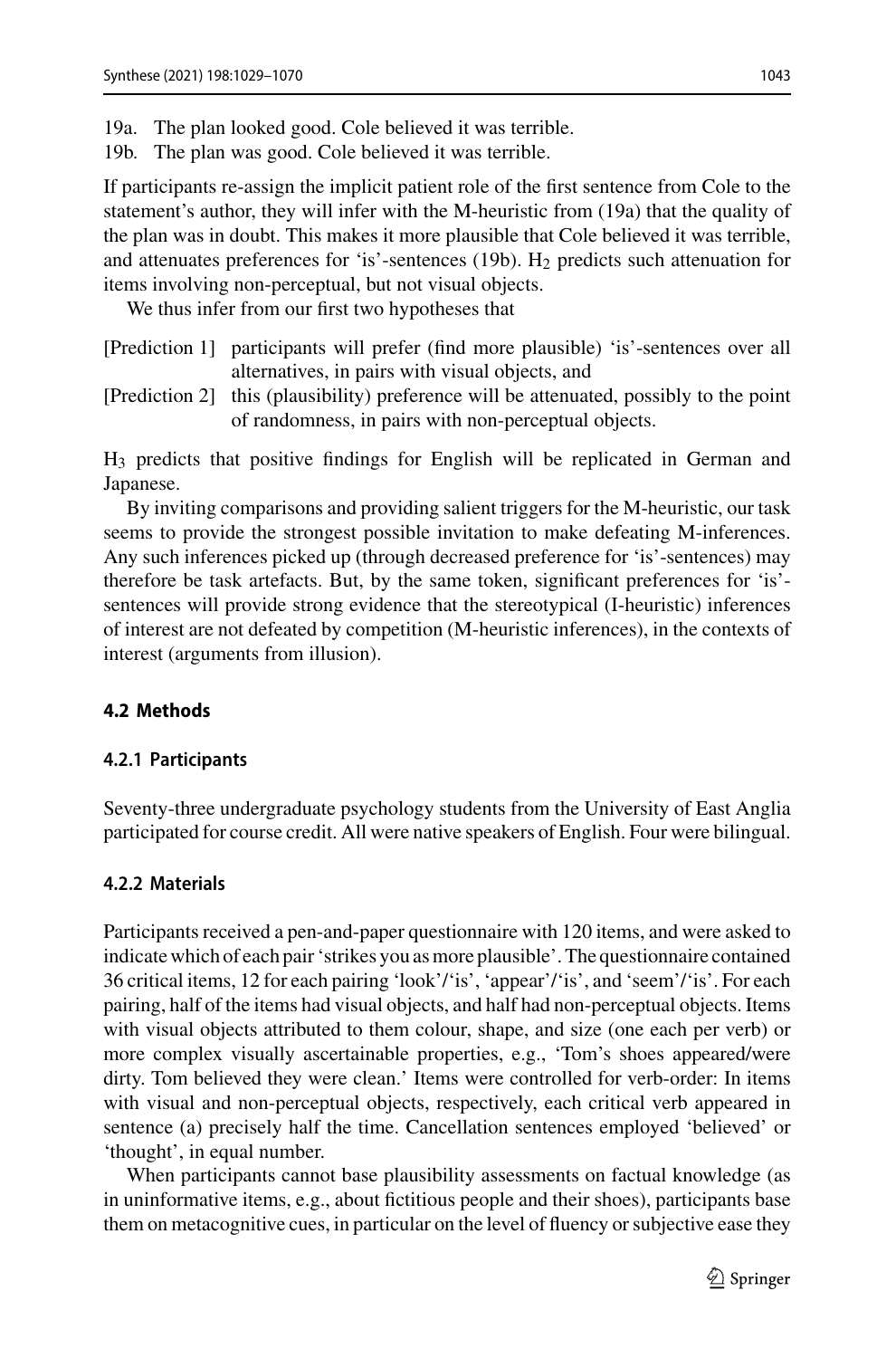experience in processing the sentence(s) (review: Alter and Oppenheimer [2009\)](#page-35-13). We predicted differences in plausibility due to the presence versus absence of stereotypical inferences to conclusions inconsistent with the sequel: Where incongruence engenders difficulty or 'dysfluency', it leads to lower (subjective) plausibility. While most factors that influence fluency, including familiarity and pronounceability of individual words (Oppenheimer [2006\)](#page-40-16), syntactic complexity of the sentence (Lowrey 1989), and priming by earlier words, are controlled by using minimal pairs or exclusion norming (below), we cannot eliminate differences in frequency and hence familiarity between appearance verbs and 'is' (Supplementary Appendix, Section A).

To examine the extent in which participants' plausibility rankings are influenced by word frequency, we constructed 30 minimal pairs whose critical verbs differed in frequency. Each of the 15 verbs occurred once in a *'frequency*-*congruent' item* where the text employing the more frequent verb was also more consistent with its associated stereotype, and once in a *'frequency*-*reversed' item*, where word-frequency and stereotype-consistency work in opposite directions. E.g., the more frequent verb 'obey' stereotypically implies submission to formal authority:

#### *[frequency*-*congruent]*

80a/b. The colonel told the captain not to change his company's position until further notice. The captain thought this reckless but obeyed/complied.

#### *[frequency*-*reversed]*

18a/b. Jane asked the campers on her land to move somewhere else by tomorrow afternoon. They weren't happy but complied/obeyed.

If participants make judgments predominantly in line with stereotype-consistency, and do not make fewer such judgments about frequency-reversed than frequencycongruent items, their plausibility judgments are unlikely to be influenced by frequency.

#### **4.2.3 Procedure and design**

In constructing frequency-congruent and -reversed fillers, we used a written British English corpus (Leech et al. [2001\)](#page-38-23), appropriate for our participants.

In a prior norming study, four philosophy graduate students responded to a draft questionnaire and then explained their responses with the first reasons coming to mind, first independently on paper, then in group discussion. To exclude the influence of associative priming, which makes sentences 'sound better' or 'more idiomatic', we discharged or modified critical items where even one participant mentioned that one formulation 'sounded better' or 'more idiomatic' than the other. To exclude extraneous content-based considerations, we also changed items where even one participant offered such considerations. As frequency-congruent and -reversed filler items, we only kept items where at least two participants independently invoked the same stereotypical association of the critical verb, all agreed in subsequent discussion that the verb had these 'connotations' or 'associations', and no other association was mentioned by more than one student.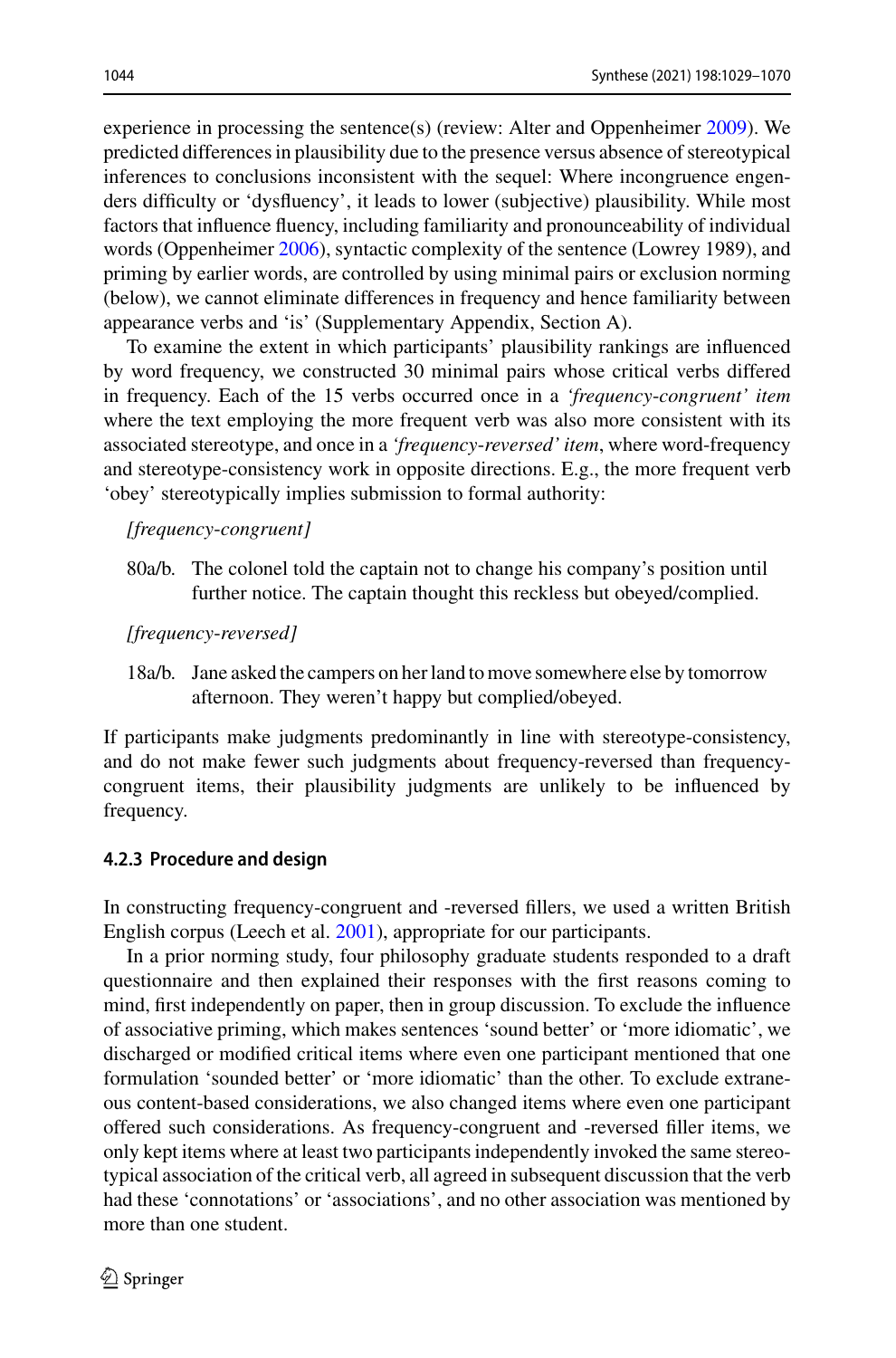In the actual study, participants were instructed to 'read each text carefully and then respond as quickly as you can', to ensure responses in under 5 s, before controlled processes could modify automatic cognition (De Neys [2006\)](#page-36-19). Brief discussion of three practice items ensured understanding of the procedure. To prevent fatigue, participants were instructed to take a 5 min break half way (remaining seated, no phones).

We manipulated verb (look/appear/seem) and object (visual/non-perceptual) within subject, in a  $3 \times 2$  design, and measured consistency of preference, which admits parametric tests. Predicted responses were coded as '1', 'incorrect' responses as '0'. Data were screened for outliers prior to analysis, but there were no datapoints greater than 3 SDs from the mean in any condition.

### **4.3 Results**

For the reader's convienience, results for all languages (Experiments 1–3) are presented together, in Tables [1](#page-17-0) and  $2<sup>10</sup>$  $2<sup>10</sup>$  $2<sup>10</sup>$  To preview results, both predictions were confirmed, for all languages: As per Prediction 1, participants had a significant preference for 'is'-sentences with visual objects over counterparts using any appearance verb. As per Prediction 2, preferences were attenuated for 'is'-sentences with non-perceptual objects, in many conditions to the point of randomness. Given the binary choice, preferences are random when 'is'-sentences are deemed more plausible than counterparts half the time. Whether preferences were significant or random was determined with one-sample *t*-tests with a test-value of .5.

For English, a  $3 \times 2$  (verb  $\times$  object) repeated measures ANOVA revealed no significant interaction ( $p > .50$ ), but showed a significant main effect of verb  $F(2,144) =$ 14.05, *p* < .001,  $η<sup>2</sup> = .16$  and object  $F(1,72) = 8.40$ ,  $p = .005$ ,  $η<sup>2</sup> = .10$ . That is: Which appearance-verb was used made a difference for participants' plausibility preferences, and whether sentences had a visual or non-perceptual object also affected preferences. Preferences concerning 'look'-items (mean across objects .59) and 'appear'-items (mean across objects .59) were not significantly different from each other  $(p > .69)$ , but 'is' preferences were significantly stronger for them than for 'seem'-items (mean across objects .51) ('look' vs 'seem'  $t(72) = 4.43$ ,  $p < .001$ ; 'appear' vs 'seem'  $t(72)$  $=$  4.94,  $p$  < .001). The significant effect of object was based on higher preferences for 'is'-sentences with visual objects than with non-perceptual objects (means across verbs .64 vs .48). In the absence of a significant interaction, there is no statistical support for more detailed comparisons. As predicted, however, 'is'-preferences were significant for items with all three appearance-verbs and visual objects, and attenuated to randomness, or even reversed, for items with non-perceptual objects (Table [1\)](#page-17-0).<sup>[11](#page-16-1)</sup>

<span id="page-16-0"></span> $10$  To assess whether there were significant differences within the full dataset, we conducted an omnibus analysis which included language as a variable. This analysis helps guard against family-wise Type I error, and reveals whether some conditions differ significantly from each other. A  $3 \times 3 \times 2$  (language  $\times$  verb  $\times$ object) repeated measures ANOVA showed a significant main effect of verb  $F(2,414) = 10.51$ ,  $p < .001$ ,  $n^2 = .05$ , object  $F(1,207) = 22.36$ ,  $p < .001$ ,  $n^2 = .10$ , and language  $F(2,207) = 6.73$ ,  $p = .001$ ,  $n^2 = .06$ . The 3-way interaction was also significant  $F(4,414) = 2.41$ ,  $p = .049$ ,  $\eta^2 = .02$ .

<span id="page-16-1"></span> $11$  In view of forceful arguments that correction for multiple comparisons is too conservative (e.g., Arm-strong [2014;](#page-35-14) Cabin and Mitchell [2000;](#page-36-20) Nakagawa [2004\)](#page-39-23), we used the conventional significance threshold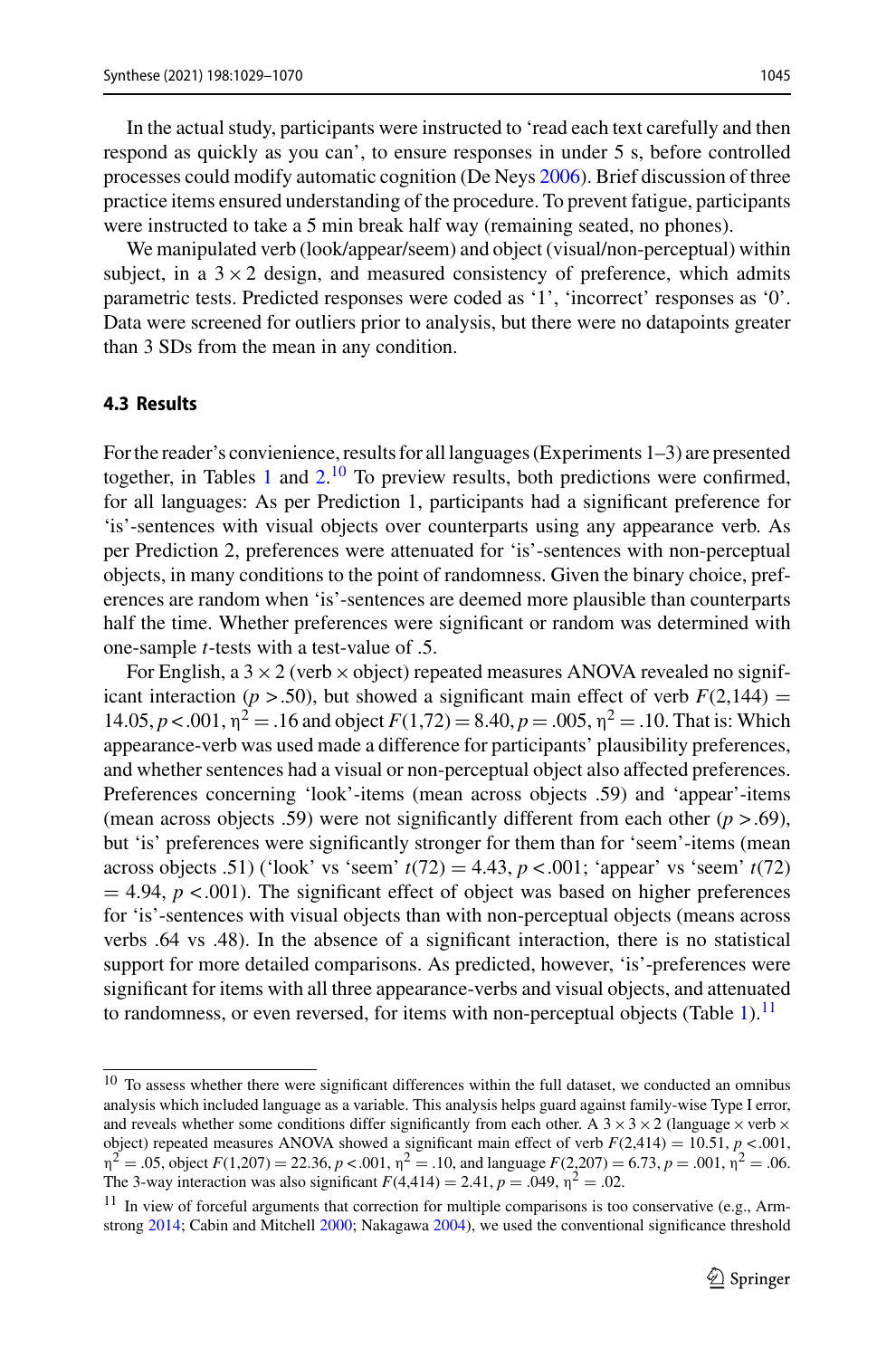|          | Visual         |                |                   | Non-visual     |                   |                |
|----------|----------------|----------------|-------------------|----------------|-------------------|----------------|
|          | Look           | Appear         | Seem              | Look           | Appear            | Seem           |
| English  | $.68(.28)$ *** | $.66(.30)$ *** | $.59(.27)$ **     | .49(0.28)      | .52(.30)          | $.43$ $(.29)*$ |
| German   | $.73(.28)$ *** | $.78(.25)$ *** | $.69(.28)$ ***    | $.65(.31)$ *** | $.67$ $(.29)$ *** | .57(.30)       |
| Japanese | $.57(.28)$ *   | $.58(.31)$ *   | $.66$ $(.27)$ *** | .56(.30)       | $.56(.27)^*$      | .51(.29)       |

<span id="page-17-0"></span>**Table 1** Means (SDs) for verb and object broken down by language

Significant one-sample *t* tests (test value .5) are indicated ( $*p < .05$ ,  $**p < .01$ ,  $***p < .001$ )

<span id="page-17-1"></span>**Table 2** Means (SDs) for verb and object broken down by language, after exlusion of potentially frequencysensitive responders

|          | Visual            |                |                | Non-visual   |               |          |
|----------|-------------------|----------------|----------------|--------------|---------------|----------|
|          | Look              | Appear         | Seem           | Look         | Appear        | Seem     |
| English  | $.72(.23)$ ***    | $.69(.27)$ *** | $.63(.26)$ **  | .46(.24)     | .55(.29)      | .44(.28) |
| German   | $.74$ $(.27)$ *** | $.77(.28)$ *** | $.69(.30)$ **  | .59(.34)     | $.68(.31)$ ** | .57(.32) |
| Japanese | $.59(.28)*$       | $.60(.31)*$    | $.68(.26)$ *** | $.59(.29)$ * | $.58(.27)$ *  | .55(.27) |

English ( $N = 44$ ), German ( $N = 35$ ), Japanese ( $N = 64$ ). Significant one-sample *t*-tests (test value of .5) are indicated (*\*p* < .05, \*\**p* < .01, \*\*\**p* < .001)

To examine the potential influence of word frequency, we used responses to filler items to identify participants whose responses might be influenced by frequency: those who give 'correct' (stereotype-consistent) responses more frequently for frequencycongruent than for frequency-reversed fillers (where frequency and stereotypes work in opposite directions). We derived relevant criteria empirically, by considering meaningful gaps in the distribution of responses (Supplementary Appendix, Section B). In this experiment, we defined 'potentially frequency-sensitive responders' as those who responded 'correctly' to over 70% of frequency-congruent fillers but to under 70% of frequency-reversed items. 29 participants met this criterion and were excluded from further analysis. Results for the 44 remaining 'frequency-insensitive' participants showed the same pattern as those for the overall sample: We observed no significant interaction ( $F(2,86) = 2.59$ ,  $p = .08$ ,  $\eta^2 = .06$ ), but main effects of object ( $F(1,43)$ )  $= 9.15, p = .004, \eta^2 = .18$ ) and verb ( $F(2,86) = 8.47, p < .001, \eta^2 = .17$ ), and similar paired comparisons (look = appear; look > seem; appear > seem) (appear vs. look:  $t(43) = 1.10, p = .28$ ; appear vs. seem:  $t(43) = 3.91, p < .001$ ; look vs. seem:  $t(43) =$ 3.03,  $p = .004$ ). 'Is'-preferences remained significant for items with all appearanceverbs and visual objects (Table [2\)](#page-17-1). This excludes word-frequency as a counfound, and allows us to interpret results as indicative of the hypothesised stereotypical inferences from appearance-verbs.

Footnote 11 continued

of .05. However, all *p*-values reported in Tables [1](#page-17-0) and [2](#page-17-1) as < .01 would retain significance upon Bonferroni correction.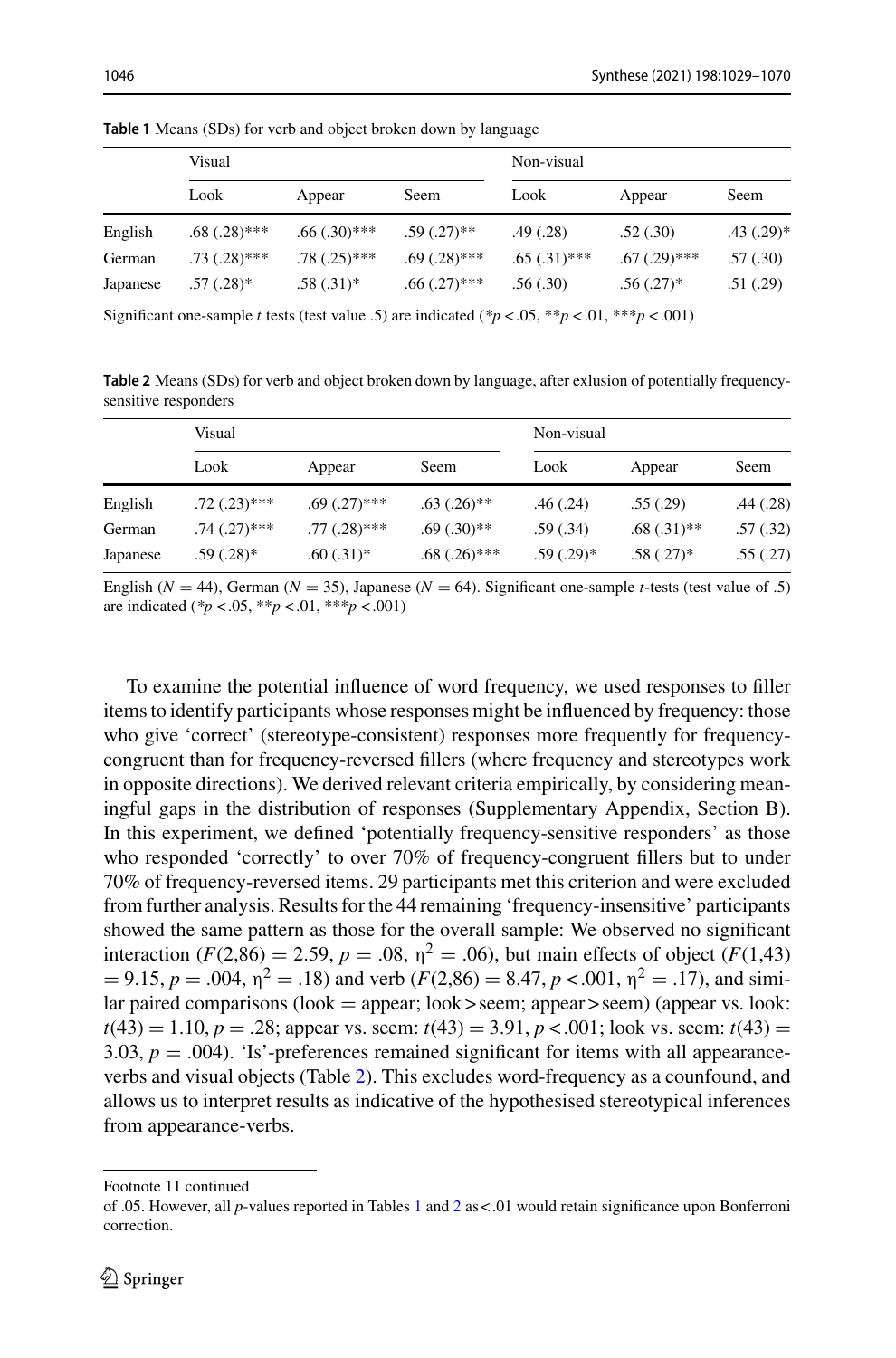## <span id="page-18-0"></span>**5 Experiment 2: German**

To identify the relevant German verbs, we consulted translations of English philosophical texts discussing the argument from illusion, and two major German-English dictionaries. Austin [\(1975,](#page-35-15) transl. of 1962) translates 'look' as 'aussehen', 'appear' as 'erscheinen', and 'seem' as '(zu sein) scheinen', as does Staudacher [\(2011,](#page-41-15) p. 74, Fn.85). In translating from Ayer [\(1940\)](#page-35-16), Wiesing [\(2002,](#page-41-16) p. 3) renders 'look' as either 'aussehen' or 'erscheinen', 'appear' as either 'erscheinen' or 'scheinen', and 'seem' as 'scheinen' or 'zu sein scheinen', while Russell [\(1967,](#page-40-17) transl. of 1912) uses both 'aussehen' and 'erscheinen' for 'look', and 'erscheinen' for both 'appear' and 'seem'. The *Duden*-*Oxford* (Scholze-Stubenrecht and Sykes [1999\)](#page-40-18) translates relevant senses of 'look' (sense indicator: *appear*) as 'aussehen', and 'appear' (sense indicator: *seem*) and 'seem' (sense indicator: *appear*) as '(zu sein) scheinen'. The *Great Muret*-*Sanders* (Springer [2000\)](#page-40-19) concurs and adds the more explicitly doxastic 'den Anschein haben' and 'den Eindruck erwecken' for 'appear' (sense 3), as well as 'anscheinend sein' and 'erscheinen' for 'seem' (sense 1). We therefore examined 'aussehen', 'erscheinen', and '(zu sein) scheinen', using the same approach as for English.

### **5.1 Methods**

### **5.1.1 Participants**

48 undergraduate philosophy students from the University of Cologne participated without remuneration. All were native speakers of German.

### **5.1.2 Materials**

Participants received a pen-and-paper questionnaire with 66 items, and the same instructions as in English. The questionnaire contained translations of the 36 critical items, translating 'look' with 'aussehen', 'appear' with 'erscheinen', and 'seem' with 'scheinen (zu sein)'. Half of the 30 fillers were 'frequency-congruent', the other half were 'frequency-reversed' items with the same verb (see Sect. [4.2.2\)](#page-14-1). Critical items were slightly modified in translation, where this was necessary to retain idiomaticity. This included using an infinitive ('scheint …. zu sein') for half of visual and non-perceptual 'seems' items. All other critical items used an adjectival complement. Cancellation phrases employed 'dachte' ('thought') or 'glaubte' ('believed'). Items were controlled for verb-order.

## **5.1.3 Procedure and design**

In constructing frequency-congruent and -reversed filler items, we used wordfrequency information from the Leipzig University *Wortschatz*. [12](#page-18-1) A prior norming

<span id="page-18-1"></span><sup>12</sup> [http://corpora.informatik.uni-leipzig.de/,](http://corpora.informatik.uni-leipzig.de/) using a German newspaper corpus (deu\_newscrawl\_2011).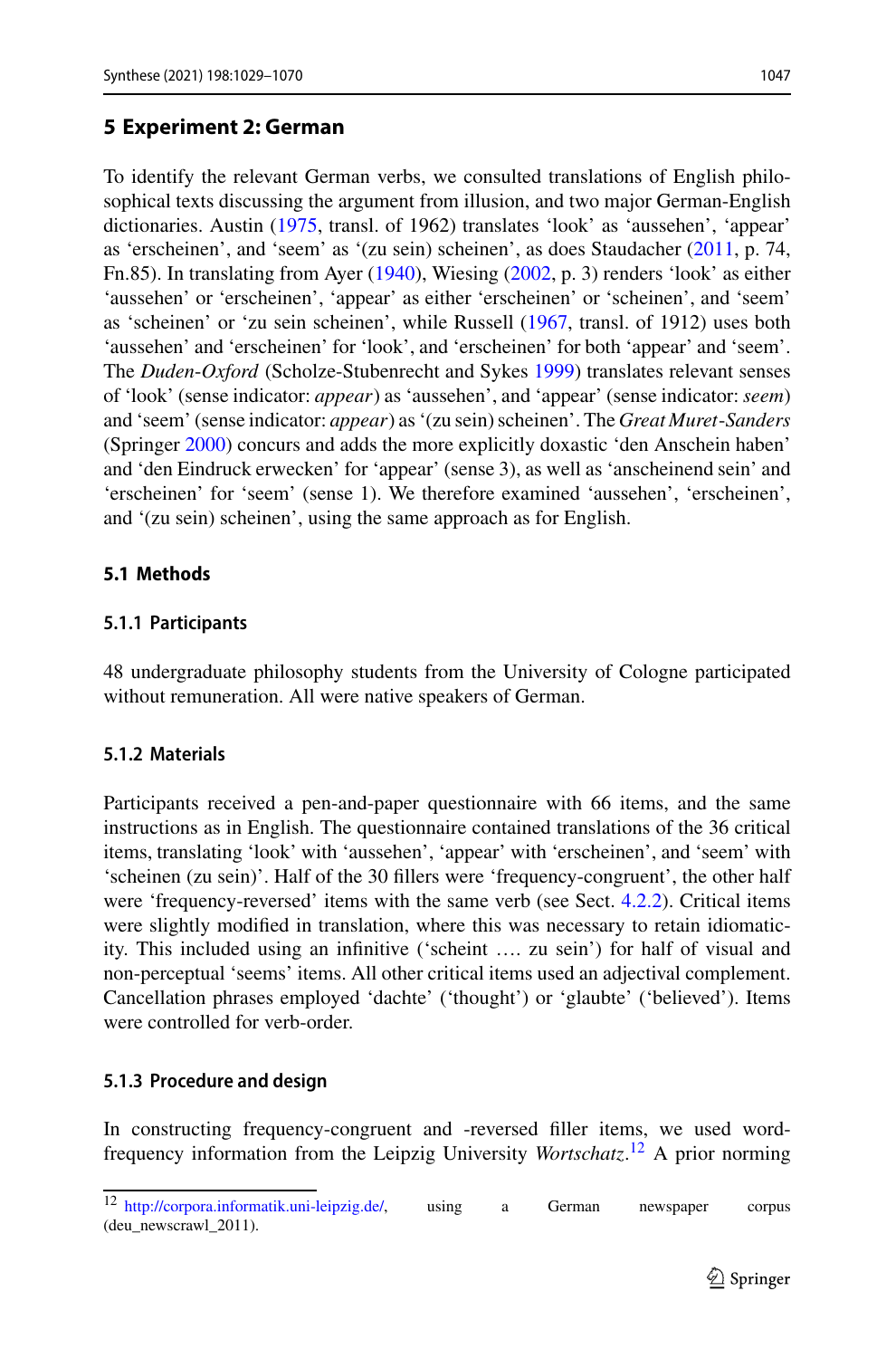study with 4 participants followed the same protocol as Experiment 1, as did the main study (except that no break was required). Design and coding were the same as before.

### **5.2 Results**

 $A$  3  $\times$  2 (verb  $\times$  object) repeated measures ANOVA revealed no significant interaction ( $p > .70$ ) but showed significant main effects of verb ( $F(2,94) = 8.53$ ,  $p < .001$ ,  $p<sup>2</sup>$ ) = .15) and object  $(F(1,47) = 14.46, p < .001, \eta^2 = .24$ . The main effect of verb was due to 'is'-preferences concerning 'look'-items (mean across objects .69) and 'appear'-items (mean .73) being higher than for 'seem'-items (mean .63). Preferences concerning 'look' and 'appear' did not differ significantly  $(t(47) = 1.74, p = .088)$ , but were significantly stronger for them than for 'seem' ('look' vs. 'seem'  $t(47) = 2.29$ ,  $p = .026$ ; 'appear' vs. 'seem'  $t(47) = 4.28$ ,  $p < .001$ ). The main effect of object was due to significantly higher 'is'-preferences for items with visual objects (mean across verbs .74) than with non-perceptual objects (mean .63)  $(t(47) = 3.80, p < .001)$ . As predicted, 'is'-preferences were significant for items with all appearance-verbs and visual objects, and attenuated with non-perceptual objects, to the point of randomness for 'seem' (Table [1\)](#page-17-0).

We again used gaps in the distribution of data to derive a criterion to identify potentially frequency-sensitive responders. In this study, participants qualified when responding 'correctly' to over 90% of frequency-congruent fillers but to under 90% of frequency-reversed items. 13 participants met this criterion and were excluded from further analysis. Results for the 35 remaining particiants showed the same pattern as the overall sample: We observed no interaction  $(F(2,68) = .63, p = .537, \eta^2 = .02)$  but main effects of object  $(F(1,34) = 12.15, p = .001, \eta^2 = .26)$  and verb  $(F(2,68) = 5.47,$  $p = .006$ ,  $\eta^2 = .14$ ). However, 'is'-preferences were now marginally lower concerning 'look'-items (mean across objects .67) than 'appear'-items (mean .72)  $(t(34) = 1.90,$  $p = .066$ ), and no longer significantly higher than for 'seem'-items (mean .63) ( $t(34)$  $= 1.37, p = .179$ ), while 'is'-preferences were still significantly higher concerning 'appear'-items than 'seem'-items  $(t(34) = 3.31, p = .002)$ ; 'is'-preferences remained significant for all items with visual objects (Table [2\)](#page-17-1). Again, this excluded frequency as a confound.

Half the German 'seem'-items (with visual and non-perceptual objects), employed an infinitival construction, which should strengthen the doxastic implications. We therefore predicted stronger 'is'-preferences for infinitival than adjectival items with visual objects, and expected stronger interference of the M-heuristic in items with nonperceptual objects, resulting in a more pronounced difference between 'is'-preferences concerning visual and non-perceptual objects for infinitival than for adjectival 'seem' items. A 2 (infinitive vs. adjective)  $\times$  2 (visual vs. non-perceputal object) repeated measures ANOVA revealed a (marginal) interaction  $(F(1,47) = 3.97, p = .052, \eta^2)$ = .08) and a main effect of object  $(F(1,47) = 8.00, p = .007, \eta^2 = .15)$ , allowing us to make the relevant comparisons. We indeed observed that 'is'-preferences for adjectival items with visual objects were marginally lower than for infinitival items with such objects  $(t(47) = -1.80, p = .078)$ , and that 'is'-preferences for infinitival items with non-perceptual objects were significantly lower than for infinitival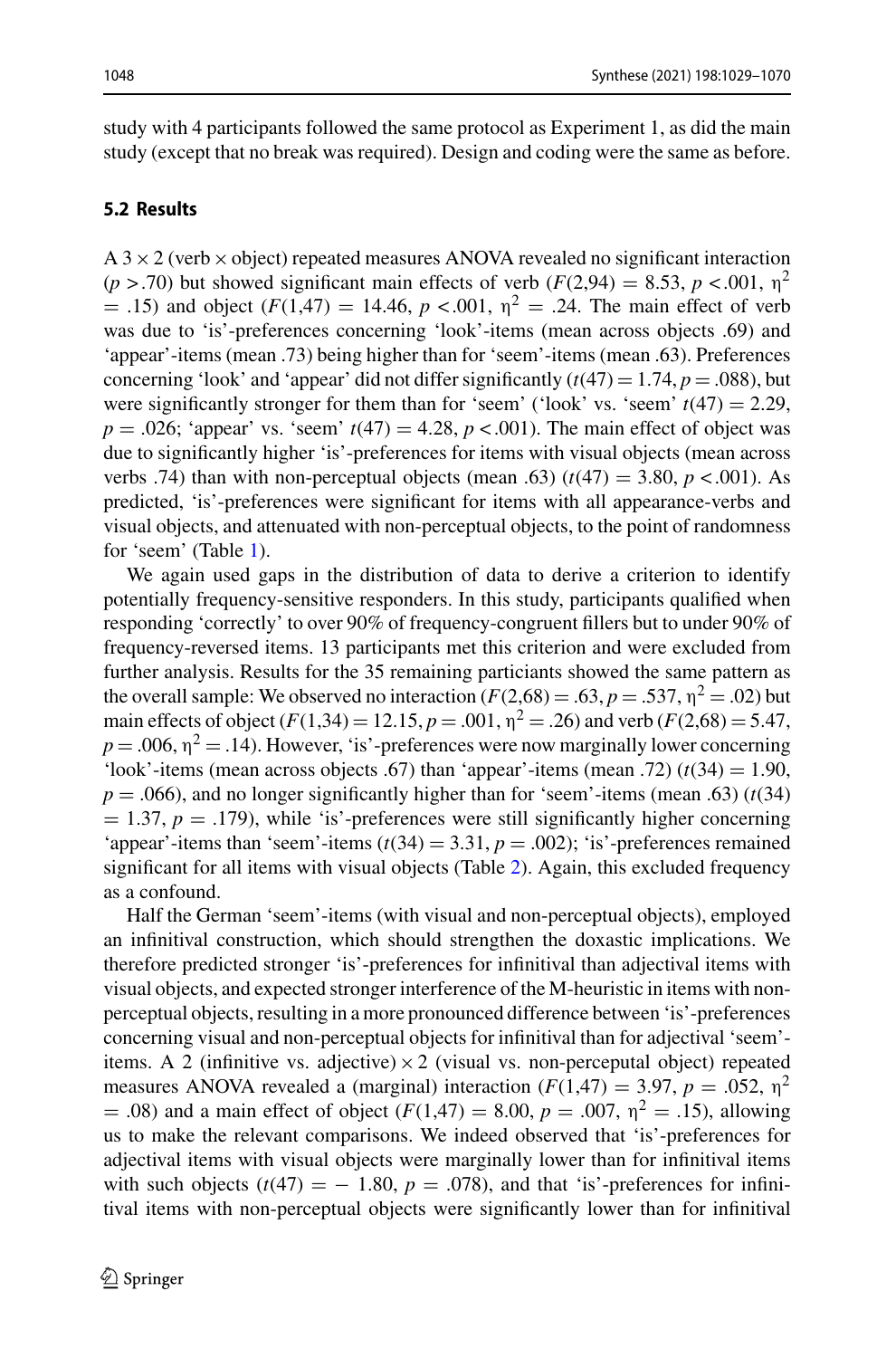items with visual objects  $(t(47) = -3.47, p = .001)$ , while there was no significant difference for the corresponding adjectival items  $(t(47) = -0.82, p = 0.419)$ . Crucially, while 'is'-preferences concerning infinitival items with visual objects (mean .75) were very pronounced  $(t(47) = 5.06, p = .000)$ , preferences concerning their adjectival counterparts (mean .66) remained significant  $(t(47) = 3.59, p = .001)$ . The posited inferences are therefore not due to the infinitival construction, which merely reinforces them.

### <span id="page-20-0"></span>**6 Experiment 3: Japanese**

To identify the relevant verbs in Japanese, we consulted Japanese translations of philosophical texts discussing arguments from illusion (Austin [1984,](#page-35-17) transl. of 1962; Ayer [1991,](#page-35-18) transl. of 1940; Ayer [1981,](#page-35-19) transl. of 1956; Russell [1964,](#page-40-20) [1965,](#page-40-21) [2005,](#page-40-22) three transl. of 1912). We adopted the only consistent translation schema extant, provided by Austin [\(1984\)](#page-35-17), which renders 'seem' as 'omowareru', and 'look' and 'appear' as 'mieru', using the Kanji and the hiragana character 'mi', respectively.<sup>13</sup> 'Omowareru' is a derivative of the polysemous but clearly doxastic verb 'omou'.<sup>14</sup> Standard dictionaries explain 'omowareru' in the relevant syntactic constructions as 'something gives some impression' (Minamide and Nakamura [2011,](#page-39-24) p. 268) and suggest 'look', 'appear', and 'seem' as translations. 'Mieru' with kanji and hiragana 'mi' are largely interchangeable derivatives of the visual verb 'miru'.<sup>15</sup> Standard dictionaries explain their meaning with the relevant syntactic constructions as 'some impression is given' or 'something is interpreted/supposed as such and such', and again suggest 'look', 'appear', and 'seem' as translations (Minamide and Nakamura [2011,](#page-39-24) p. 1720; Watanabe et al. [2003,](#page-41-18) p. 2486). The two versions of 'mieru' differ in that Kanji symbols convey meanings and sounds, whereas hiragana only represent sounds. Given processing differences between these scripts (Goryo [1987;](#page-37-26) Sasanuma [1980\)](#page-40-23), the Kanji character 'mi', connoting (literal or metaphorical) vision, may suggest more strongly that visual perception is involved.

Whereas the German verbs of interest preceded their complements, the Japanese verbs appeared in sentence-final position, behind their complement, as in the translation of 'The coin looks (seems) elliptical':

Coin/wa/daen/ni/mieru (omowareru). The coin/[topic-marker]/elliptical/[case forming particle]/looks (seems).

<span id="page-20-1"></span><sup>&</sup>lt;sup>13</sup> Ayer [\(1991\)](#page-35-18) employs the same translations, but uses both spellings of 'mieru', in translating 'appear'. The different translations of Russell [\(1912\)](#page-40-20) render both 'look' and 'seem' as 'mieru' with Kanji 'mi', but 'appear' variously as 'mieru' with Kanji or hiragana, 'omowareru', 'arawareru', and 'arawareteiru'. The last two are idiomatic only where 'appear' applies in the sense 'become visible', despite sharing kanji with the noun for 'appearance' (possibly motivating this problematic translation), and we disregarded them. Ayer [\(1981\)](#page-35-19) also translates 'look' as 'yôsu wo shiteiru', but this is mainly used to express hedged judgments and has strong doxastic implications.

<span id="page-20-3"></span><span id="page-20-2"></span><sup>14</sup> 'think', 'intend', 'judge', 'evaluate', 'imagine', 'assume', 'expect', 'pray', 'desire' 'believe', 'suspect' and 'recall' (Watanabe et al. [2003,](#page-41-5) pp. 426–428). See also [http://jisho.org/.](http://jisho.org/)

<sup>&</sup>lt;sup>15</sup> 'see', 'look at', 'witness', 'stare at', 'watch', and 'attend' (Watanabe et al. [2003,](#page-41-5) p. 2513).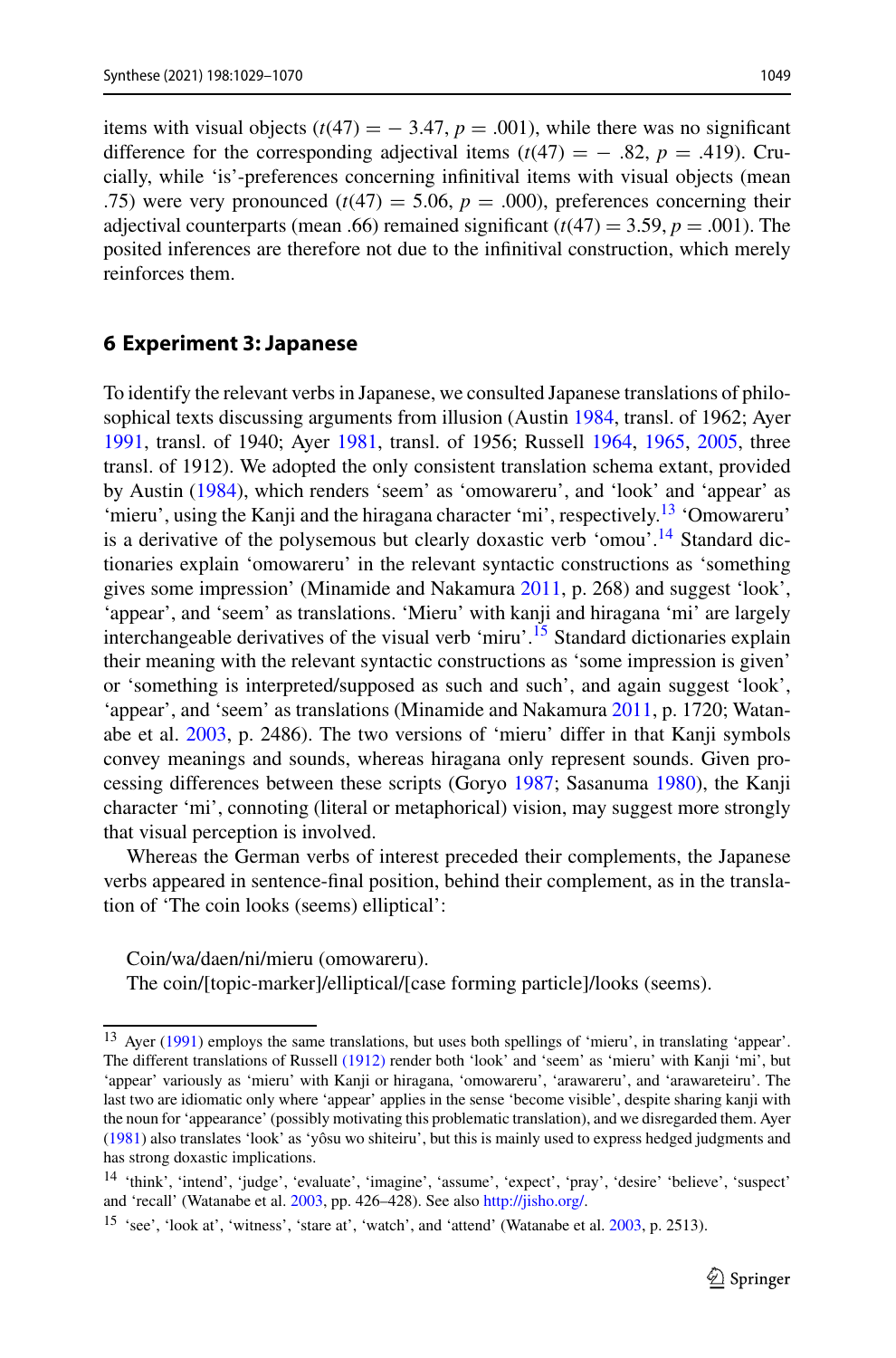## **6.1 Methods**

89 undergraduate humanities and social science students from Musashino University, Tokyo, participated without remuneration. All were native speakers of Japanese.

## **6.1.2 Materials**

Participants received a pen-and-paper questionnaire with 66 items, and the same instructions as in the previous study. 12 ('look') items employed the verb 'mieru' with Kanji 'mi'; 12 ('appear') items used 'mieru' with hiragana 'mi'; and 12 ('seem') items employed 'omowareru'. 19 critical items employed the construction with 'ni'; 9 used the auxiliary verb 'yôni'. Cancellation sentences used the verbs 'kangaeta' (= thought) or 'omowareta'  $(=$  believed) in equal number. The grammatical subject of the cancellation sentences was accompanied by the topic-marker 'wa', which does not determine by itself whether the agent of the second sentence is identical with the implicit patient from the first. 30 fillers were constructed as before. As in Exp. 1–2, items were controlled for word-order.

## **6.1.3 Procedure and design**

In constructing frequency-congruent and -reversed filler items, we used wordfrequency information from *NINJAL*-*LWP for BCCWJNational*. [16](#page-21-0) A prior norming study with 6 participants followed the same protocol as English and German studies. The protocol, design and coding were as before.

## **6.2 Results**

A  $3 \times 2$  (verb  $\times$  object) repeated measures ANOVA showed a significant interaction  $(F(2, 176) = 8.62, p < 0.001, \eta^2 = .09)$  and a significant main effect of object (*F*(1,88)  $= 9.41, p = .003, \eta^2 = .10$ , though not of verb ( $p > .40$ ). The significant interaction permits more fine-grained comparisons. We first considered 'is'-preferences for items with visual vs. non-perceptual objects, for each type of verb. 'Is'-preferences were significantly higher concerning items with visual objects for 'seem'-items (means .66 vs. .51;  $t(88) = -5.54$ ,  $p < .001$ ), but not for 'look'- and 'appear'-items ( $p's > .60$ ). We then compared preferences for items with visual objects and different verbs. 'Is' preferences were similar for 'look'- and 'appear'-items  $(t(88) = -0.39, p = 0.701)$ , and significantly higher for 'seems' (look vs. seem  $t(88) = -3.24$ ,  $p = .002$ ; appear vs. seem  $t(88) = -3.24$ ,  $p = .002$ ). For items with non-perceptual objects, 'is'-preferences were similar for 'look'- and 'appear'-items (both means .56), but numerically lower for 'seem'-items, though only the diffence between 'appear' and 'seem' was statistically (marginally) significant  $(t(88) = 1.97, p = .052)$ . As predicted, 'is'-preferences were

<span id="page-21-0"></span><sup>16</sup> [http://nlb.ninjal.ac.jp/,](http://nlb.ninjal.ac.jp/) using *The Balanced Corpus of Contemporary Written Japanese*.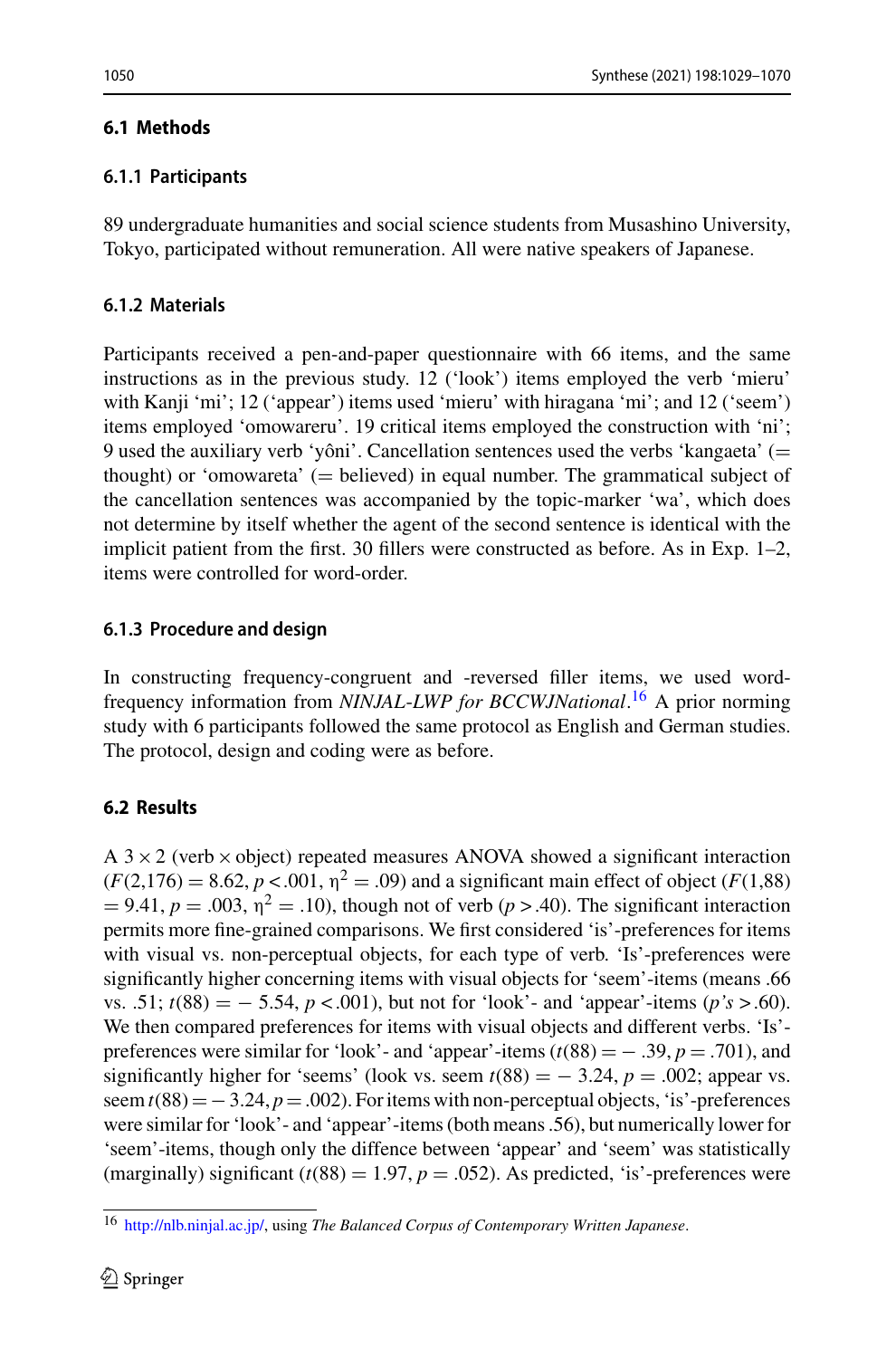significant for items with all appearance-verbs and visual objects, while attenuation with non-perceptual objects was only observed with 'seem' (Table [1\)](#page-17-0).

We identified potentially frequency-sensitive responders in the same way as in the German study (Exp.2). Results for the remaining 64 clearly frequency-insensitive responders (Table [2\)](#page-17-1) showed exactly the same pattern as those for the overall sample: We observed a significant interaction  $(F(2,126) = 4.67, p = .02, \eta^2 = .07)$  and main effect of object  $(F(1,63) = 4.38, p = .04, \eta^2 = .07)$ , but not of verb  $(p = .46)$ . The paired comparisons were similar (seem-visual vs. seem-nonvisual  $t(63) = -3.78$ , *p* < .001; look-visual vs. seem-visual  $t(63) = -2.53$ ,  $p = .014$ ; appear-visual vs. seem-visual:  $t(63) = -2.46$ ,  $p = .017$ ). Again, we can exclude word frequency as a confound.

### <span id="page-22-2"></span><span id="page-22-0"></span>**7 General discussion**

#### **7.1 Main findings**

Our three cross-linguistic experiments (English, German, Japanese) followed up the Salience Bias Hypothesis (SBH): When frequently used polysemous words have a clearly dominant sense or use whose associated schema is deployed in interpreting less salient uses, the latter uses will prompt inferences licensed (only) by the dominant sense, also in inappropriate contexts. Our experiments examined, in the first instance, two hypotheses about such inferences from appearance verbs, and their robustness:  $(H<sub>1</sub>)$  'X looks F', 'X appears F', and 'X seems F' [to S] as well as German and Japanese equivalents all prompt stereotypical inferences (with the I-heuristic) to *S thinks that X is F*, whose conclusions frequently influence further cognition (judgment and reasoning), even in inappropriate contexts which invite a phenomenal interpretation of the verb.  $(H_2)$  Even where sequels are inconsistent with them, such doxastic inferences from appearance verbs are defeated by competing pragmatic inferences (with the M-heuristic) only when these verbs are paired with non-perceptual objects, but not when they go with visual objects. In the plausibility-ranking paradigm we used, these hypotheses translated into predictions about (plausibility) preferences for 'is' sentences over counterparts using appearance-verbs. These predictions were borne out, for all three languages.

As per Prediction 1, we observed significant preferences for 'is'-sentences in items with visual objects, with all appearance verbs. This suggests that hypothesised doxastic inferences are made and influence further cognitive processing, when sentences combine appearance-verbs with visual objects as agent-role fillers. As per Prediction 2, we observed that preferences for 'is'-sentences were lower with non-perceptual objects than with visual objects: We measured a significant main effect of object, across verbs, in all three languages.<sup>17</sup> In English and German, 'is'-preferences were numerically lower with non-perceptual objects for all three verbs. In English, they

<span id="page-22-1"></span><sup>&</sup>lt;sup>17</sup> We measured medium-size effects in German. In English and Japanese, effects were comparatively small, as often in social science experiments (Rosnow and Rosenthal [2003\)](#page-40-24); but they were well above the anchor point of  $\eta^2 = .04$  for practical significance (Ferguson [2009\)](#page-36-21). Further relevant sources of variance (individual differences in verbal IQ, inhibitory abilities, etc.) are unfortunately ill understood at this point.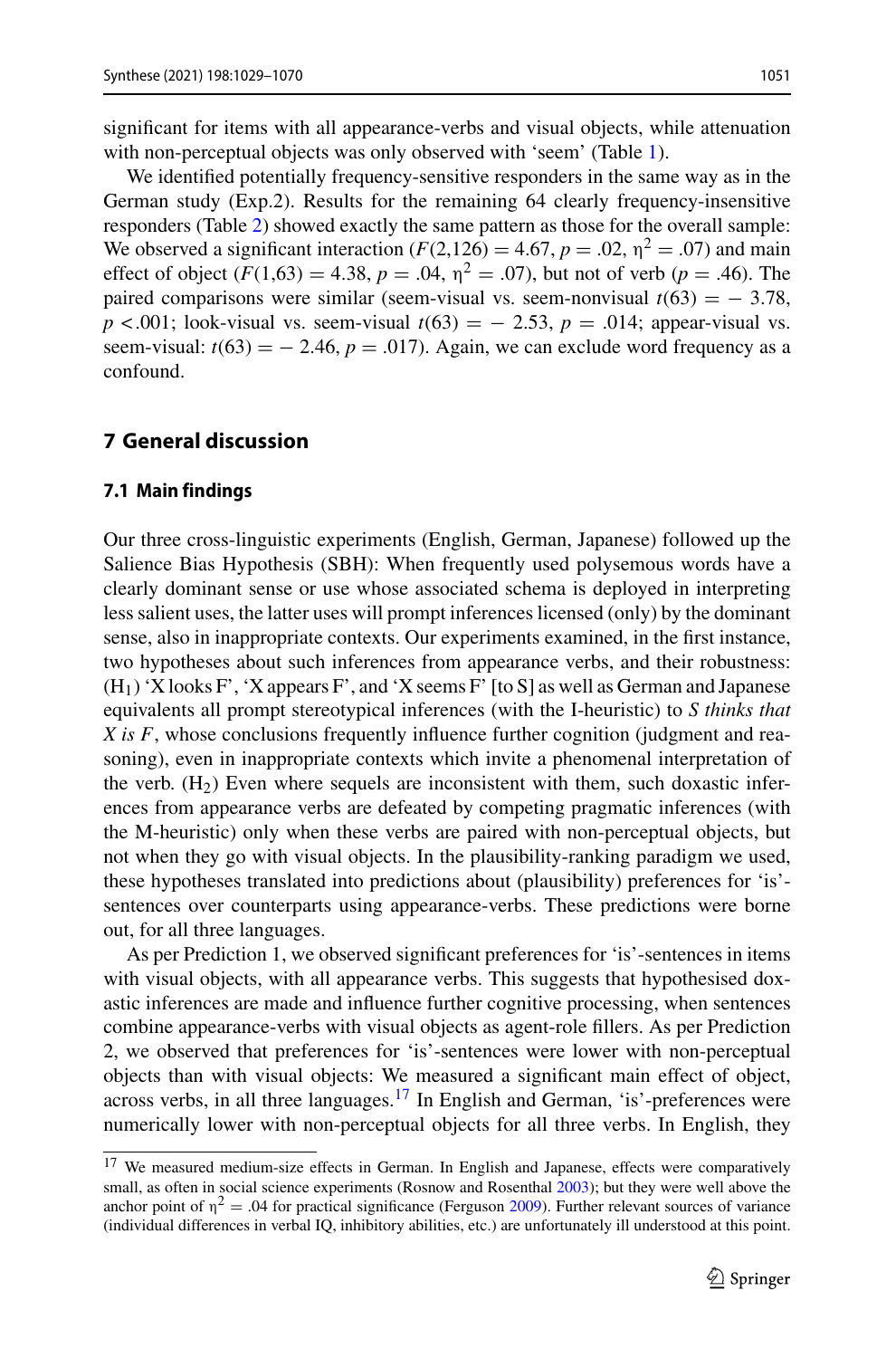became random, for all three verbs, upon exclusion of potentially frequency-sensitive responders; in German, they remained significant only for 'appear'. In Japanese, 'is' preferences were significantly lower (attenuated to randomness) for 'seems'-items with non-perceptual than with visual objects, though the object-manipulation made no difference for preferences concerning 'mieru'-items. The observed attenuation of 'is'-preferences provides evidence that doxastic inferences with the I-heuristic were frequently countermanded by inferences with the M-heuristic, which were probed by our task.

These findings provide additional experimental support for the Salience Bias Hypothesis: They complement prior findings about perception verbs (Fischer and Engelhardt [2017,](#page-37-5) [2019,](#page-37-15) under review) with fresh findings about appearance verbs. Second, these findings reveal the robustness of the inappropriate stereotypical inferences posited by the SBH: Our experimental task and design created the most favourable conditions for defeating stereotypical inferences with the M-heuristic. Even so, such defeat occurred only where appearance verbs took non-perceptual objects as agent-role fillers, while doxastic inferences with the I-heuristic went through undefeated where the verbs took visual objects (*pace* Grice [1961\)](#page-37-24). Third, crosslinguistic replication for increasingly rigid verb-final languages (German, Japanese), where verb-associated stereotypes influence utterance interpretation less strongly than in verb-medial English, suggests that inappropriate but influential stereotypical inferences are not only triggered by words which play a pivotal role in utterance interpretation, but more generally.

Finally, we found that 'look' and 'appear' behaved the same in all languages while 'seem' behaved differently. This is least surprising in Japanese, where we were merely dealing with different spellings of the same verb 'mieru'. But it seems inconsistent with Austin's [\(1962,](#page-35-0) pp. 36–37) hypothesis that 'appear' and 'seem' are more closely tied to judgment and belief than 'looks' (which supposedly is typically used to comment on the mere look of things): Not 'look', but 'seem', is the odd one out in terms of doxastic inferences.<sup>18</sup> That even the ordinary language philosopher credited with the most extraordinary 'genius for spotting linguistic differences and distinctions' (Searle [2001,](#page-40-25) p. 226; *cf.* Cavell [1994,](#page-36-22) p. 21; Williams [2014,](#page-41-19) p. 44) misperceived the relevant linguistic pattern, forcefully illustrates how useful it is to complement informal with formal experiments.

By supporting the SBH, our findings support the psycholinguistic assumption underwriting Austin's brand of critical ordinary language philosophy: Under certain conditions, even competent speakers make contextually inappropriate stereotypical inferences that go through undefeated and influence further judgment and reasoning. The SBH identifies a first relevant set of conditions. We now turn to the metaphilosophical hypothesis the Austinian approach seeks to make good: Such inappropriate inferences are at the root of some philosophical paradoxes and problems. Austin [\(1962\)](#page-35-0) examines one such paradox, the 'argument from illusion'. We will now follow up the

<span id="page-23-0"></span><sup>18</sup> Since stereotypical association with doxastic patient-properties is stronger for 'seem' than 'look' or 'appear' (Fischer and Engelhardt [2016\)](#page-36-16), we submit our 'seem'-items are perceived as more contradictory. In our deliberately artificial forced-choice setting (Sect. [4.1\)](#page-13-0), this prompts occasional reference reassignment and M-heuristic inferences (Sect. [3.3\)](#page-10-0), even with visual objects, and thus leads to the lower 'is'-preferences observed in this study (Exp.1, replicated for German in Exp.2).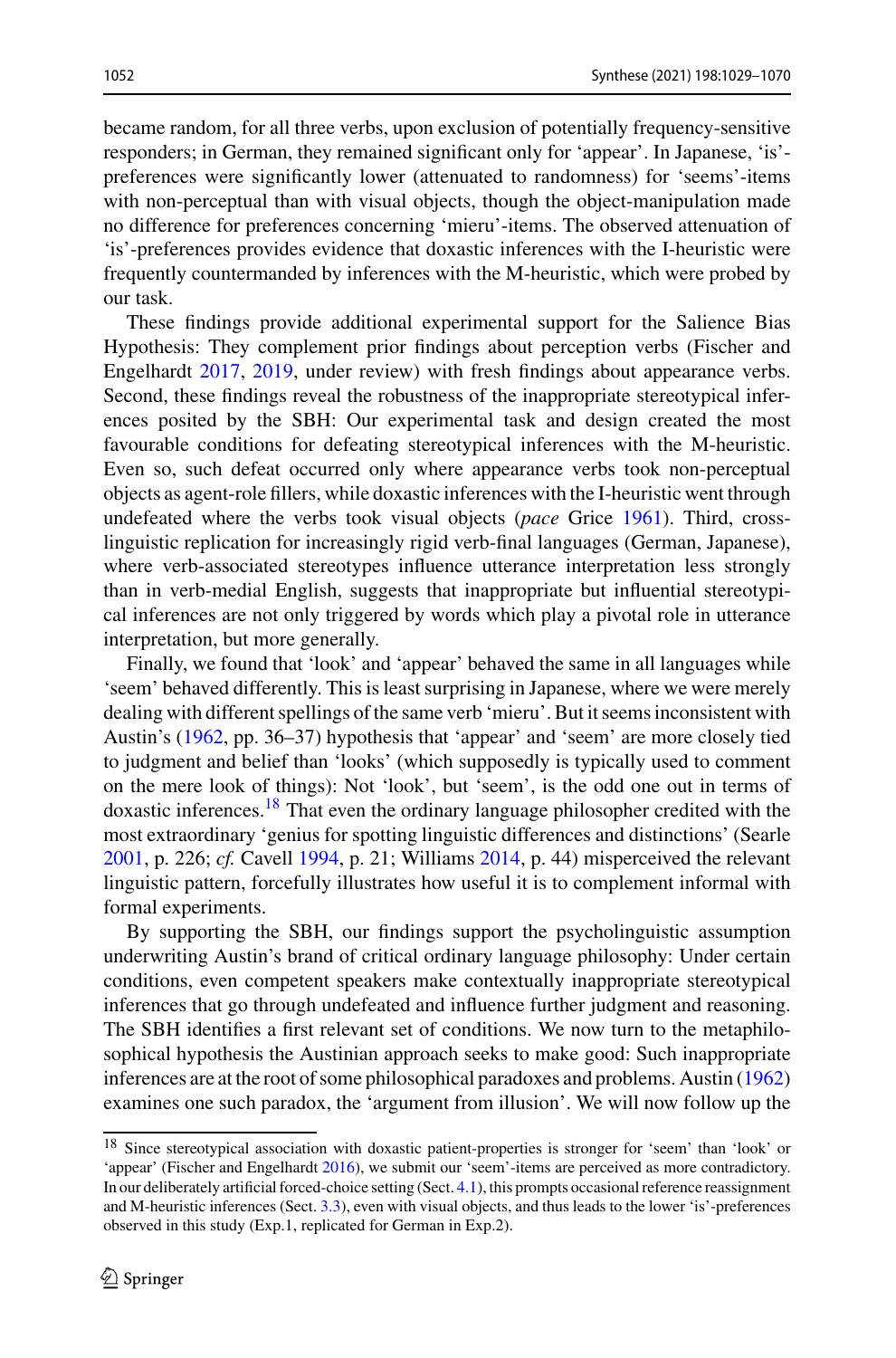metaphilosophical hypothesis by exploring to what extent our word-specific hypotheses  $(H_1)$  and  $(H_2)$  help develop the specific diagnostic hypothesis that has already received some preliminary support from the replication of English results in verbfinal German and Japanese (see end Sect. [3.3\)](#page-10-0):

H3 The 'argument from illusion' relies on contextually inappropriate stereotypical inferences from phenomenal uses of appearance verbs (in the argument's initial premises) to doxastic conclusions.<sup>19</sup>

The development of  $H_3$  will illustrate, more generally, how experimental investigations into automatic cognitive processes can support the analysis of philosophical arguments and, specifically, 'diagnostic' analyses that seek to expose fallacies. The more blatant the identified fallacies are, once spelled out, the more strongly the proposed analysis violates hermeneutic principles of charity (Adler [1994;](#page-35-7) Lewinski [2012\)](#page-38-16), and the more strongly it is in need of empirical validation (Thagard and Nisbett [1983\)](#page-41-11). Such validation is provided by psychological explanations of when and why competent thinkers should commit the fallacies at issue (see above, Sect. [3\)](#page-6-0). In line with general trends in cognitive science (reviews: Kahneman [2011;](#page-38-24) Wilson [2002\)](#page-41-20), experimental philosophy has begun to examine how philosophical thought is shaped by largely unconscious automatic processes into which only experiments give us insight (see above, Sect. [1\)](#page-1-2). Where an automatic inference process leads from an explicit premise to a conclusion that remains implicit but provides input for another cognitive process that generates an explicit conclusion, a thinker may leap from explicit premise to explicit conclusion, without awareness of the initial inference and the intermediate conclusion. If that initial automatic inference is inappropriate, the fallacy will be committed below the radar of the thinker's conscious awareness.

We will now develop  $(H<sub>3</sub>)$  in conjunction with the suggestion that this happens in the argument from illusion: that the automatic comprehension inferences explained by the SBH and documented by our experiments provide input for a well-researched judgment heuristic that delivers an explicit verdict, without thinkers being aware of the initial inappropriate inference or its implicit conclusion (Sect. [7.2\)](#page-24-0). Then we will explore to what extent  $(H_3)$  can contribute to resolving the paradox (Sect. [7.3\)](#page-28-0), and clarify the sense in which it might help 'dissolve' a philosophical problem (Sect. [7.4\)](#page-31-0). We thus contribute towards first proof of concept for an experimental implementation of Austin's critical project that may provide fresh inspiration for restrictionist experimental philosophy (*cf.* Sect. [1\)](#page-1-2).

#### <span id="page-24-0"></span>**7.2 Reanalysing the argument from illusion**

The commonsense conception of sense-perception as experiential awareness mainly of material objects has been challenged by arguments that proceed from two kinds of cases: (1) from mostly familiar cases of non-veridical perception ('illusions') where physical objects look or otherwise appear to have a shape, size, colour, or other property they do not actually possess, and (2) from often fictitious cases of 'hallucination',

<span id="page-24-1"></span><sup>19</sup> Austin [\(1962\)](#page-35-0) discusses appearance verbs (see above, Sect. [2\)](#page-3-0), but does not deploy conclusions to analyse the argument from illusion.  $H_3$  was first mooted by Fischer [\(2014a\)](#page-36-6).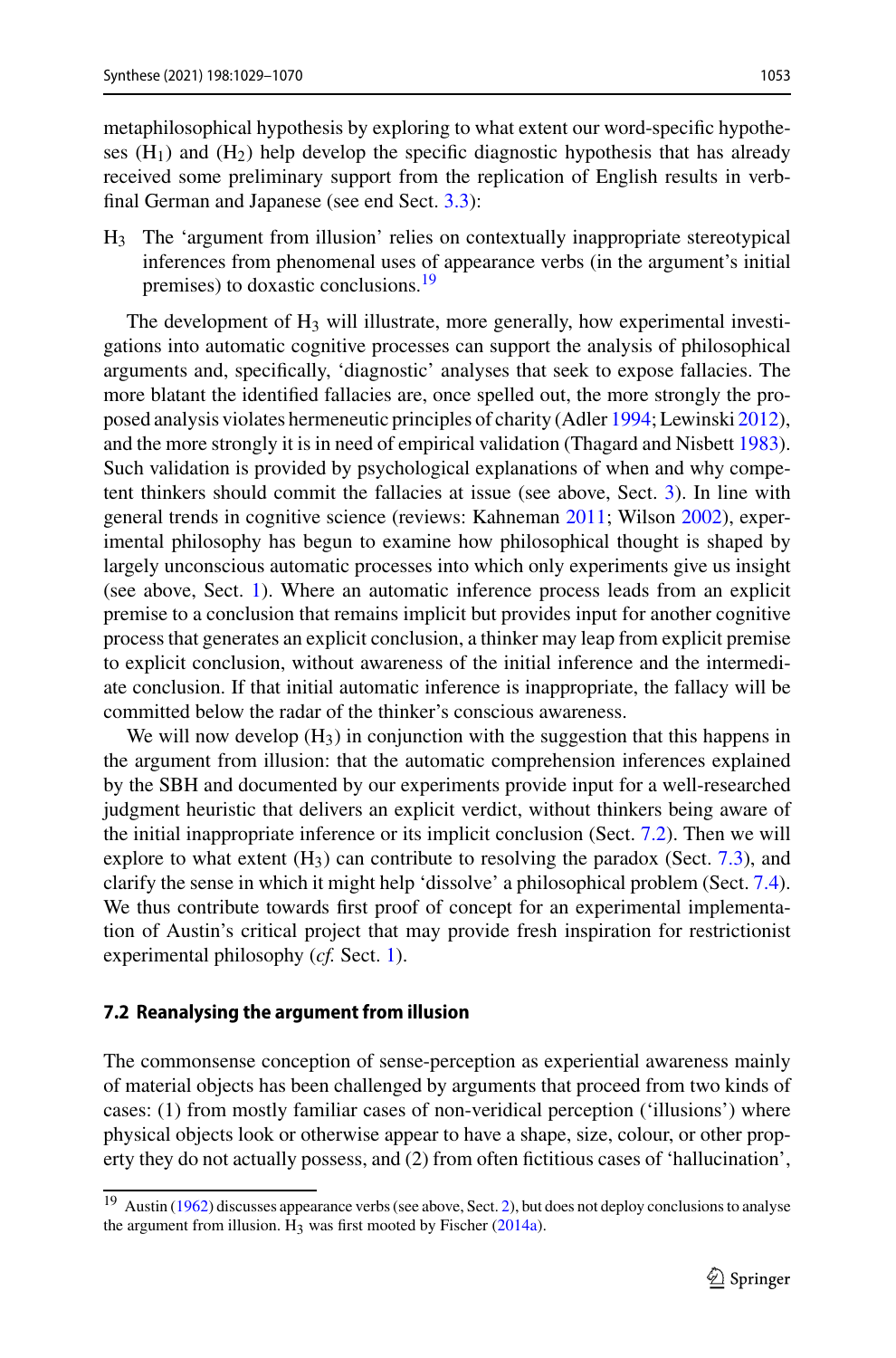where someone has an experience as of perceiving a physical object though no suitable object is actually around. These arguments lead to the same conclusion and the label 'argument from illusion' has sometimes been loosely applied to both. Despite occasional assimilation (e.g., Ayer [1940,](#page-35-16) p. 3; Fish [2010,](#page-37-27) pp. 12–13), however, these arguments are now generally treated as distinct (Crane and French [2015,](#page-36-4) Smith [2002\)](#page-40-2). We here consider 'arguments from illusion' in the now common stricter sense, which proceed from cases of the first kind. $^{20}$  $^{20}$  $^{20}$  E.g.:

1. When a subject looks at a round coin sideways, the coin appears elliptical to her.

Seminal statements of the argument (e.g., Hume [1748] [1739,](#page-38-25) p. 152) infer directly that, in these cases, an 'image' (aka 'sense-datum') rather than a physical object must be 'present to the mind'. Subsequent proponents of the argument then sought to make explicit, and rationalize, the implicit reasoning driving this (to them) intuitively compelling leap of thought. Austin addresses early 20th century statements (e.g., Ayer [1940,](#page-35-16) p. 4; Broad [1923,](#page-35-20) p. 240; Price [1932,](#page-40-3) pp. 27–30; Russell [1912,](#page-40-26) pp. 1–3), which break this decisive 'sense-datum inference' (Smith [2002,](#page-40-2) p. 25) up into two parts. From (1) they infer the '*negative conclusion'*:

2. When a subject looks at a round coin sideways, she is not (directly) aware of the round coin.

The positive conclusion that subjects are, instead, aware of an 'elliptical sense-datum' is then obtained from an uncontroversial response to (2):

- 3. When a subject look at a round coin sideways, she is (directly) aware of*something*.
- 4. By (2) & (3), the subject is then (directly) aware of something other than the round coin (namely, a 'sense-datum').

The sense-datum is then credited with the shape, size, and colour that the coin merely looks (there and then). This yields so-called 'phenomenal judgments', such as 'The object that viewers are then (directly) aware of is elliptical.' The remainder of the argument then generalises from (4) to argue that in all cases of visual perception, we are (directly) aware of sense-data.

This early 20th century version has been superseded by other versions of the argument, in current debates (Robinson [2001,](#page-40-1) pp. 57–58; Smith [2002,](#page-40-2) pp. 25–27; *cf.* Crane and French [2015;](#page-36-4) Fish [2010,](#page-37-27) pp. 12–13). However, analysis of the currently most prominent version (in Sect. [7.3\)](#page-28-0) will benefit from prior analysis of its predecessor. We therefore now reconstruct how contextually inappropriate inferences may drive the crucial inference from (1) to (2) above. To do so, we turn from explicit reasoning to automatic inferences that remain implicit. Proponents of the argument divided their 'sense-datum inference' into a negative step (from 1 to 2) and a positive step (via 3 to 4). We divide the negative step, in turn, into two automatic inferences governed by well-researched heuristics: We suggest that comprehension inferences with the I-heuristic provide input for judgments with the representativeness heuristic.

Statements of arguments from illusion occasionally use the appearance verb 'look' (e.g., Ayer [1940,](#page-35-16) p. 4) but mainly 'appear' (e.g., Ayer [1940,](#page-35-16) p. 3; Fish [2010,](#page-37-27) pp. 12–13;

<span id="page-25-0"></span><sup>20</sup> For a parallel examination of 'arguments from hallucination', see Fischer and Engelhardt [\(2017,](#page-37-5) [2019,](#page-37-15) under review).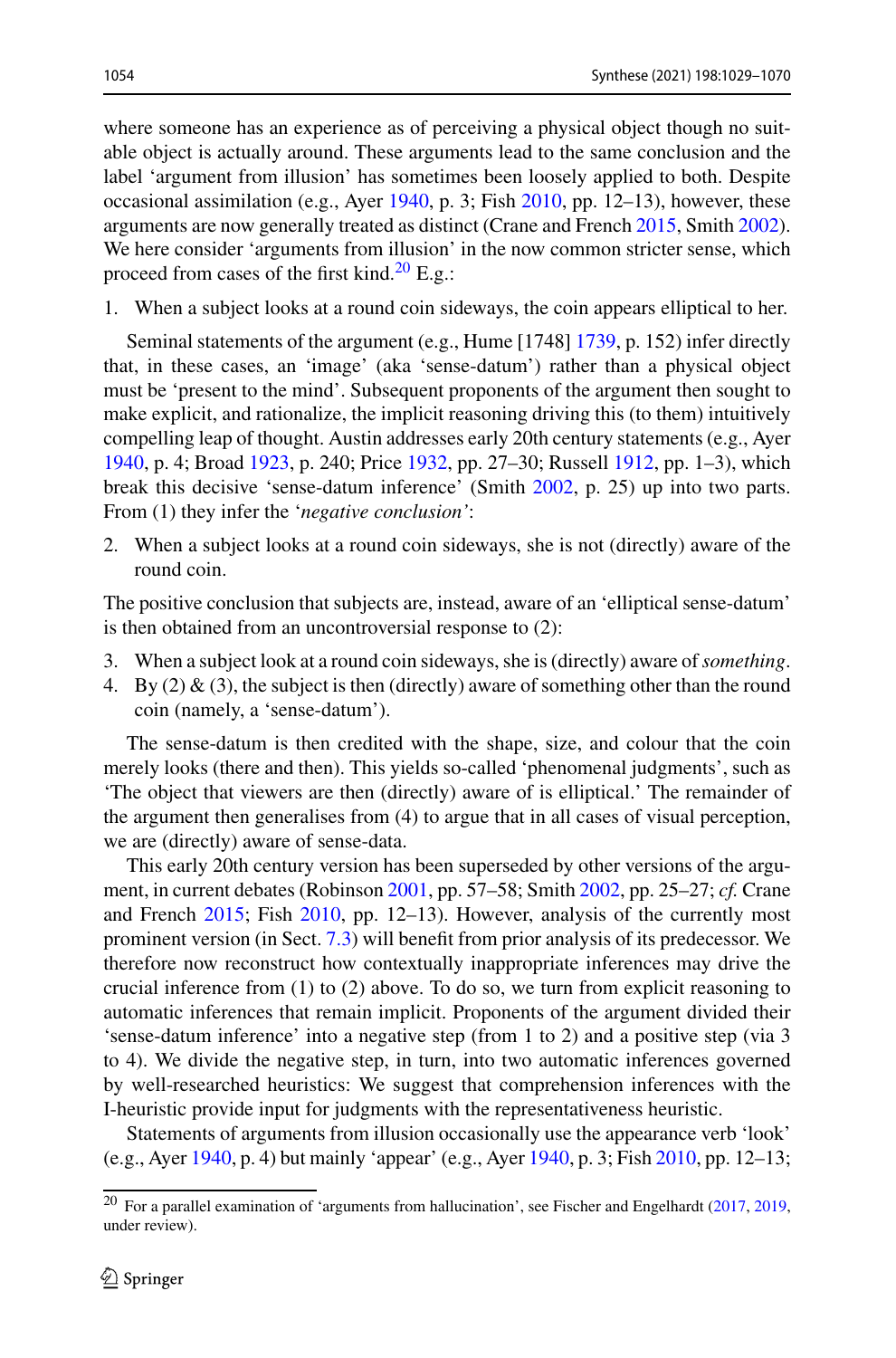Robinson [2001,](#page-40-1) p. 57; Russell [1912,](#page-40-26) p. 2; Smith [2002,](#page-40-2) p. 25) and 'seem' (e.g., Ayer [1940,](#page-35-16) p. 3; Broad [1923,](#page-35-20) pp. 239–240; Crane and French [2015,](#page-36-4) p. 3; Moore [1918/](#page-39-25)19, pp. 21–23; Russell [1912,](#page-40-26) p. 2).<sup>21</sup> These verbs are used here in a phenomenal sense devoid of factive, epistemic, or even doxastic implications (see above, Sect. [3.2\)](#page-9-0). The Salience Bias Hypothesis explains why such uses trigger contextually inappropriate doxastic inferences and our experiments show such inferences are made and go through in uninformative contexts. Such inferences with the I-heuristic lead from the initial premise (1) to the implicit conclusion:

(C) The viewer thinks that the object viewed is elliptical.

Since the appearance verb goes with perceptual objects in all relevant premises, this inference will not be defeated by inferences with the competing M-heuristic from the same verb (Sect. [7.1\)](#page-22-2).

But will the inference get defeated by conflicting inferences from other words figuring in statements of arguments from illusion? We identified two conditions under which the inferences of interest are particularly likely to go through undefeated (see end Sect. [3.1\)](#page-7-0). Both are satisfied by statements of arguments from illusion: (a) Some statements provide poor context, and the case description triggers no further comprehension inferences with a bearing on the truth of doxastic conclusions, as in 'When partially immersed in water, the straight stick looks bent' (Ayer [1940,](#page-35-16) p. 3). Hence the doxastic conclusions are not suppressed. (b) Other statements do trigger incompatible inferences, but these are supported by weaker stereotypical associations. E.g., 'When subjects *look at* a round coin sideways…', will trigger stereotypical inferences to 'The viewer knows there is a round coin'. But 'S looks at an F' is less strongly associated with epistemic or doxastic agent properties than appearance verbs are asso-ciated with doxastic patient-properties.<sup>[22](#page-26-1)</sup> Hence the weak competition gets sidelined by the stronger inferences (Foss and Speer [1991;](#page-37-20) Morris [1994\)](#page-39-17), whose conclusion (C) goes through. Either way, doxastic inferences provide input for further cognitive processing.

Arguments from illusion are commonly presented as addressing the guiding question whether perceivers are aware of physical objects. The present input is hence processed in addressing the task of judging whether or not the viewer is aware of the physical object (the round coin). Such categorization tasks are addressed with a version of the representativeness heuristic (Kahneman and Frederick [2002;](#page-38-26) Tversky and Kahneman [1982;](#page-41-21) *cf.* Morewedge and Kahneman [2010\)](#page-39-26). This heuristic has us base (probabilised) categorisation judgments (how probable is it that the ordered pair of

<span id="page-26-0"></span><sup>21</sup> An anonymous reviewer questioned whether the use of appearance verbs is crucial for the argument. Brief 'roadmaps' of the argument (e.g., the first outline in Crane and French [2015,](#page-36-4) Sect. 2.1) indeed do without them, but start the argument with the controversial negative claim (2 above). Appearance verbs are required, however, for stating the uncontroversial case descriptions (like 1 above) that fuller statements of the argument treat as initial premise.

<span id="page-26-1"></span><sup>&</sup>lt;sup>22</sup> A nearest neighbours analysis provided supporting evidence. Aurélie Herbelot complemented the data from Fischer et al. [\(2015\)](#page-37-21) (see above, Sect. [3.2\)](#page-9-0) with similar analysis for 'look at'. While its five nearest neighbours included epistemic terms 'notice' and 'find', distributional similarity was strikingly low, with a cosine of 0.14 for the nearest neighbour and no words clearly standing out in terms of distributional similarity. By constrast, appearance verbs had distributionally highly similar nearest neigbours (cosine 0.45 for 5th-nearest neighbour of 'seem' and 'appear'), which clearly stood out.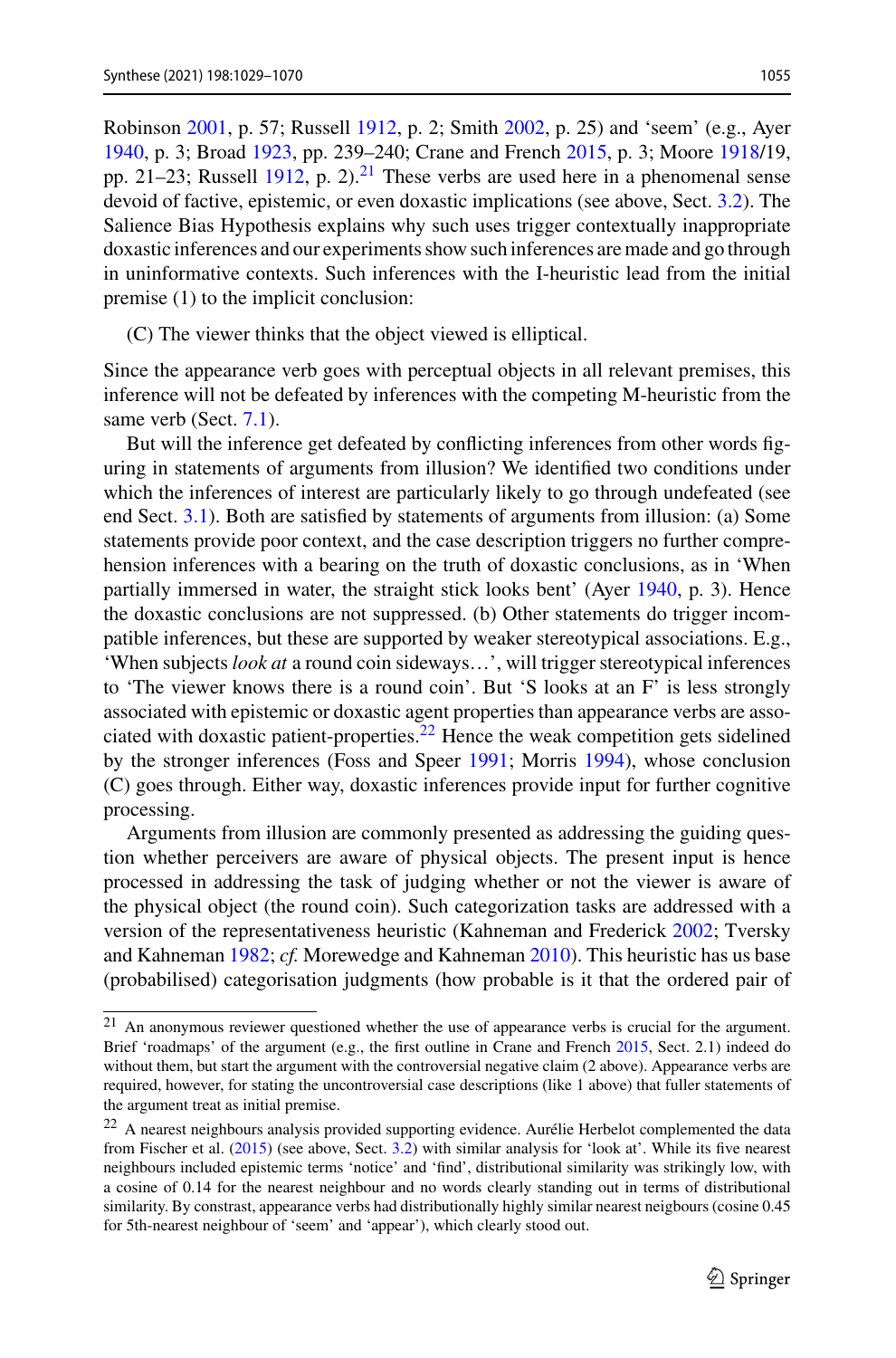viewer and round coin falls under the category 'S is aware of X'?) on the degree of conformity with the relevant stereotype. To gauge what judgment this heuristic would deliver in the present situation, we need to determine the components of this stereotype and their relative weights.

An eye-tracking study revealed extensive similarities in intricate processing patterns for 'aware'- and 'see'-sentences which strongly suggest similar schemas are deployed in interpreting them (Fischer and Engelhardt [2019\)](#page-37-15) with the retention strategy (see above, Sect. [3.1\)](#page-7-0). We infer that 'S is aware of X' is associated with a variant of the *seeing* stereotype. As components, this situation schema includes epistemic agent features (*S knows what X is, S knows X is there*, etc.) in addition to non-epistemic agent and patient features (*S looks at X*, *X is before S*, *X is near S*, etc.).

Further data suggests that, while the stereotypes associated with 'aware of' and 'see' are similar in terms of the features they include, these features differ in their 'weight' or strength of association with the different verbs: 'S is aware of X' is mostly applied where S does not see, hear, or feel (etc.) X: In a random sample of 1000 'aware of' sentences from the *British National Corpus*, 77% of occurrences fell into this category (Fischer et al., in prep). In these cases, knowledge is the only agent feature attributed to S, and the other features of the *seeing*-stereotype are contextually irrelevant. We infer that epistemic agent features are more strongly associated with 'aware' than 'see', and the other features less strongly. A forced-choice plausibility ranking experiment (reported in Supplementary Appendix, Section C, to the present paper) confirmed that epistemic agent features are yet more strongly associated with 'aware' than 'see'—where the association is strong enough to support a prominent epistemic use ('I see your point'), arguably interpreted with the common metaphorinterpretation strategy of stereotype-feature transfer (Bortfeld and McGlone [2001;](#page-35-10) Searle [1993\)](#page-40-14). Plausibility ratings elicited in a comprehension study with eye tracking confirmed that, where contextually irrelevant and unsupported, spatial patient features (*X is before S*) get completely suppressed in interpreting 'aware' (though not 'see') sentences (Fischer and Engelhardt [2019\)](#page-37-15); this suggests they are weakly associated with 'aware'. We tentatively conclude that, in the 'aware' stereotype, epistemic agent features are very strongly associated with the verb, whereas the other features are weakly associated.

Application of the representativeness heuristic to the present input therefore would deliver a negative judgment: Premise (1) tells us that the object viewed is round. Integration of  $(C)$  (The viewer thinks that the object viewed is elliptical') with this contextual information leads to the conclusion that the viewer has a wrong belief about the coin, and does not know that it is round, or that there is a round coin. This input suggests that conformity with the 'aware' stereotype is low: The agent lacks the most highly weighted component feature of the stereotype, and the other component features have such a low weighting that even conformity with all remaining features could not compensate the lack. Application of the representativeness heuristic therefore delivers the judgment that (more likely than not) the viewer is not aware of the round  $\text{coin}$  ( $=$ 2 above).

This conclusion is strengthened, rather than defeated, by the common qualifier 'directly': The philosophical notion of 'direct awareness' does not cancel epistemic implications but rather imposes the stricter requirement that the relevant knowledge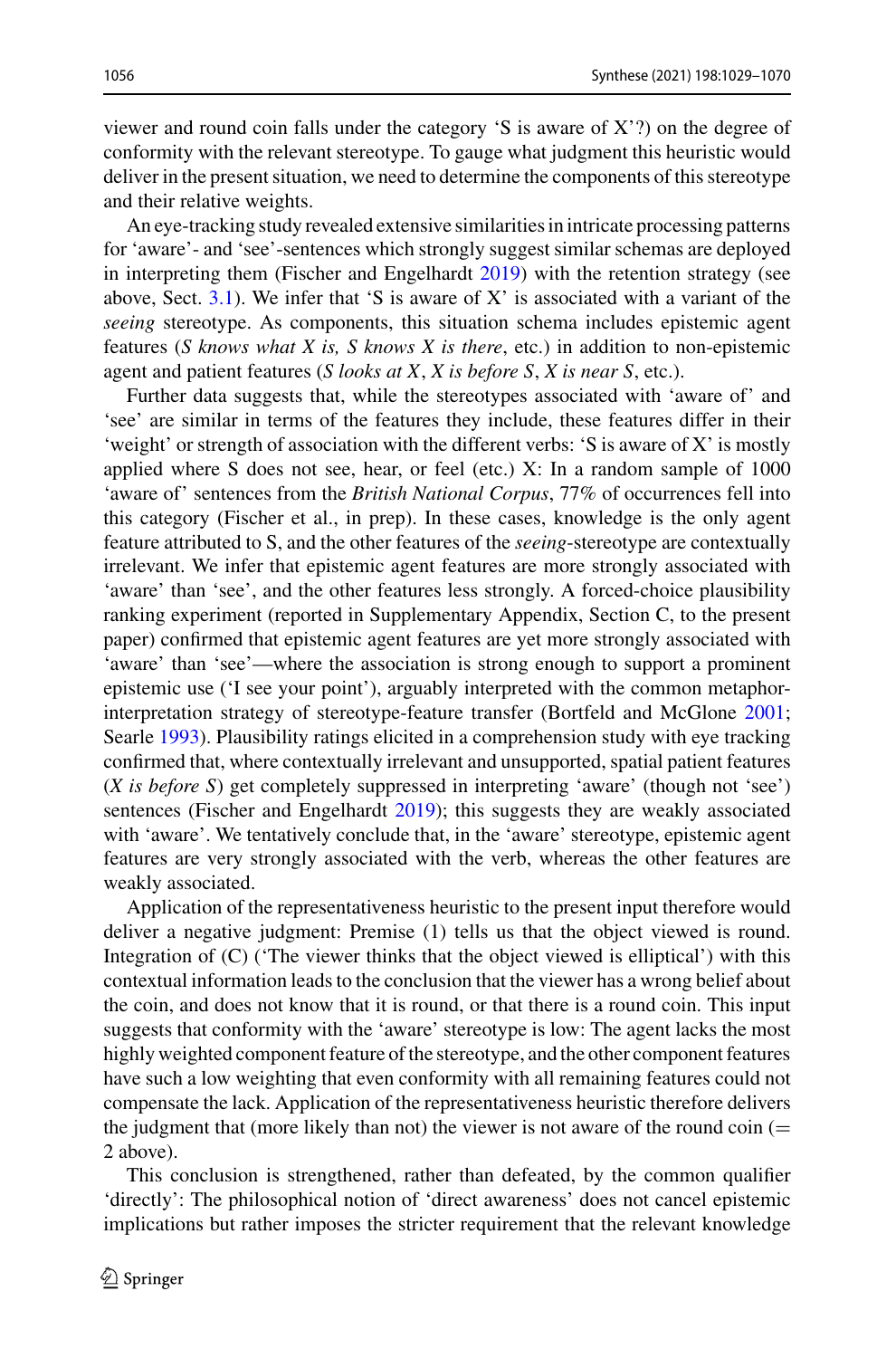be acquired without conscious inference or other intellectual process (Price [1932,](#page-40-3) p. 3; Russell [1912,](#page-40-26) p. 4; *cf.* Fischer [2011,](#page-36-0) pp. 114–116).<sup>[23](#page-28-1)</sup> Hence the ignorant viewer is not 'directly aware' of the round coin, either.

Further empirical evidence is required to support  $(H_3)$  and this explanation of the key inference in the argument from illusion, from (1) to (2) (see Sect. [7.5\)](#page-33-0). If confirmed, however, our explanation resolves at any rate the early 20th century version of the paradox by exposing in its very first step an automatic stereotypical inference, from (1) to (C), which is contextually inappropriate and leads to a conclusion proponents of the argument explicitly reject but presuppose in further reasoning: They typically intend to use appearance- and perception-verbs in a 'phenomenal' sense devoid of their usual factive, epistemic, or even doxastic implications (Ayer [1956,](#page-35-9) p. 90; Jackson [1977,](#page-38-20) pp. 33–49; *cf.* Chisholm [1957,](#page-36-17) pp. 44–48; Maund [1986\)](#page-39-18), so that the inference is not licensed by the intended sense of 'appear' and its cognates. Second, proponents explicitly acknowledge that, in the familiar cases at issue, viewers confidently judge that things actually have some shape, size, or colour distinct from the one they look under the circumstances (e.g., Ayer [1956,](#page-35-9) p. 88; Broad [1923,](#page-35-20) pp. 236–237, 241; *cf.* Price [1932,](#page-40-3) p. 27). Finally, also the inference from (C) to (2) is defective: Since 'is aware of' is one of the perception verbs proponents of the argument want to use in a phenomenal sense, the verb's epistemic implications should be completely suppressed. This impugns those rare versions of the argument that proceed from unfamiliar cases of illusion, where viewers are taken in.

#### <span id="page-28-0"></span>**7.3 Paradox resolution**

To explore whether our diagnostic hypothesis can meaningfully contribute to resolving the paradox, we now examine whether it can be extended to the currently most prominent version of the argument from illusion (Robinson [2001,](#page-40-1) pp. 57–58; Smith [2002,](#page-40-2) pp. 25–27; *cf.* Crane and French [2015;](#page-36-4) Fish [2010,](#page-37-27) pp. 12–13). Early 20th century authors leaped from case-descriptions (1 above) to negative conclusions (2 above), and based 'phenomenal' judgments on these (above). By contrast, more recent authors base negative conclusions (like 5 below) on 'phenomenal' judgments (3 below), inferred from case-descriptions with the 'Phenomenal Principle' (2 below). E.g.:

- 1. When subjects view a round coin sideways, the coin appears elliptical to them.
- 2. Whenever something appears a shape, size, or colour F to observers, they are (directly) aware of something that actually is F. Hence:
- 3. When subjects view a round coin sideways, they are (directly) aware of something that actually is elliptical (an elliptical patch).
- 4. If b has a property a lacks,  $a \neq b$ . (Leibniz' Law)
- 5. When subjects view a coin sideways, they are (directly) aware of something other than the round coin (an elliptical 'sense-datum').

Again, the remainder of the argument generalises to all cases of visual perception. We now outline for further follow-up an empirically informed analysis which will suggest

<span id="page-28-1"></span><sup>23</sup> Some authors exclude inferences by admitting as objects of 'direct awareness' only things to which the appearance/reality-distinction does not apply (e.g. Ayer [1940,](#page-35-16) pp. 59, 61, 69), so that no inference is required to find out whether they merely appear or actually are F (*cf.* Broad [1923,](#page-35-20) pp. 239–240, 248).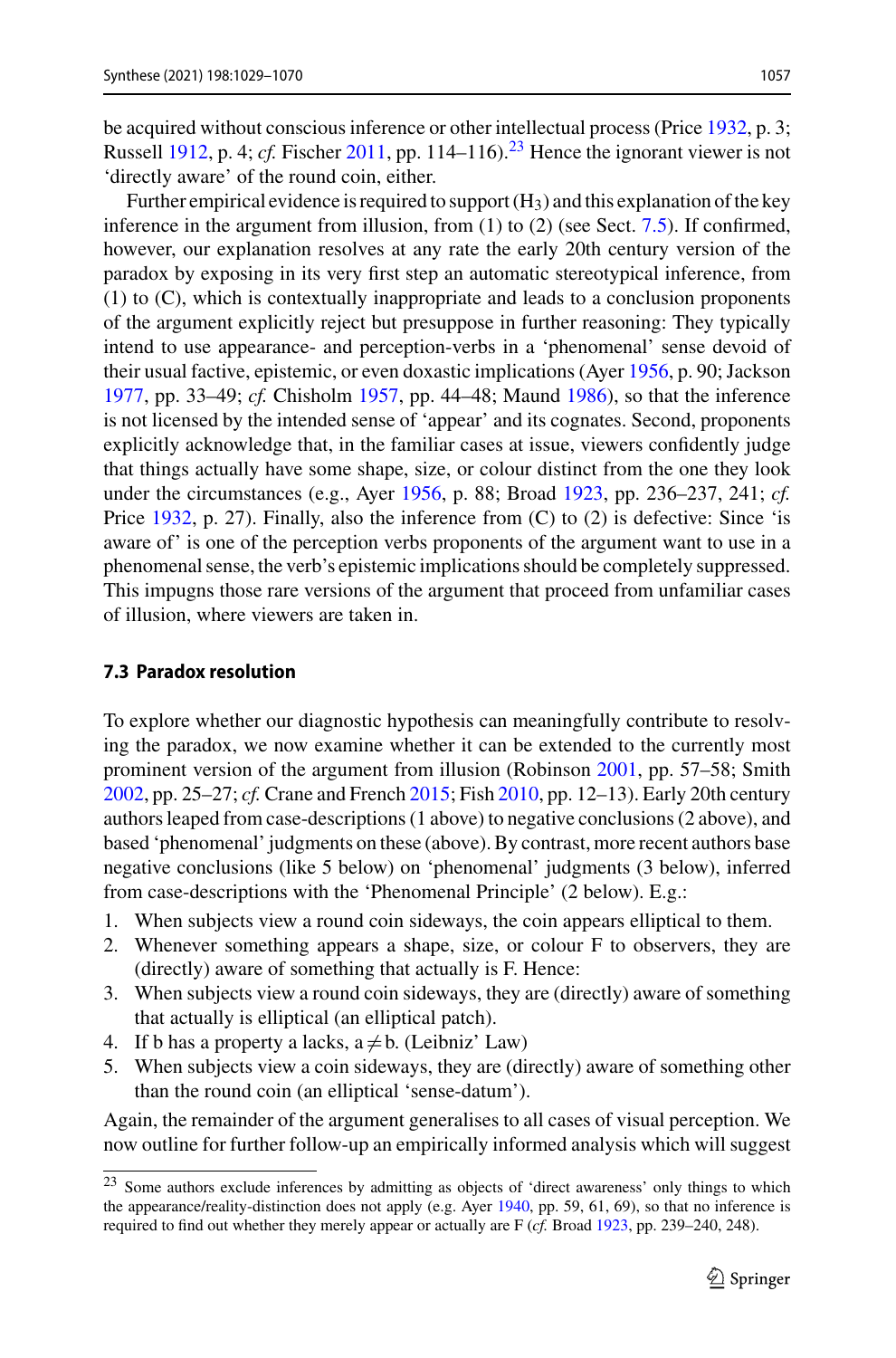– against first appearances to the contrary – that  $(H_3)$  applies also to this version of the argument.

The Phenomenal Principle has been either advanced to explain the phenomenal character of our perceptual experience (Broad [1923,](#page-35-20) pp. 240–241; *cf.* Smith [2002,](#page-40-2) pp. 36–37; Fish [2010,](#page-37-27) p. 6) or treated as obvious or intuitive (e.g., Price [1932,](#page-40-3) p. 63; Robinson [2001,](#page-40-1) p. 54). We now argue that thinkers only regard the principle as intuitive when they presuppose the negative conclusion (5 above) it is meant to support, so that at least where the principle is treated as obvious or intuitive, the present version of the argument continues to rely at its earliest stage on the negative conclusion  $(H_3)$  can explain.<sup>[24](#page-29-0)</sup>

Intuitive plausibility results from high fluency of the underlying processes (Simmons and Nelson [2006\)](#page-40-27), and promotes swift acceptance of judgments (Thompson et al. [2011\)](#page-41-22) and ex-post rationalisations of initial responses (Shynkaruk and Thompson [2006\)](#page-40-28). Syntactic complexity reduces fluency (Lowrey 1989), and abstract or general wording reduces the effect of fluency on judgments (Tsai and Thomas [2011\)](#page-41-23). This suggests that what strikes proponents of the argument as intuitive is not the general principle, in its abstract formulation (which many students find outright incomprehensible, until given concrete examples), but rather particular phenomenal judgments, phrased in syntactically simple and concrete terms. The relevant phrasing in statements of the argument is that 'viewers are aware of an elliptical patch' (*cf.* Price [1932,](#page-40-3) p. 3) or 'speck' (e.g., Ayer [1940,](#page-35-16) pp. 22–23). These statements express the intuitions to which the argument has been held to appeal (e.g., Robinson [2001,](#page-40-1) p. 54). The general principle is then formulated only in efforts to transform intuitive reasoning into a deductive argument, namely, to turn the inference of phenomenal judgments from initial case descriptions into a deductive inference, and it is accepted as 'intuitive' due to the intuitive plausibility of the particular phenomenal judgments it appears to justify.

The intuitive judgments that thus do all the work have the form 'S is aware of an F patch'. 'F patch' has a literal use, which attributes F-ness to a patch of some sort, and a metaphorical use, which refers to something by saying it looks like an F patch (perhaps from here, now).<sup>[25](#page-29-1)</sup> We employ the latter, e.g., when we cannot tell what it is we are looking at ('Do you see the small red patch in the valley? Might that be our

<span id="page-29-0"></span><sup>24</sup> This conclusion will arguably also apply where the Phenomenal Principle (PP) is invoked on explanatory grounds. E.g., C.D. Broad [\(1923\)](#page-35-20) invokes the PP to explain 'why the penny should seem elliptical rather than of any other shape'. But, as Broad grants, familiar 'laws of perspective' explain this (p. 235); what these laws supposedly cannot explain is 'the compatibility of these changing elliptical appearances … with the … constancy and roundness of the physical object' (p. 236). This compatibility problem arises from an apparent tension between, e.g., the object's elliptical appearance and the fact that it is round. Since people ordinarily expect round objects to look elliptical from various perspectives (Austin [1962,](#page-35-0) p. 26), the felt tension is only generated by the expectation that when something appears F there should be something that *is* F. Without such prior commitment to the PP, this specific explanatory challenge does not arise. Alternatively, authors insist that only instantiations of F can 'adequately explain' why our experience of an F-looking thing is as it is (Fish [2010,](#page-37-22) p. 6)—without considering scientific explanations, which take a different line (review: Clark [1996\)](#page-36-23). Either way, thinkers seem committed to the PP from the start, instead of basing their acceptance of it on an inference to the best explanation, and our account below may apply.

<span id="page-29-1"></span><sup>&</sup>lt;sup>25</sup> The common feature transfer strategy (Bortfeld and McGlone [2001;](#page-35-10) Ortony [1993;](#page-40-11) Searle [1993\)](#page-40-25) has language users select one or more stereotypical implications of the dominant (literal) sense of an expression, as metaphorical interpretation. Here, we select the stereotypical looks of the literal referent.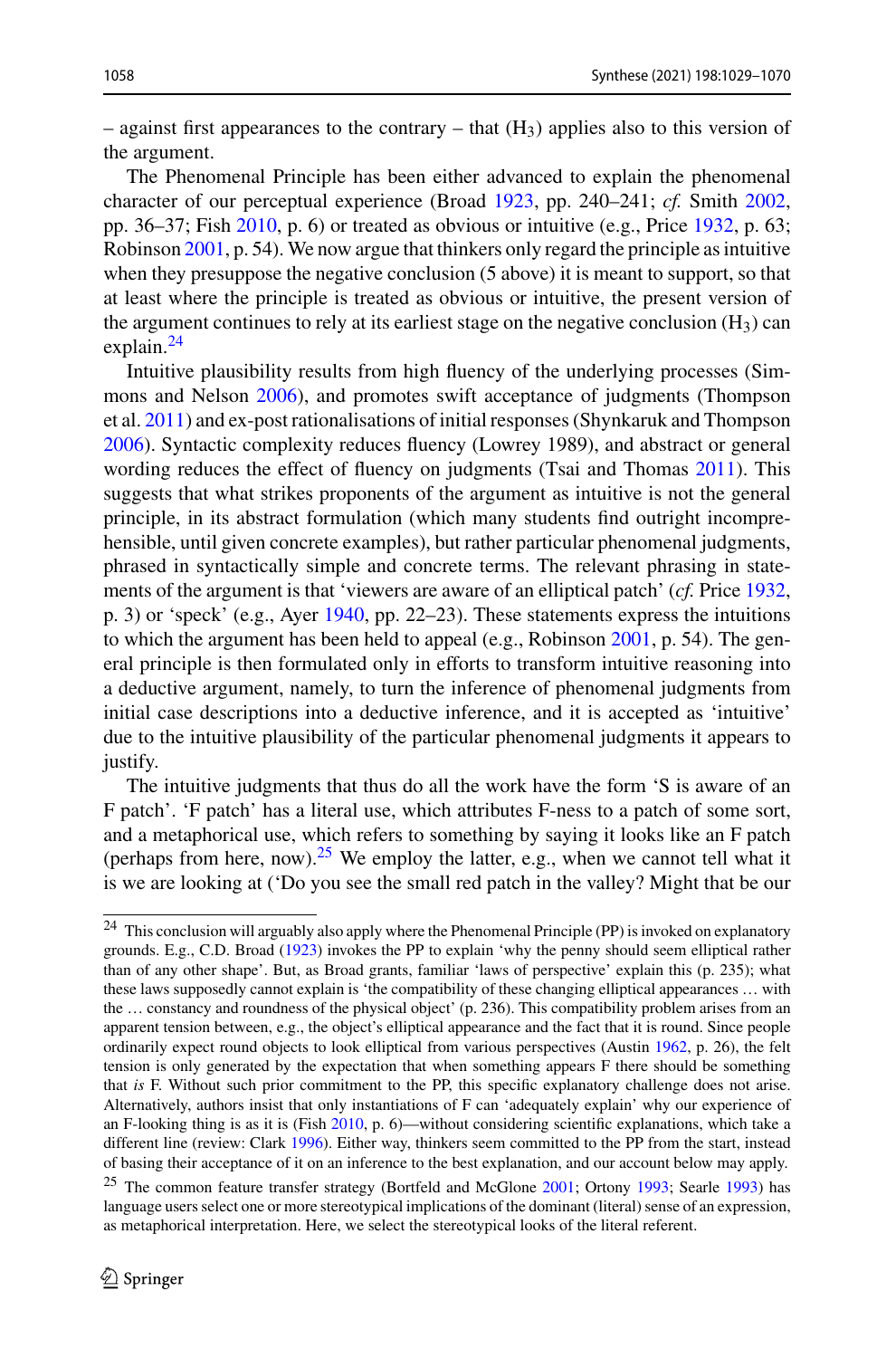car?'), or when we wish to avoid the stereotypical implication that the agent knows what it is she is seeing ('She watched the small specks climbing towards her, and would have fled, had she recognised them as her pursuers.'), in line with the speaker's maxim of the M-heuristic: 'Use unusual (marked) expressions for stereotype-deviant

situations', where marked expressions 'contrast with those you would use to describe the corresponding stereotypical situation' (Levinson [2000,](#page-38-6) p. 136). There is then no suggestion that 'F patch' refers to something that actually is F (the small red patch may turn out to *be* a big SUV).

On a literal interpretation of the phrase, phenomenal intuitions like 'The viewer is aware of an elliptical patch' are controversial, and take for granted too much of what the argument needs to show. We therefore submit that any pre-theoretical acceptance of them as obvious is due to metaphorical interpretation: 'Elliptical patch' then refers to the round coin just mentioned before. *Thus* understood, the judgment is prephilosophically uncontroversial. But this metaphorical interpretation does not support the key moves required by the argument from illusion: First, it does not support generalization from intuitive inferences (which lead from specific case descriptions to particular phenomenal judgments), to the Phenomenal Principle that whenever something appears F, observers are aware of something that *actually is F*. Alternatively, proponents of the argument could base inferences with Leibniz' Law directly on intuitive phenomenal judgments. But, second, their metaphorical interpretation does not permit such inferences, either (*cf.* 'That small red patch cannot be our car—our SUV is big'). The argument thus requires the switch to a literal interpretation.

This switch can be explained by the partial match heuristic for determining reference, which has been invoked to explain semantic illusions (Barton and Sanford [1993;](#page-35-21) Kamas et al. [1996;](#page-38-27) Park and Reder [2004\)](#page-40-29): 'Pick the domain element semantically most similar to the stimulus concept, if the similarity exceeds a threshold; otherwise, assume the expression has a referent satisfying the concept, outside the domain of discourse.' This heuristic has us initially interpret 'elliptical patch' as referring to the reasonably similar sole object mentioned—the coin which then looks similar to an elliptical patch. But any further negative conclusion to the effect that the viewer is unaware of the round coin will remove this object from the relevant domain of discourse (objects of awareness). The partial match heuristic then has people posit a new object, not introduced by the premises, which satisfies the description on the default literal interpretation.

We therefore submit that the current textbook version of the argument from illusion relies on the same inference from initial case descriptions to negative conclusions that earlier versions explicitly endorsed. Only these negative conclusions effect the switch in the interpretation of phenomenal judgments that allows proponents of the argument to first regard them as intuitive or pre-philosophically uncontroversial and then rationalize intuitive inferences to phenomenal judgments with the Phenomenal Principle that supposedly licences them.

This means that implicit reliance on intuitive phenomenal judgments and Leibniz' Law cannot explain how negative conclusions are obtained, in the first place. By contrast, the 'textbook reasoning' can be explained by the hypothesis  $(H_3)$  that initial case descriptions trigger contextually inappropriate stereotypical inferences to attributions of doxastic attitudes ('The viewer thinks the coin is elliptical') and ignorance (since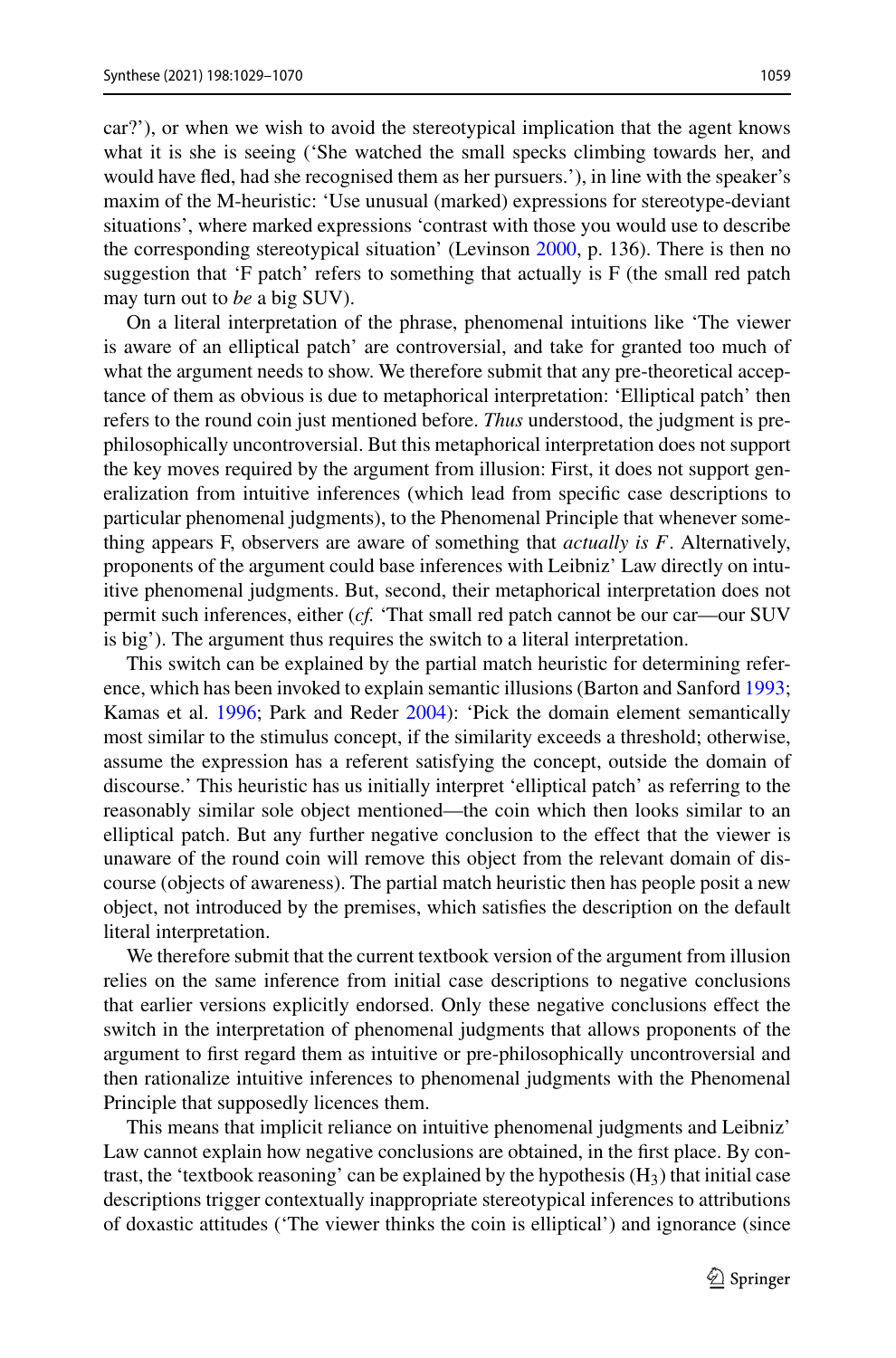the coin is round). The moment we ask, 'What is the viewer aware of?', the speaker's maxim of the M-heuristic has us respond to inferred ignorance by opting for the marked expression 'an elliptical patch', which signals deviation from relevant stereotypes and is often used to avoid the stereotypical implication that the viewer knows what she is viewing (above). The moment we ask, 'Is the viewer aware of the round coin?', the same ignorance attribution has the representativeness heuristic deliver the negative judgment that the viewer is not aware of the coin (Sect. [7.2\)](#page-24-0). The automatic doxastic inference thus facilitates both phenomenal judgments and negative conclusions. And only the interpretation of those judgments in the light of these conclusions supports the Phenomenal Principle.

Contextually inappropriate doxastic inferences from appearance verbs thus seem to provide the best available explanation for the spontaneous inferences from initial case descriptions to negative conclusions ('The viewer is not aware of the coin') which we submit are crucially involved in both early analytic and current versions of the argument from illusion. If so, the explanation warrants the evaluative conclusion that both versions ultimately rely on contextually inappropriate stereotypical inferences. In addition, it identifies at the root of the more recent version a fallacy of equivocation: Phenomenal judgments ('… elliptical patch') receive a metaphorical interpretation when accepted as intuitive or obvious, but a literal interpretation in acceptance of the Phenomenal Principle that supposedly licenses them. We tentatively conclude that  $(H<sub>3</sub>)$  can meaningfully contribute towards a resolution of this classic paradox about perception.

#### <span id="page-31-0"></span>**7.4 Problem-'dissolution'**

Arguments from illusion lead from uncontroversial premises to the conclusion that when we use our five senses, we are never (directly) aware of physical objects, but only of sense-data. Together with 'arguments from hallucination' for the same conclusion, they generate the 'problem of perception' (Crane and French [2015;](#page-36-4) Fish [2009;](#page-37-6) Smith [2002\)](#page-40-2). This is the problem of reconciling the conclusion of these paradoxes, or as much of these arguments as one still accepts, with the common-sense convictions with which it appears to conflict. It thus exemplifies a recurrent structure: It is a *'paradox*-*generated reconciliation problem'* (Fischer [2011\)](#page-36-0). *Theoretical responses* try to solve such problems by showing that, properly understood, the parties to the apparent conflict are mutually consistent (Dancy [1985\)](#page-36-24). *Diagnostic responses* try to resolve such problems by identifying mistakes in the underlying paradoxes. Relevant 'mistakes' can range from substantive theoretical presuppositions and implicit general principles that are wrong (Papineau [2009;](#page-40-30) Williams [1996\)](#page-41-24) to contextually inappropriate default inferences (Austin [1962\)](#page-35-0). Diagnostic responses can involve either more or less empirical argument and theoretical reflection about the topic under investigation (say, sense-perception): the assessment of implicit theories and principles will typically involve more, the examination of contextually inappropriate default inferences perhaps less.

We propose to give more precise content to the distinction between 'solving' and 'dissolving' such problems by considering to what extent responses require the acqui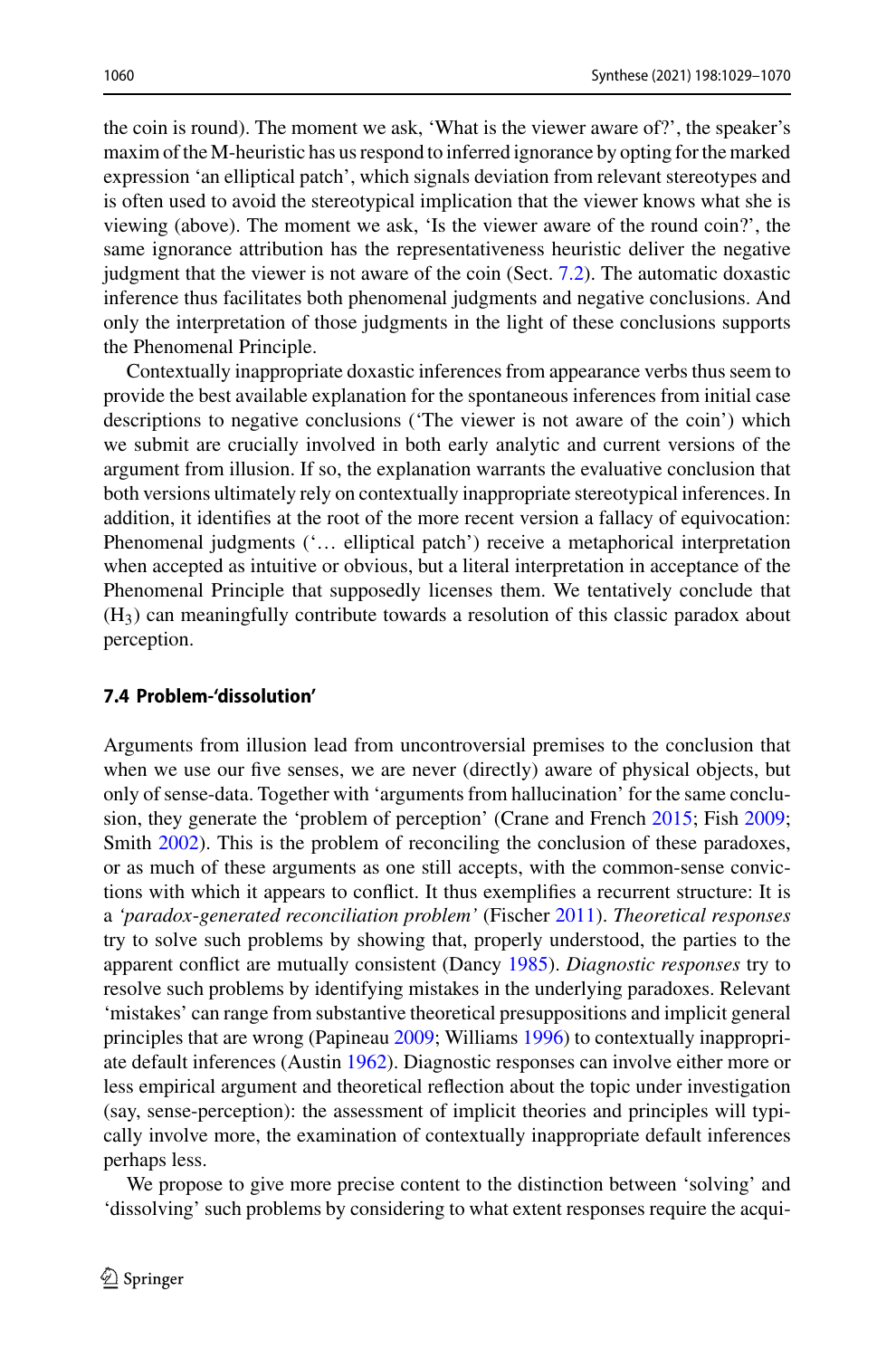sition of new theoretical or empirical knowledge about the topic under investigation. The less such knowledge they require, the more 'solutions' turn into 'dissolutions'.<sup>26</sup> While they do not require the acquisition of knowledge about the topic under investigation (say, sense-perception), they may involve the acquisition of semantic knowledge about words used in discussion about that topic (Austin [1962,](#page-35-0) p. 5) (*semantic dissolution*) or of psychological knowledge about the cognitive processes that drive reasoning about that topic (and the formulation of the paradox, in particular), as well as about the cognitive structures that support these processes (Fischer [2011,](#page-36-0) pp. 218-223; Weinberg [2017,](#page-41-3) p. 179) (*psychological dissolution*).[27](#page-32-1)

Both approaches can target different defects for exposure. As traditionally conceived (e.g., Hanfling [2000;](#page-37-28) *cf.* Hansen [2014\)](#page-37-2), OLP seeks to expose semantic defects, namely, lack of meaning or truth, in philosophical questions or the assumptions or conclusions that motivate them. Alternatively, however, diagnostic responses may seek to expose epistemic defects, namely, show proponents lack justification for some of the assumptions or conclusions that engender the problem (Fischer [2011,](#page-36-0) pp. 61–72). Paradoxical arguments provide prima facie justification for conclusions that engender reconciliation problems. Exposing fallacies in such arguments then provides an undercutting defeater (Pollock [1986,](#page-40-31) p. 39) that undermines that prima facie justification. By identifying fallacies in the very first step of arguments from illusion, this paper provides proponents of these arguments with an undercutting defeater for their reasons to accept already the arguments' initial conclusions. This contributes to showing that the paradox-generated reconciliation problem is ill-motivated. Together with a parallel diagnostic response to the argument from hallucination (Fischer and Engelhardt [2017,](#page-37-5) [2019,](#page-37-15) under review), the proposed diagnostic account may 'dissolve' the problem of perception: If further vindicated, it will show this problem ill-motivated, and will show this by depending on facts about verbal cognition, rather than about sense-perception.

The more glaring the fallacies are that a diagnostic response attributes to a philosophical paradox, the more urgent it is to support the diagnosis through empirical accounts that explain when and why competent thinkers commit those fallacies (Thagard and Nisbett [1983\)](#page-41-11). Diagnostic responses to paradox-generated problems can receive such support from second-generation contributions to restrictionist experimental philosophy (see Sect. [1\)](#page-1-2). These seek to develop epistemological profiles of automatic cognitive processes that tell us under which conditions we may (not) rely on their outputs (Weinberg [2015,](#page-41-5) [2016\)](#page-41-6). By showing that the paradox is formulated under vitiating conditions (like those identified by the Salience Bias Hypothesis) where automatic language processes that are generally reliable lead to inappropriate inferences, we can vindicate attribution of the resulting fallacies to competent thinkers—and develop psychological dissolutions of paradox-generated problems.

<span id="page-32-0"></span><sup>&</sup>lt;sup>26</sup> This criterion is inspired by Wittgenstein ([1933] [2005\)](#page-41-25), who wished to 'completely dissolve' some philosophical problems (p. 421) and suggested that 'taking care of a philosophical problem is not a matter of pronouncing new truths about the subject of the investigation' (p. 416).

<span id="page-32-1"></span><sup>&</sup>lt;sup>27</sup> For discussion of how this approach is in line with a new 'metaphilosophical naturalism', while deviating from traditional 'first-order methodological naturalism', see Fischer and Collins [\(2015\)](#page-36-25) and Fischer [\(2018a\)](#page-36-26).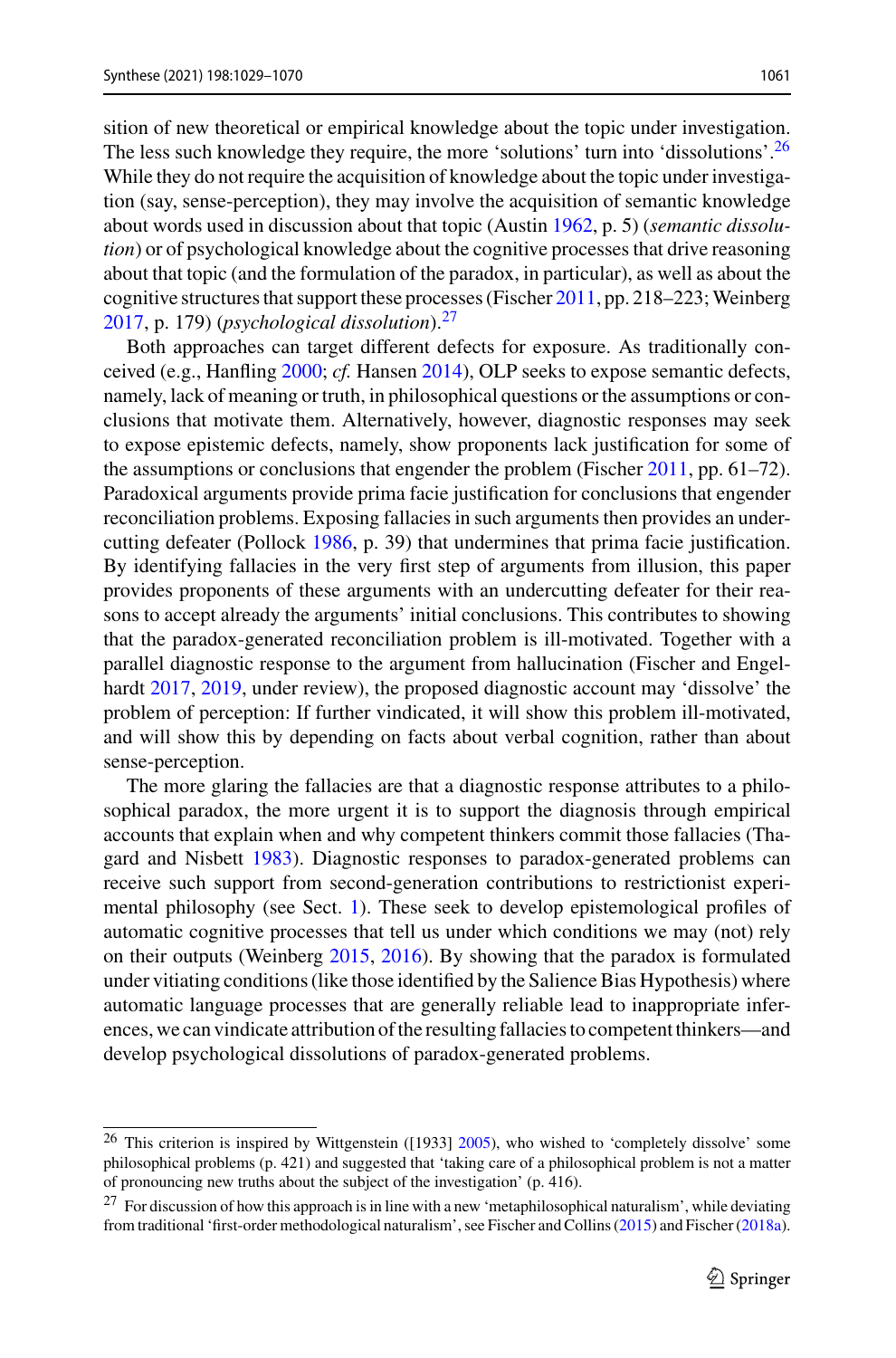### <span id="page-33-0"></span>**7.5 Limitations and future research**

Our study used a plausibility-ranking task to examine  $(H_1)$  and  $(H_2)$ , and provide indirect evidence of contextually inappropriate stereotypical inferences from appearance verbs. More direct evidence can be provided by online measures including reading time measurements with eye tracking (Patson and Warren [2010;](#page-40-4) Rayner [1998\)](#page-40-5), and comprehension experiments with pupillometry (Kahneman [1973;](#page-38-28) Laeng et al. [2012\)](#page-38-29). We used both techniques to document contextually inappropriate stereotypical inferences from perception-verbs (Fischer and Engelhardt [2017,](#page-37-5) [2019\)](#page-37-15) which may drive arguments from hallucination. We plan to use these techniques to follow up the present investigation of appearance verbs, to provide direct evidence of contextually inappropriate doxastic inferences.

To provide initial empirical support for the metaphilosophical hypothesis  $(H_3)$ , this paper presented evidence that the 'aware'-stereotype has a structure which ensures that input from the documented doxastic inferences *would* lead the representativeness heuristic to yield negative judgments (like 'The viewer is not aware of the coin') (Sect. [7.2\)](#page-24-0). Follow-up experiments will examine whether this heuristic is actually used in moving from premises of arguments from illusion to such negative conclusions. Relevant experiments include, e.g., plausibility assessments where participants assess answers to questions about cases described by the arguments' premises (e.g., 'The round coin appears elliptical to Joe'). Questions employ either 'see' or 'aware' ('Does Joe see/Is Joe aware of/the round coin?'). 'see' is less strongly associated with epistemic and doxastic agent-properties than 'is aware of', and more strongly with the other components of its associated stereotype. If participants employ the representativeness heuristic to answer the question, doxastic inferences from appearance verbs should affect answers to 'aware'-questions more strongly, and negative answers should be deemed more plausible in response to 'aware'questions than 'see'-counterparts.

This paper has examined one source of the fallacies we identified in the classical paradoxes we considered: Automatic inferences with the I-heuristic and the representativeness heuristic lead to conclusions (e.g., 'the viewer is unaware of the coin') which appear to clash with background beliefs and contextual inferences (e.g., 'the viewer is aware of something'). But perceived conflicts lead to lower subjective confidence and plausibility (De Neys et al. [2011\)](#page-36-27) and increased critical scrutiny (Thompson et al. [2011\)](#page-41-22). Arguably, the inferences at the root of arguments from illusion (and hallucination) only strike their proponents as so intuitively plausible because they believe from the outset in the existence of a complementary perceptual space, 'the mind', in which objects of awareness can be placed when evicted from the viewer's physical environment. Accordingly, one of us has developed a debunking explanation of introspective conceptions of the mind that have traditionally struck proponents of these arguments as intuitively plausible (Fischer [2014b,](#page-36-28) [2018b\)](#page-36-29). How this conception and contextually inappropriate stereotypical inferences interact to generate these paradoxes and the 'problem of perception' remains to be examined.

Further profitable applications may include examination of inferences from the verb 'to know': Experimental philosophers have started to collect data relevant for assessing the salience of its different senses or uses (Hansen et al. [under review\)](#page-38-30).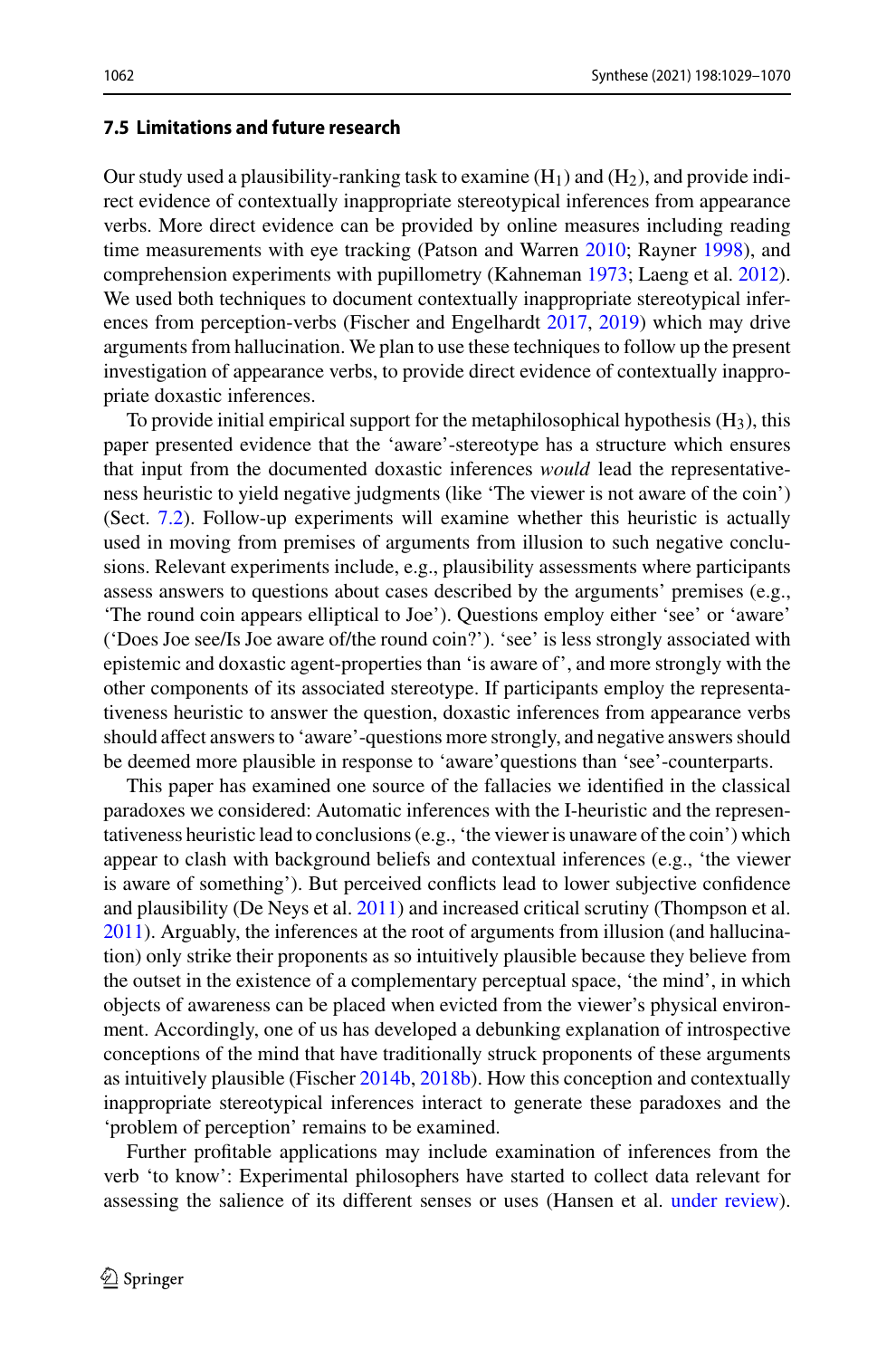Experimental and ordinary language philosophers have clarified philosophically relevant uses, including infallibilist uses (Nichols and Pinillos [2018\)](#page-39-27) and uses according varying relevance to relevant alternatives (Baz [2017\)](#page-35-12), suggesting interesting hypotheses about how skeptical paradoxes and other epistemological problems may arise from contextually inappropriate inferences from the verb. We would welcome application of the approach presented, to these and further problems.

## **8 Conclusion**

This paper provides critical ordinary language philosophy with fresh, empirical foundations. Critical OLP examined default inferences from words, which have subtle contextual defeaters. It sought to 'dissolve' philosophical problems by disentangling such inferences. Our Salience Bias Hypothesis identifies a first set of conditions under which even competent speakers make contextually inappropriate stereotypical inferences: Such inferences occur when speakers give a word with a clearly dominant sense rarefied uses for whose interpretation the dominant sense is functional. This is liable to happen when philosophers give special uses to words that already have wellestablished uses in ordinary discourse. Our psycholinguistic hypothesis thus lends empirical substance to Austin's observation that 'tampering with words … is always liable to have unforeseen repercussions… we must always be particularly wary of the philosophical habit of dismissing some (if not all) the ordinary uses of a word as "unimportant"' (Austin [1962,](#page-35-0) p. 63). We must be wary because ordinary uses may be most salient and continue to shape automatic inferences; and 'unforeseen repercussions' include inappropriate inferences from rarefied uses (say, technical uses resulting from well-motivated philosophical 'tampering'), which go through especially in uninformative contexts (typical of philosophical arguments). The Salience Bias Hypothesis thus provides an empirical rationale for critical OLP.

Three cross-linguistic experiments supported the psycholinguistic hypothesis by providing evidence for contextually inappropriate doxastic inferences from phenomenal uses of appearance verbs, and their robustness in the face of competing pragmatic inferences. We empirically developed the metaphilosophical hypothesis that the documented inferences are at the root of classical paradoxes about perception ('arguments from illusion'). Philosophical problems arising from such paradoxes can be resolved by identifying the inappropriate inferences involved. Where inferences remain tacit, or their attribution would otherwise violate principles of charity, experimental evidence is required. Psycholinguistic experiments can provide such evidence. Psycholinguistic methods and findings thus motivate and support a more widely applicable 'critical' approach in experimental ordinary language philosophy that seeks to 'dissolve' paradox-generated problems by disentangling context-sensitive inferences language users automatically make from words.<sup>[28](#page-34-0)</sup>

<span id="page-34-0"></span><sup>&</sup>lt;sup>28</sup> For helpful comments on previous drafts, the authors thank two anonymous reviewers as well as James Andow, Avner Baz, Chi-He Elder, Rachel Giora, Nat Hansen, Jennifer Nado, and conference audiences in Turku (Finland, May [2017\)](#page-37-29) and Osnabrück (Germany, November 2017). Linguist Akiko Tomatsuri kindly provided advice on the development of Japanese materials. For help with gathering and entering English, German, and Japanese data, respectively, we thank Oliver Afridijanta, Karolin Meinert, and Junichiro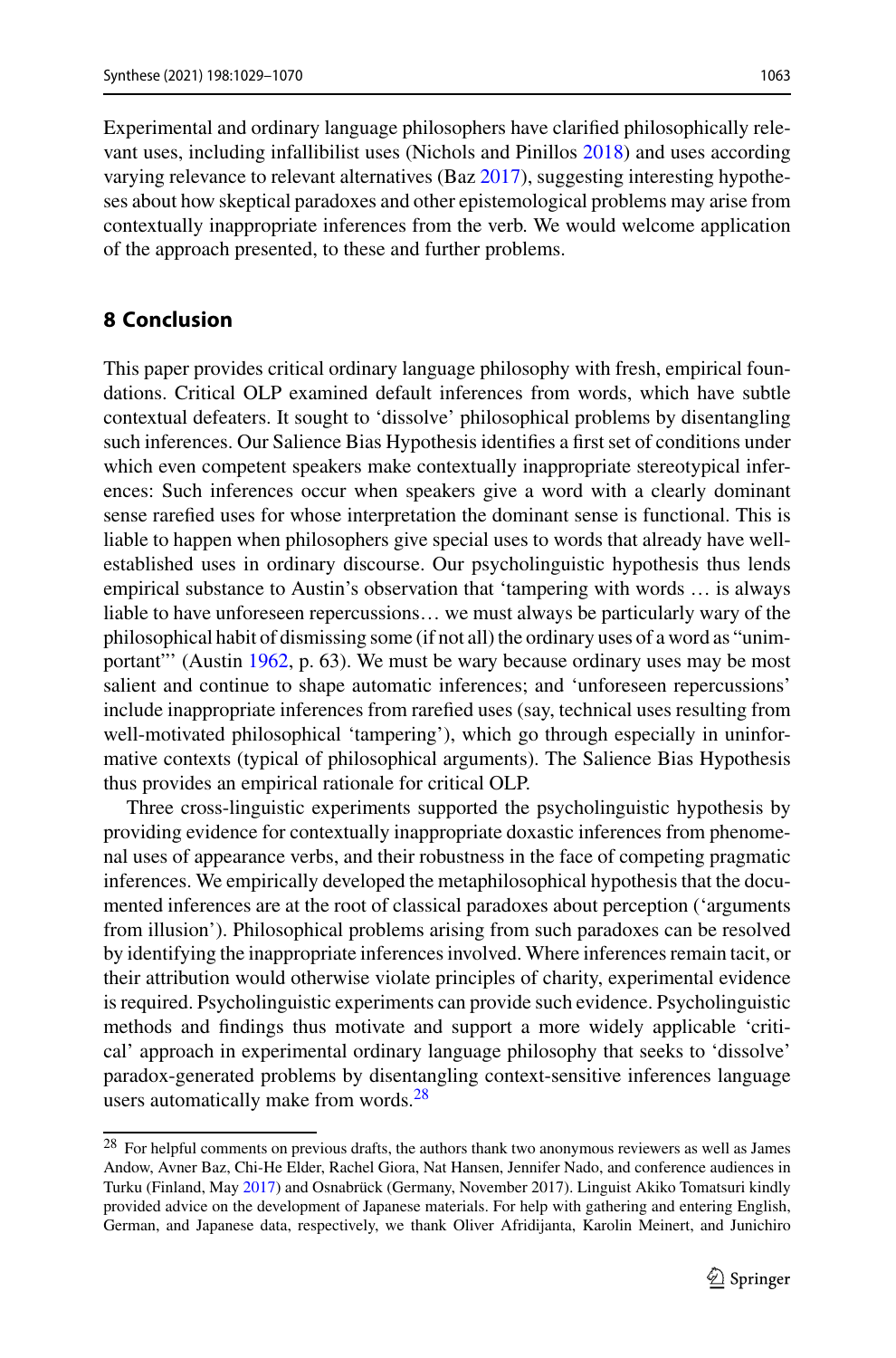#### **Compliance with ethical standards**

**Ethical standards** The research conformed to the ethical standards for conducting research as outlined by the British Psychological Society.

**Human and animal rights** The use of human research participants was approved by the relevant Research Ethics Committee of the University of East Anglia.

**Open Access** This article is distributed under the terms of the Creative Commons Attribution 4.0 International License [\(http://creativecommons.org/licenses/by/4.0/\)](http://creativecommons.org/licenses/by/4.0/), which permits unrestricted use, distribution, and reproduction in any medium, provided you give appropriate credit to the original author(s) and the source, provide a link to the Creative Commons license, and indicate if changes were made.

### **References**

- <span id="page-35-7"></span>Adler, J. E. (1994). Fallacies and alternative interpretations. *Australasian Journal of Philosophy, 72,* 271–282.
- <span id="page-35-3"></span>Alexander, J. (2012). *Experimental philosophy: An introduction*. Cambridge: Polity.
- <span id="page-35-13"></span>Alter, A. L., & Oppenheimer, D. M. (2009). Uniting the tribes of fluency to form a metacognitive nation. *Personality and Social Psychology Review, 13,* 219–235.
- <span id="page-35-14"></span>Armstrong, R. A. (2014). When to use the Bonferroni correction. *Ophthalmic and Psychological Optics, 34,* 502–508.
- <span id="page-35-4"></span>Austin, J. L. (1957). A plea for excuses. *Proceeding s of the Aristotelian Society, 57,* 1–30.
- <span id="page-35-0"></span>Austin, J. L. (1962). *Sense and sensibilia*. Oxford: Oxford University Press.
- <span id="page-35-15"></span>Austin, J. L. (1975). *Sinn und Sinneserfahrung* (E. Cassirer, Trans.). Stuttgart: Reclam.
- <span id="page-35-17"></span>Austin, J. L. (1984). *Chikaku no Gengo: Sense to Sensibilia* (N. Tanji & S. Moriya, Trans.). Tokyo: Keiso Shobo.
- <span id="page-35-16"></span>Ayer, A. J. (1940). *Foundations of empirical knowledge*. London: Macmillan.
- <span id="page-35-9"></span>Ayer, A. J. (1956/1990). *The problem of knowledge*. London: Penguin.
- <span id="page-35-19"></span>Ayer, A.J. (1981). *Chishiki no Tetsugaku* (K. Kamino, Trans.). Tokyo: Hakusuisha.
- <span id="page-35-18"></span>Ayer, A. J. (1991). *Keikenteki Chishiki no Kiso* (K. Kamino, T. Nakasai, & T. Nakatani, Trans.). Tokyo: Keiso Shobo.
- <span id="page-35-5"></span>Balota, D. A., & Lorch, R. F. (1986). Depth of automatic spreading activation: mediated by priming effects in pronunciation but not in lexical decision. *Journal of Experimental Psychology. Learning, Memory, and Cognition, 12,* 336–345.
- <span id="page-35-21"></span>Barton, S. B., & Sanford, A. J. (1993). A case study of anomaly detection: Shallow semantic processing and cohesion establishment. *Memory and Cognition, 21,* 477–487.
- <span id="page-35-1"></span>Baz, A. (2012). *When words are called for: A defense of ordinary language philosophy*. Cambridge, MA: Harvard University Press.
- <span id="page-35-2"></span>Baz, A. (2016). Ordinary language philosophy. In H. Cappelen, T. Szabo Gendler, & J. Hawthorne (Eds.), *Oxford handbook of philosophical methodology* (pp. 112–129). Oxford: OUP.
- <span id="page-35-12"></span>Baz, A. (2017). *The crisis of method*. Oxford: OUP.
- <span id="page-35-6"></span>Bicknell, K., Elman, J. L., Hare, M., McRae, K., & Kutas, M. (2010). Effects of event knowledge in processing verbal arguments. *Journal of Memory and Language, 63,* 489–505.
- <span id="page-35-11"></span>Bornkessel, I., McElree, B., Schlesewsky, M., & Friederici, A. D. (2004). Multi-dimensional contributions to garden path strength: Dissociating phrase structure from case marking. *Journal of Memory and Language, 51,* 495–522.
- <span id="page-35-10"></span>Bortfeld, H., & McGlone, M. S. (2001). The continuum of metaphor processing. *Metaphor and Symbol, 16,* 75–86.
- <span id="page-35-20"></span>Broad, C. D. (1923). *Scientific thought.* Repr. 2000. London: Routledge.
- <span id="page-35-8"></span>Brogaard, B. (2013). It's not what it seems: a semantic account of 'seems' and seemings. *Inquiry, 56,* 210–239.

Footnote 28 continued

Wada. Joachim Horvath's work on this paper was supported by an Emmy Noether grant of the *Deutsche Forschungsgemeinschaft* (project number 391304769).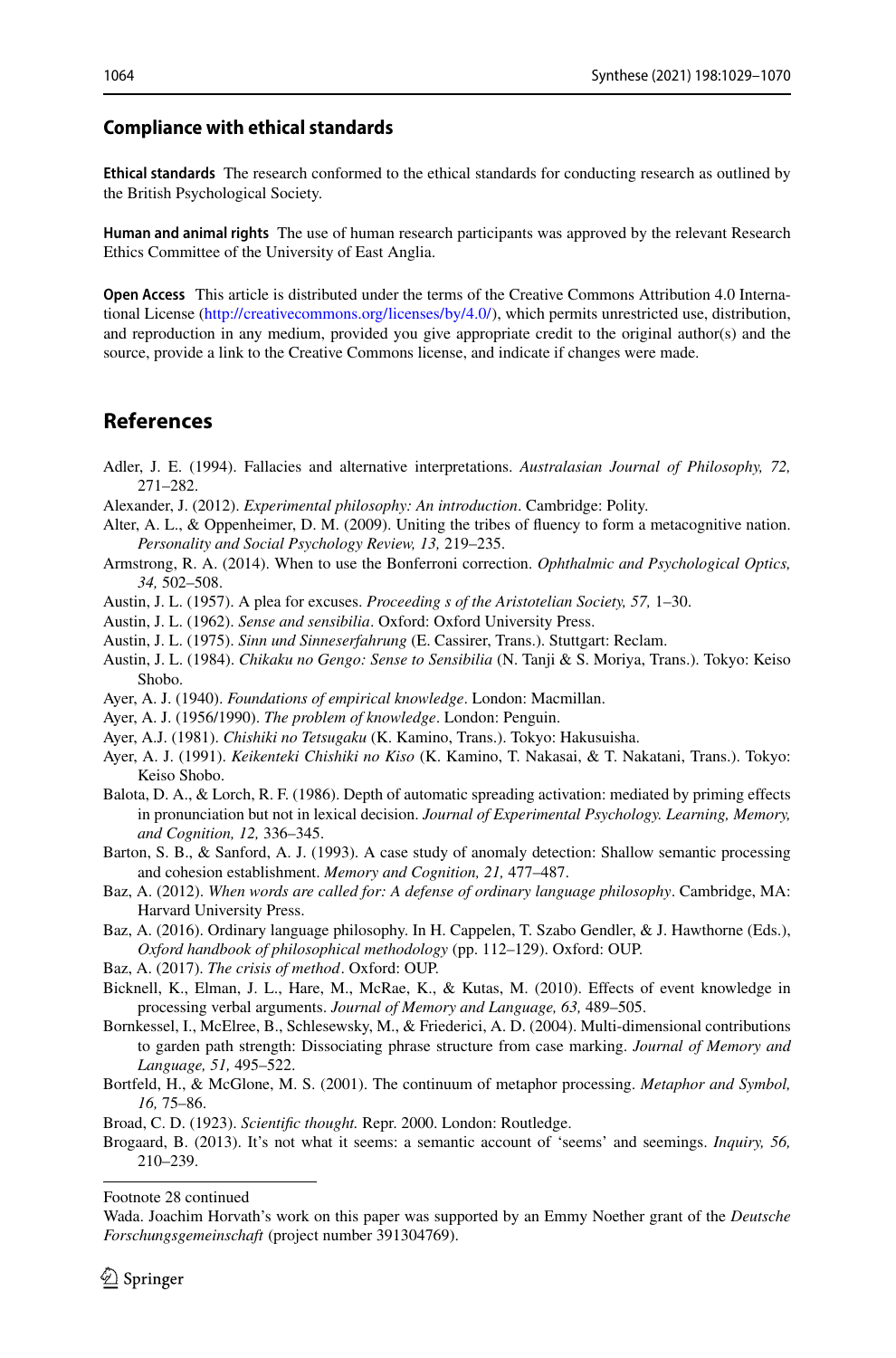- <span id="page-36-14"></span>Brogaard, B. (2014). The phenomenal use of 'look' and perceptual representation. *Philosophy Compass, 9*(7), 455–468.
- <span id="page-36-20"></span>Cabin, R. J., & Mitchell, R. J. (2000). To Bonferroni or not to Bonferroni: When and how are the questions. *Bulletin of the Ecological Society of America, 81,* 246–248.
- <span id="page-36-2"></span>Cappelen, H. (2012). *Philosophy without intuitions*. Oxford: OUP.
- <span id="page-36-22"></span>Cavell, S. (1994). *A pitch of philosophy: Autobiographical exercises*. Cambridge, MA: Harvard University Press.
- <span id="page-36-17"></span>Chisholm, R. (1957). *Perceiving*. Ithaca: Cornell UP.
- <span id="page-36-8"></span>Chow, W., Smith, C., Lau, E., & Phillips, C. (2016). A 'bag-of-arguments' mechanism for initial verb predictions. *Language, Cognition, and Neuroscience, 31,* 577–596.
- <span id="page-36-23"></span>Clark, A. (1996). *Sensory qualities*. Oxford: OUP.
- <span id="page-36-1"></span>Cova, F. et al. (2018). *[Estimating the reproducibility of experimental philosophy](https://doi.org/10.17605/osf.io/sxdah)*.https://doi.org/10.17605/ osf.io/sxdah.
- <span id="page-36-4"></span>Crane, T., & French, C. (2015). The problem of perception. In N. Zalta (Ed.), *The Stanford encyclopedia of philosophy*. Summer 2015. [http://plato.stanford.edu/entries/perception-problem/.](http://plato.stanford.edu/entries/perception-problem/)
- <span id="page-36-24"></span>Dancy, J. (1985). *Introduction to contemporary epistemology*. Oxford: Blackwell.
- <span id="page-36-19"></span>De Neys,W. (2006). Automatic-heuristic and executive-analytic processing during reasoning: Chronometric and dual-task considerations. *Quarterly Journal of Experimental Psychology, 59,* 1070–1100.
- <span id="page-36-13"></span>De Neys, W., Schaeken, W., & D'Ydewalle, G. (2003). Inference suppression and semantic memory retrieval: Every counterexample counts. *Memory and Cognition, 31,* 581–595.
- <span id="page-36-27"></span>De Neys, W., Cromheeke, S., & Osman, M. (2011). Biased but in doubt: Conflict and decision confidence. *PLoS ONE*. [https://doi.org/10.1371/journal.pone.0015954.](https://doi.org/10.1371/journal.pone.0015954)
- <span id="page-36-3"></span>Deutsch, M. (2015). *The myth of the intuitive*. Cambridge, MA: MIT Press.
- <span id="page-36-18"></span>Eckman, F. R. (1977). Markedness and the contrastive analysis hypothesis. *Language Learning, 27,* 315–330.
- <span id="page-36-10"></span>Elman, J. L. (2009). On the meaning of words and dinosaur bones: Lexical knowledge without a lexicon. *Cognition, 33,* 547–582.
- <span id="page-36-15"></span>Erk, K. (2012). Vector space models of word meaning and phrase meaning: A survey. *Language and Linguistics Compass, 6,* 635–653.
- <span id="page-36-12"></span>Farah, M. J., & McClelland, J. L. (1991). A computational model of semantic memory impairment: Modality specificity and emergent category specificity. *Journal of Experimental Psychology: General, 120,* 339–357.
- <span id="page-36-11"></span>Faust, M. E., & Gernsbacher, M. A. (1996). Cerebral mechanisms for suppression of inappropriate information during sentence comprehension. *Brain and Language, 53,* 234–259.
- <span id="page-36-5"></span>Fein, O., Yeari, M., & Giora, R. (2015). On the priority of salience-based interpretations: The case of sarcastic irony. *Intercultural Pragmatics, 12,* 1–32.
- <span id="page-36-21"></span>Ferguson, C. J. (2009). An effect size primer: A guide for clinicians and researchers. *Professional Psychology: Research and Practice, 40,* 532–538.
- <span id="page-36-9"></span>Ferretti, T. R., Kutas, M., & McRae, K. (2007). Verb aspect and the activation of event knowledge. *Journal of Experimental Psychology. Learning, Memory, and Cognition, 33,* 182–196.
- <span id="page-36-7"></span>Ferretti, T., McRae, K., & Hatherell, A. (2001). Integrating verbs, situation schemas, and thematic role concepts. *Journal of Memory and Language, 44,* 516–547.
- <span id="page-36-0"></span>Fischer, E. (2011). *Philosophical delusion and its therapy. Outline of a philosophical revolution*. New York: Routledge.
- <span id="page-36-6"></span>Fischer, E. (2014a). Verbal fallacies and philosophical intuitions: The continuing relevance of ordinary language analysis. In B. Garvey (Ed.), *J. L. Austin on language* (pp. 124–140). Basingstoke: Palgrave Macmillan.
- <span id="page-36-28"></span>Fischer, E. (2014b). Philosophical intuitions, heuristics, and metaphors. *Synthese, 191,* 569–606.
- <span id="page-36-26"></span>Fischer, E. (2018a). Wittgensteinian 'therapy', experimental philosophy, and metaphilosophical naturalism. In K. Cahill & T. Raleigh (Eds.), *Wittgenstein and naturalism* (pp. 260–286). New York: Routledge.
- <span id="page-36-29"></span>Fischer, E. (2018b). Two analogy strategies: The cases of mind metaphors and introspection. *Connection Science, 30,* 211–243.
- <span id="page-36-25"></span>Fischer, E., & Collins, J. (2015). Rationalism and naturalism in the age of experimental philosophy. In E. Fischer & J. Collins (Eds.), *Experimental philosophy, rationalism and naturalism* (pp. 3–33). London: Routledge.
- <span id="page-36-16"></span>Fischer, E., & Engelhardt, P. E. (2016). Intuitions' linguistic sources: Stereotypes, intuitions, and illusions. *Mind and Language, 31,* 67–103.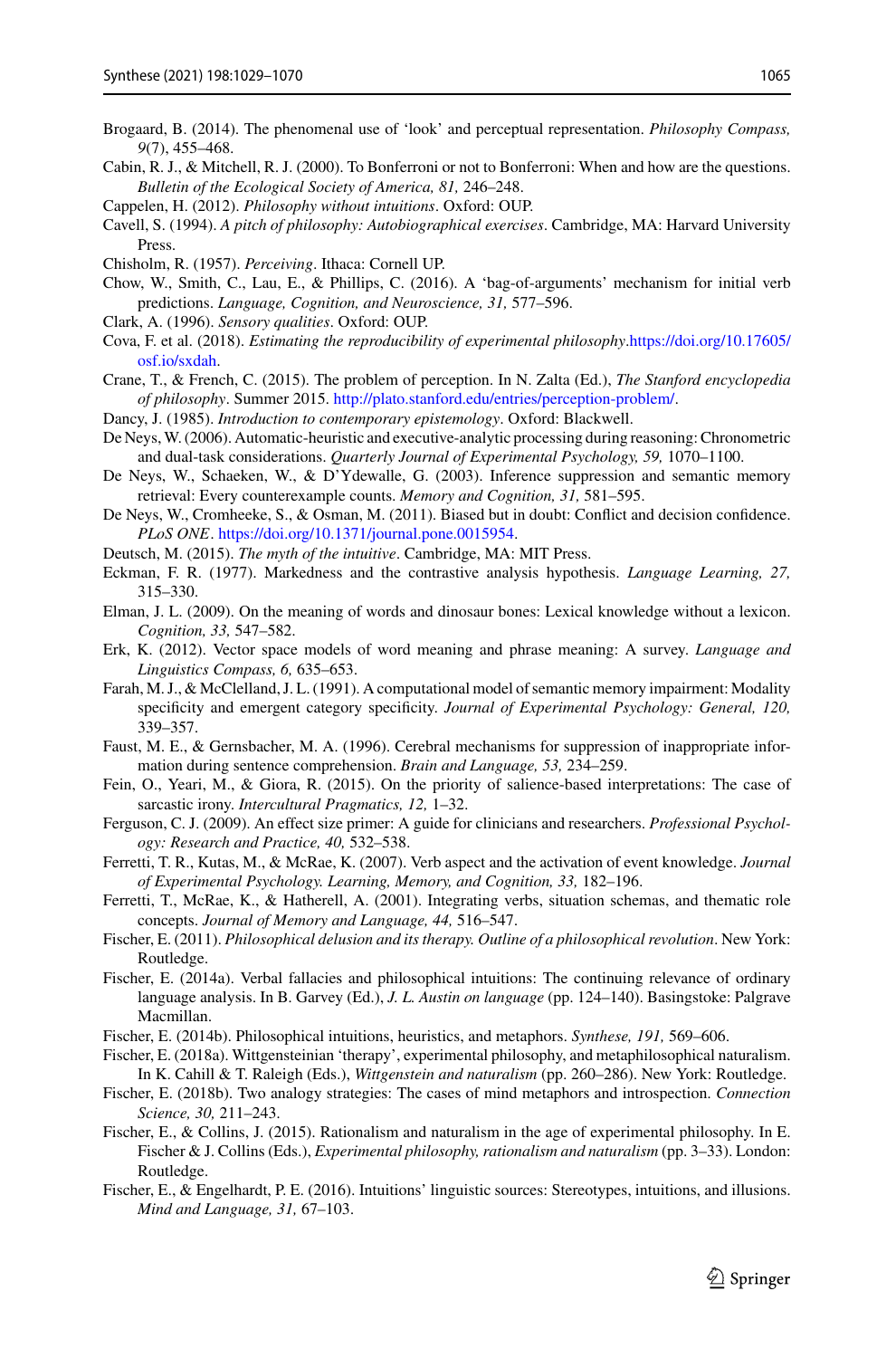- <span id="page-37-5"></span>Fischer, E., & Engelhardt, P. E. (2017). Stereotypical inferences: Philosophical relevance and psycholinguistic toolkit. *Ratio, 30,* 411–442.
- <span id="page-37-15"></span>Fischer, E., & Engelhardt, P. E. (2019). Eyes as windows to minds: Psycholinguistics for experimental philosophy. In E. Fischer & M. Curtis (Eds.), *Methodological advances in experimental philosophy* (pp. 43–100). London: Bloomsbury.
- <span id="page-37-19"></span>Fischer, E., & Engelhardt, P. E. (under review). *Lingering stereotypes: Salience bias in philosophical arguments*.
- <span id="page-37-21"></span>Fischer, E., Engelhardt, P. E., & Herbelot, A. (2015). Intuitions and illusions: From experiment and explanation to assessment. In E. Fischer & J. Collins (Eds.), *Experimental philosophy, rationalism and naturalism* (pp. 259–292). London: Routledge.
- Fischer, E., Engelhardt, P. E., & Herbelot, A. (in prep). *The expertise objection to experimental philosophy: A psycholinguistic perspective*.
- <span id="page-37-6"></span>Fish, W. (2009). *Perception, hallucination, and illusion*. Oxford: Oxford University Press.
- <span id="page-37-27"></span>Fish, W. (2010). *Philosophy of perception*. London: Routledge.
- <span id="page-37-22"></span>Flickinger, D., Oepen, S., & Ytrestol, G. (2010). Wikiwoods: Syntacto-semantic annotation for the English Wikipedia. In N. Calzolari, K. Choukri, B. Maegaard, J. Mariani, J. Odijk, S. Piperidis, M. Rosner and D. Tapias (Eds.), *Proceedings of the seventh international conference on language resources and evaluation (LREC2010)* (pp. 1665–1671). Paris: European Language Resources Association.
- <span id="page-37-11"></span>Fodor, J. (1983). *The modularity of mind*. Cambridge (MA): MIT Press.
- <span id="page-37-20"></span>Foss, D. J., & Speer, S. R. (1991). Global and local context effect in sentence processing. In R. R. Hoffman & D. S. Palermo (Eds.), *Cognitive and the symbolic processes: Applied and ecological perspectives* (pp. 115–139). Hillsdale, NJ: Erlbaum.
- <span id="page-37-9"></span>Garrod, S., & Sanford, A. J. (1981). Bridging inferences and the extended domain of reference. In J. Long & A. Baddley (Eds.), *Attention and performance IX* (pp. 331–346). Hillsdale, NJ: Erlbaum.
- <span id="page-37-0"></span>Garvey, B. (Ed.). (2014). *J.L. Austin on Language*. Basingstoke: Palgrave.
- <span id="page-37-25"></span>Genka, T. (2017). *Chikaku to Handan no Kyoukaisen [The distinction between perception and cognition]*. Tokyo: Keio University Press.
- <span id="page-37-3"></span>Gerken, M., & Beebe, J. (2016). Knowledge in and out of contrast. *Nous, 50,* 133–164.
- <span id="page-37-12"></span>Giora, R. (1997). Understanding figurative and literal language: The graded salience hypothesis. *Cognitive Linguistics, 8,* 183–206.
- <span id="page-37-7"></span>Giora, R. (2003). *On our mind. Salience, context, and figurative language*. Oxford: OUP.
- <span id="page-37-16"></span>Giora, R., & Fein, O. (1999). On understanding familiar and less-familiar figurative language. *Journal of Pragmatics, 31,* 1601–1618.
- <span id="page-37-18"></span>Giora, R., Fein, O., Aschkenazi, K., & Alkabets-Zlozover, I. (2007a). Negation in context: A functional approach to suppression. *Discourse Processes, 43,* 153–172.
- <span id="page-37-17"></span>Giora, R., Fein, O., Laadan, D., Wolfson, J., Zeituny, M., Kidron, R., et al. (2007b). Expecting irony: Context versus salience-based effects. *Metaphor and Symbol, 22,* 119–146.
- <span id="page-37-14"></span>Giora, R., Raphaely, M., Fein, O., & Livnat, E. (2014). Resonating with contextually inappropriate interpretations: The case of irony. *Cognitive Linguistics, 25,* 443–455.
- <span id="page-37-13"></span>Givoni, S., Giora, R., & Bergerbest, D. (2013). How speakers alert addressees to multiple meanings. *Journal of Pragmatics, 48,* 29–40.
- <span id="page-37-10"></span>Goldberg, A. E. (2003). Constructions: A new theoretical approach to language. *Trends in Cognitive Sciences, 7,* 219–224.
- <span id="page-37-26"></span>Goryo, K. (1987). *Yomu toiu koto. (on reading)*. Tokyo: University of Tokyo Press.

- <span id="page-37-23"></span>Grice, H. P. (1989). Logic and conversation. In His: *Studies in the ways of words* (pp. 22-40). Cambridge, MA: Harvard UP.
- <span id="page-37-4"></span>Grindrod, J., Andow, J., & Hansen, N. (2018). Third-person knowledge ascriptions: A crucial experiment for contextualism. *Mind and Language*. [https://doi.org/10.1111/mila.12196.](https://doi.org/10.1111/mila.12196)
- <span id="page-37-1"></span>Gustafsson, M., & Sørli, R. (2011). *The philosophy of J.L. Austin*. Oxford: OUP.
- <span id="page-37-8"></span>Hampton, J. A., & Passanisi, A. (2016). When intensions do not map onto extensions: Individual differences in conceptualization. *Journal of Experimental Psychology. Learning, Memory, and Cognition, 42,* 505–523.
- <span id="page-37-28"></span>Hanfling, O. (2000). *Philosophy and ordinary language*. London: Routledge.
- <span id="page-37-2"></span>Hansen, N. (2014). Contemporary ordinary language philosophy. *Philosophy Compass, 9,* 556–569.
- <span id="page-37-29"></span>Hansen, N. (2017). Must we measure what we mean? *Inquiry, 60,* 785–815.

<span id="page-37-24"></span>Grice, H. P. (1961). The causal theory of perception. *Proceedings of the Aristotelian Society, 35,* 121–152.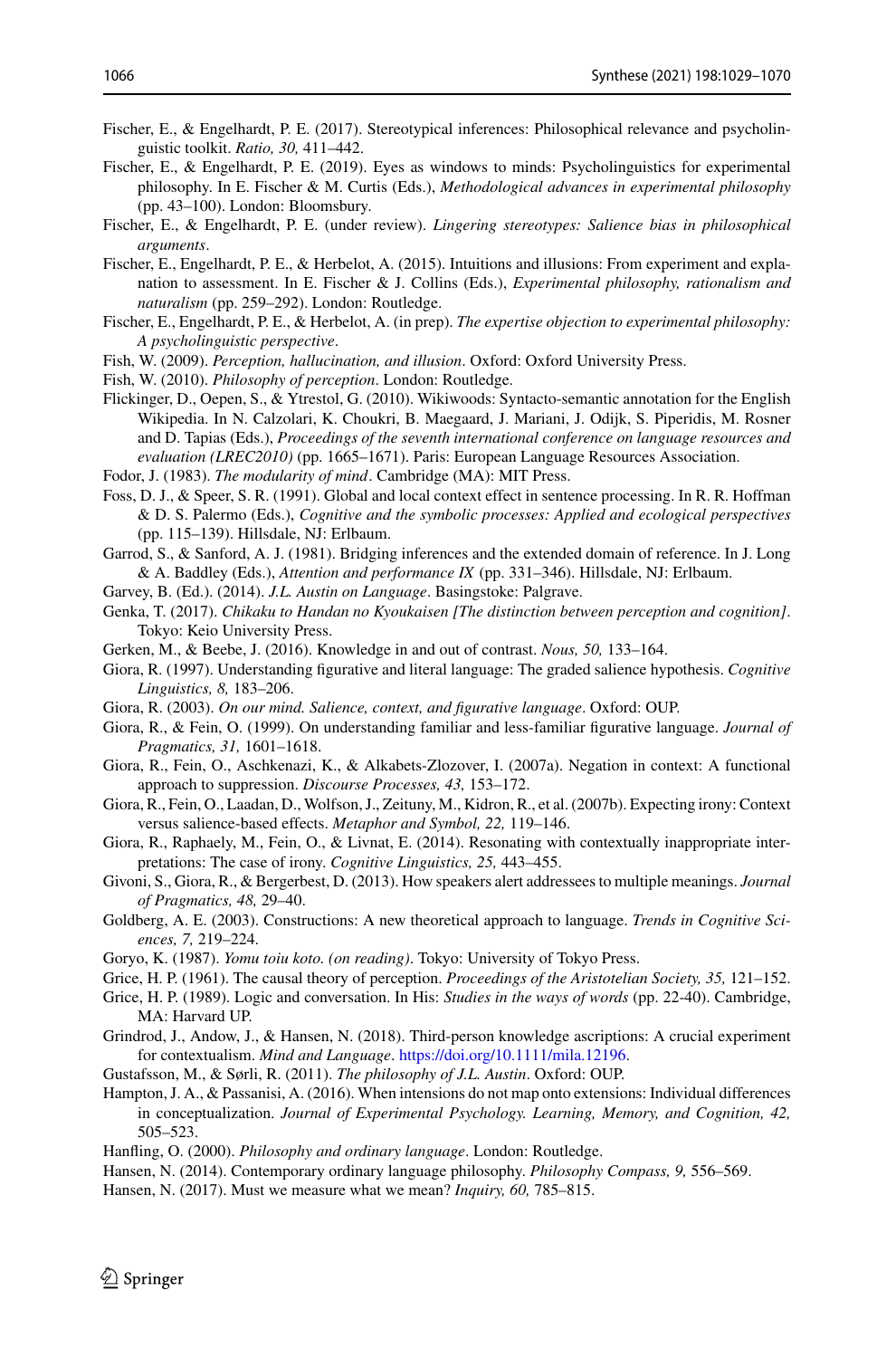- <span id="page-38-0"></span>Hansen, N. (2018). "Nobody would really talk that way!": The critical project in contemporary ordinary language philosophy. *Synthese*. [https://doi.org/10.1007/s11229-018-1812-x.](https://doi.org/10.1007/s11229-018-1812-x)
- <span id="page-38-4"></span>Hansen, N., & Chemla, E. (2013). Experimenting on contextualism. *Mind and Language, 28,* 286–321.
- <span id="page-38-2"></span>Hansen, N., & Chemla, E. (2015). Linguistic experiments and ordinary language philosophy. *Ratio, 28,* 422–445.
- <span id="page-38-30"></span>Hansen, N., Porter, J. D., & Francis, K. (under review). *A corpus study of "know": On the verification of philosophers' frequency claims about language*.
- <span id="page-38-7"></span>Hare, M., Jones, M., Thomson, C., Kelly, S., & McRae, K. (2009). Activating event knowledge. *Cognition, 111,* 151–167.
- <span id="page-38-10"></span>Harmon-Vukić, M., Guéraud, S., Lassonde, K. A., & O'Brien, E. J. (2009). The activation and instantiation of instrumental inferences. *Discourse Processes, 46,* 467–490.
- <span id="page-38-21"></span>Hawkins, J. A. (1994). *A performance theory of order and constituency*. Cambridge: CUP.
- <span id="page-38-22"></span>Hawkins, J. A. (2004). *Efficiency and complexity in grammars*. Oxford: OUP.
- <span id="page-38-5"></span>Horne, Z., & Livengood, J. (2017). Ordering effects, updating effects, and the spectre of global scepticism. *Synthese, 194,* 1189–1218.
- <span id="page-38-3"></span>Horvath, J. (2010). How (not) to react to experimental philosophy. *Philosophical Psychology, 23*, 447–480.
- <span id="page-38-25"></span>Hume, D. (1739/1975). A treatise of human nature (revised by P.H. Nidditch). In L. A. Selby-Bigge (Ed.), 2nd edn. Oxford: Clarendon Press.
- Institute for Japanese Language and Linguistics and Lago Institute of Language. (2012). *NINJAL*-*LWP for BCCWJNational* [\(http://nlb.ninjal.ac.jp/\)](http://nlb.ninjal.ac.jp/).
- <span id="page-38-20"></span>Jackson, F. (1977). *Perception. A representative theory*. Cambridge: CUP.
- <span id="page-38-28"></span>Kahneman, D. (1973). *Attention and effort*. Englewood Cliffs, NJ: Prentice-Hall.
- <span id="page-38-24"></span>Kahneman, D. (2011). *Thinking fast and slow*. London: Allen and Lane.
- <span id="page-38-26"></span>Kahneman, D., & Frederick, S. (2002). Representativeness revisited: Attribute substitution in intuitive judgment. In T. Gilovich, et al. (Eds.), *Heuristics and biases: The psychology of intuitive judgment* (pp. 49–81). Cambridge: CUP.
- <span id="page-38-27"></span>Kamas, E. N., Reder, L. M., & Ayers, M. S. (1996). Partial matching in the Moses illusion: Response bias not sensitivity. *Memory and Cognition, 24,* 687–699.
- <span id="page-38-12"></span>Kamide, Y., Altmann, G. T. M., & Haywood, S. L. (2003). The time-course of prediction in incremental sentence processing: Evidence from anticipatory eye movements. *Journal of Memory and Language, 49,* 133–156.
- <span id="page-38-13"></span>Kehler, A., Kertz, L., Rohde, H., & Elman, J. L. (2008). Coherence and co-reference revisited. *Journal of Semantics, 25,* 1–44.
- <span id="page-38-14"></span>Kim, A. E., Oines, L. D., & Sikos, L. (2016). Prediction during sentence comprehension is more than a sum of lexical associations: The role of event knowledge. *Language, Cognition, and Neuroscience, 31,* 597–601.
- <span id="page-38-15"></span>Kim, A. E., & Osterhout, L. (2005). The independence of combinatory semantic processing: Evidence from anticipatory eye-movements. *Journal of Memory and Language, 52,* 205–225.
- <span id="page-38-17"></span>Klein, D. E., & Murphy, G. L. (2001). The representation of polysemous words. *Journal of Memory and Language, 45,* 259–282.
- <span id="page-38-8"></span>Kutas, M., & Federmeier, K. T. (2000). Electrophysiology reveals semantic memory use in language comprehension. *Trends in Cognitive Sciences, 4,* 460–463.
- <span id="page-38-9"></span>Kutas, M., & Federmeier, K. T. (2011). Thirty years and counting: Finding meaning in the N400 component of the event-related brain potential (ERP). *Annual Review of Psychology, 62,* 621–647.
- <span id="page-38-29"></span>Laeng, B., Sirois, S., & Gredeback, G. (2012). Pupillometry: A window to the preconscious? *Perspectives on Psychological Science, 7,* 18–27.
- <span id="page-38-1"></span>Laugier, S. (2013). *Why we need ordinary language philosophy*. Chicago: University of Chicago Press.
- <span id="page-38-23"></span>Leech, G., Rayson, P., & Wilson, A. (2001). *Word frequencies in written and spoken English: Based on the British National Corpus*. London: Longman.
- <span id="page-38-6"></span>Levinson, S. C. (2000). *Presumptive meanings. The theory of generalized conversational implicature*. Cambridge: MIT Press.
- <span id="page-38-19"></span>Levy, B. J., & Anderson, M. C. (2002). Inhibitory processes and the control of memory retrieval. *Trends in Cognitive Sciences, 6,* 299–305.
- <span id="page-38-16"></span>Lewinski, M. (2012). The paradox of charity. *Informal Logic, 32,* 403–439.
- <span id="page-38-18"></span>Loftus, E. F. (1973). Activation of semantic memory. *The American Journal of Psychology, 86,* 331–337.
- <span id="page-38-11"></span>Lucas, M. (2000). Semantic priming without association: A meta-analytic review. *Psychonomic Bulletin & Review, 7,* 618–630.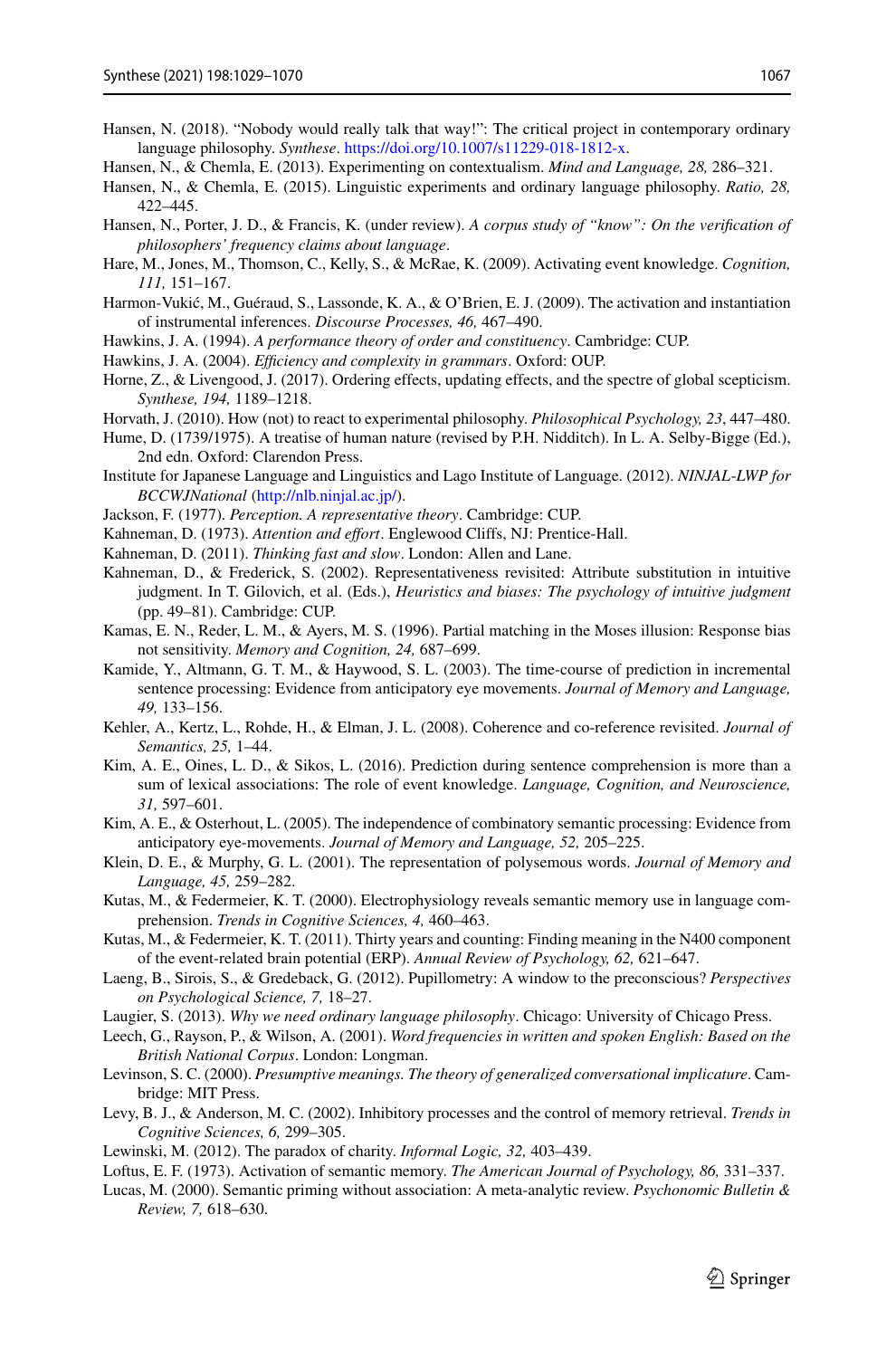- <span id="page-39-8"></span>Lupker, S. J. (1984). Semantic priming without association: A second look. *Journal of Verbal Learning and Verbal Behavior, 23,* 709–733.
- <span id="page-39-5"></span>Machery, E. (2017). *Philosophy within its proper bounds*. Oxford: OUP.
- <span id="page-39-1"></span>Mallon, R. (2016). Experimental philosophy. In H. Cappelen, T. Szabo Gendler, & J. Hawthorne (Eds.), *Oxford handbook of philosophical methodology* (pp. 410–433). Oxford: OUP.
- <span id="page-39-21"></span>Masuoka, T. (2002). Handan no modality [Modality of judgment]. *Nihongogaku, 21*(2), 6–16.
- <span id="page-39-22"></span>Matsui, T. (2000). Linguistic encoding of the guarantee of relevance: Japanese sentence-final particle YO. In G. Anderson & T. Frethein (Eds.), *Pragmatic Markers and propositional attitude* (pp. 145–172). Amsterdam: John Benjamins.
- <span id="page-39-13"></span>Matsuki, K., Chow, T., Hare, M., Elman, J. L., Scheepers, C., & McRae, K. (2011). Event-based plausibility immediately influences on-line language comprehension. *Journal of Experimental Psychology. Learning, Memory, and Cognition, 37,* 913–934.
- <span id="page-39-18"></span>Maund, J. B. (1986). The phenomenal and other uses of 'looks'. *Australasian Journal of Philosophy, 64,* 170–180.
- <span id="page-39-11"></span>McKoon, G., & Ratcliff, R. (1980). Priming in item recognition: The organization of propositions in memory for text. *Journal of Verbal Learning and Verbal Behavior, 19,* 369–386.
- <span id="page-39-7"></span>McRae, K., Ferretti, T. R., & Amyote, I. (1997). Thematic roles as verb-specific concepts. *Language and Cognitive Processes, 12,* 137–176.
- <span id="page-39-16"></span>McRae, K., Hare, M., Elman, J. L., & Ferretti, T. R. (2005). A basis for generating expectancies for verbs from nouns. *Memory & Cognition, 33,* 1174–1184.
- <span id="page-39-9"></span>McRae, K., & Jones, M. (2013). Semantic memory. In D. Reisberg (Ed.), *Oxford handbook of cognitive psychology*. Oxford: OUP.
- <span id="page-39-14"></span>Mehler, J., Sebastian, N., Altmann, G., Dupoux, E., Christophe, A., & Pallier, C. (1993). Understanding compressed sentences: The role of rhythm and meaning. *Annals of the New York Academy of Sciences, 682,* 272–282.
- <span id="page-39-20"></span>Melinger, A., & Mauner, G. (1999). When are implicit agents encoded? Evidence from cross-modal priming. *Brain and Language, 68,* 185–191.
- <span id="page-39-15"></span>Metusalem, R., Kutas, M., Urbach, T. P., Hare, M., McRae, K., & Elman, J. L. (2012). Generalized event knowledge activation during online sentence comprehension. *Journal of Memory and Language, 66,* 545–567.
- <span id="page-39-24"></span>Minamide, K., & Nakamura, M. (Eds.). (2011). *Genius Japanese–English dictionary* (3rd ed.). Tokyo: Taishukan.
- <span id="page-39-25"></span>Moore, G. E. (1918/19). Some judgments of perception. *Proceedings of the Aristotelian Society*, *19,* 1–29.
- <span id="page-39-26"></span>Morewedge, C. K., & Kahneman, D. (2010). Associative processes in intuitive judgment. *Trends in Cognitive Science, 14,* 435–440.
- <span id="page-39-17"></span>Morris, R. K. (1994). Lexical and message-level sentence context effects on fixation times in reading. *Journal of Experimental Psychology. Learning, Memory, and Cognition, 20,* 92–103.
- <span id="page-39-0"></span>Murphy, T. (2014). Experimental philosophy 1935–1965. In J. Knobe, T. Lombrozo, & S. Nichols (Eds.), *Oxford studies in experimental philosophy* (Vol. 1, pp. 325–368). Oxford: OUP.
- <span id="page-39-2"></span>Nado, J. (2016). Experimental philosophy 2.0. *Thought, 5*, 159–168.
- <span id="page-39-3"></span>Naess, A. (1956). Logical equivalence, intentional isomorphism and synonymity as studied by questionnaires. *Synthese, 10,* 471–479.
- <span id="page-39-4"></span>Naess, A. (1961). A study of "or". *Synthese, 13,* 49–60.
- <span id="page-39-23"></span>Nakagawa, S. (2004). A farewell to Bonferroni: The problems of low statistical power and publication bias. *Behavioral Ecology, 15,* 1044–1045.
- <span id="page-39-10"></span>Neely, J. H., & Kahan, T. A. (2001). Is semantic activation automatic? A critical re-evaluation. In H. L. Roediger, J. S. Nairne, I. Neath, & A. M. Surprenant (Eds.), *The nature of remembering* (pp. 69–93). Washington, DC: APA.
- <span id="page-39-6"></span>Nichols, S., & Knobe, J. (2007). Moral responsibility and determinism: The cognitive science of folk intuitions. *Noûs, 41,* 663–685.
- <span id="page-39-27"></span>Nichols, S., & Pinillos, A. (2018). Skepticism and the acquisition of 'knowledge'. *Mind and Language*. [https://doi.org/10.1111/mila.12179.](https://doi.org/10.1111/mila.12179)
- <span id="page-39-19"></span>Nobuhara, Y. (1999). *Kokoro no Gendai Tetsugaku [Contemporary philosophy of mind]*. Tokyo: Keiso Shobo.
- <span id="page-39-12"></span>O'Brien, E. J., & Albrecht, J. E. (1992). Comprehension strategies in the development of a mental model. *Journal of Experimental Psychology. Learning, Memory, and Cognition, 18,* 777–784.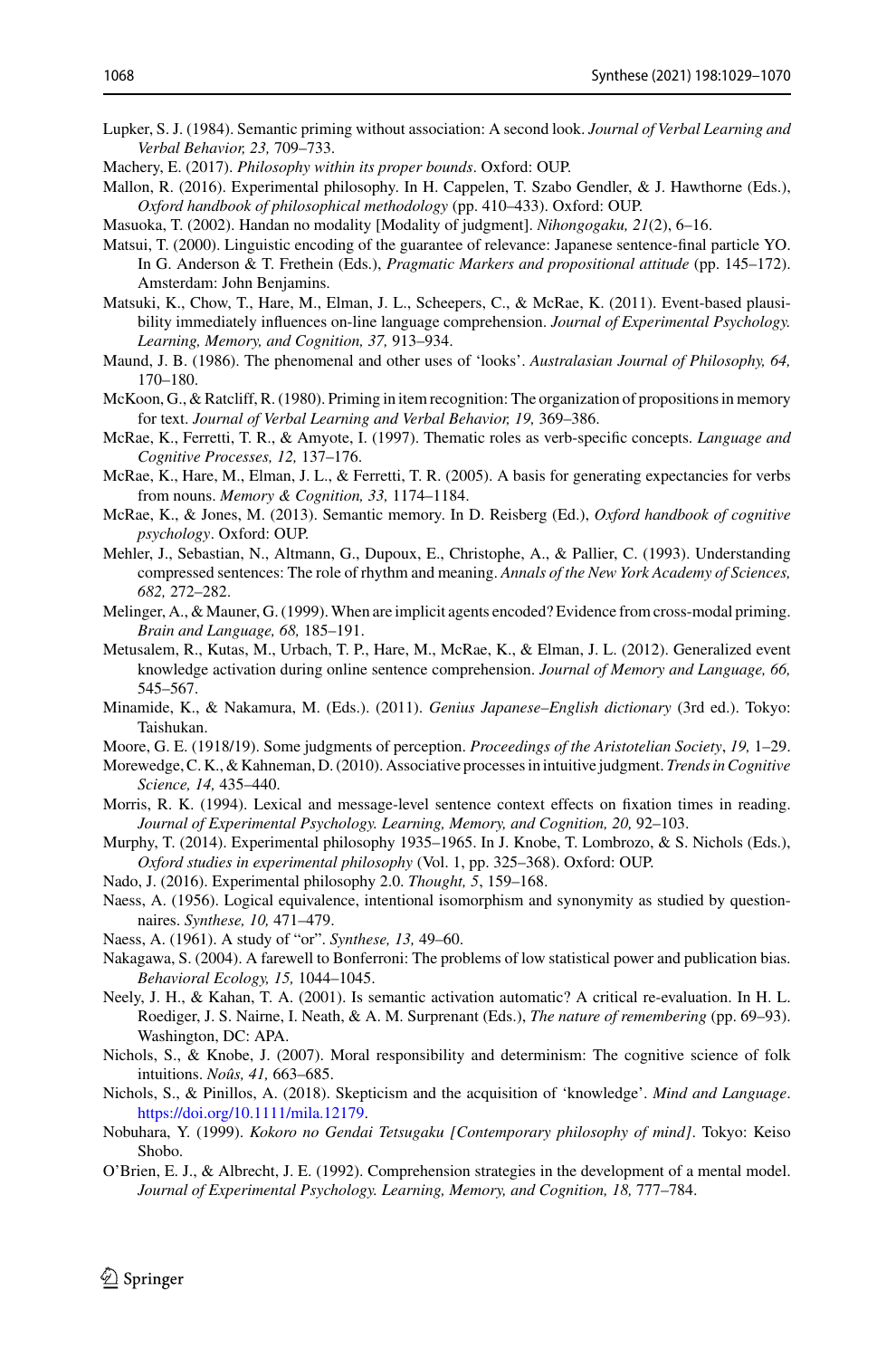- <span id="page-40-10"></span>Oden, G. C., & Spira, J. L. (1983). Influence of context on the activation and selection of ambiguous word senses. *Quarterly Journal of Experimental Psychology, 35A,* 51–64.
- <span id="page-40-16"></span>Oppenheimer, D. M. (2006). Consequences of erudite vernacular utilised irrespective of necessity: Problems with using long words needlessly. *Applied Cognitive Psychology, 20,* 139–156.
- <span id="page-40-13"></span>Ortony, A. (1993). The role of similarity in similes and metaphors. In A. Ortony (Ed.), *Metaphor and thought* (2nd ed., pp. 342–356). Cambridge: CUP.
- <span id="page-40-11"></span>Osterhout, L., Bersick,M., &McLaughlin, J. (1997). Brain potentials reflect violations of gender stereotypes. *Memory & Cognition, 25,* 273–285.
- <span id="page-40-30"></span>Papineau, D. (2009). The poverty of analysis. *Aristotelian Society Supplementary Volumes, 83,* 1–30.
- <span id="page-40-29"></span>Park, H., & Reder, L. M. (2004). Moses illusion. In R. Pohl (Ed.), *Cognitive illusions* (pp. 275–291). New York: Psychology Press.
- <span id="page-40-4"></span>Patson, N. D., & Warren, T. (2010). Eye movements to plausibility violations. *Quarterly Journal of Experimental Psychology, 63,* 1516–1532.
- <span id="page-40-9"></span>Peleg, O., & Giora, R. (2011). Salient meanings: The whens and wheres. In K. M. Jaszczolt & K. Allan (Eds.), *Salience and defaults in utterance processing* (pp. 32–52). Berlin: de Gruyter.
- <span id="page-40-7"></span>Pickering, M. J., & Garrod, S. (2013). An integrated theory of language production and comprehension. *Behavioral and Brain Sciences, 36,* 329–347.
- <span id="page-40-31"></span>Pollock, J. L. (1986). *Contemporary theories of knowledge*. Totowa, NJ: Rowman and Littlefield.
- <span id="page-40-12"></span>Postal, P. (1973). *On raising*. Cambridge, MA: MIT Press.
- <span id="page-40-3"></span>Price, H. H. (1932). *Perception*. 2nd edn., repr. 1961. London: Methuen.
- <span id="page-40-5"></span>Rayner, K. (1998). Eye movements in reading and information processing: 20 years of research. *Psychological Bulletin, 124,* 372–422.
- <span id="page-40-1"></span>Robinson, H. (2001). *Perception*. London: Routledge.
- <span id="page-40-24"></span>Rosnow, R. L., & Rosenthal, R. (2003). Effect sizes for experimenting psychologists. *Canadian Journal of Experimental Psychology, 57,* 221–237.
- <span id="page-40-6"></span>Rumelhart, D. E. (1978). Schemata: The building blocks of cognition. In R. Spiro, B. Bruce, & W. Brewer (Eds.), *Theoretical issues in reading comprehension*. Hillsdale, NJ: Erlbaum.
- <span id="page-40-26"></span>Russell, B. (1912/1980). *The problems of philosophy*, Oxford: OUP.
- <span id="page-40-20"></span>Russell, B. (1964). *Tetsugaku Nyuumon* in 1912 (Russell, Ed., H. Nakamura, Trans.). Tokyo: Shakaishisousha.
- <span id="page-40-21"></span>Russell, B. (1965). *Tetsugaku Nyuumon* in 1912 (Russell, Ed., K. Ikumatsu, Trans.). Tokyo: Kadokawa Shoten.
- <span id="page-40-17"></span>Russell, B. (1967). *Probleme der Philosophie* in 1912 (Russell, Ed., E. Bubser, Trans.). Frankfurt a.M.: Suhrkamp.
- <span id="page-40-22"></span>Russell, B. (2005). *Tetsugaku Nyuumon* in 1912 (Russell, Ed., N. Takamura, Trans.). Tokyo: Chikuma Shobo.
- <span id="page-40-23"></span>Sasanuma, S. (1980). Acquired dyslexia in Japanese: Clinical features and underlying mechanisms. In M. Coltheart, K. Patterson, & J. C. Marshall (Eds.), *Deep dyslexia* (pp. 48–90). London: Routledge.
- <span id="page-40-0"></span>Schaffer, J., & Knobe, J. (2012). Contrastive knowledge surveyed. *Noûs, 46,* 675–708.
- <span id="page-40-18"></span>Scholze-Stubenrecht, W., & Sykes, J. B. (Eds.). (1999). *Duden-Oxford, Großwörterbuch Englisch* (2nd ed.). Mannheim: Dudenverlag.
- <span id="page-40-14"></span>Searle, J. (1993). Metaphor. In A. Ortony (Ed.), *Metaphor and thought* (2nd ed., pp. 83–111). Cambridge: **CUP**
- <span id="page-40-25"></span>Searle, J. (2001). J.L. Austin. In A. Martinich & D. Sosa (Eds.), *A companion to analytic philosophy* (pp. 218–230). Oxford: Blackwell.
- <span id="page-40-15"></span>Shattuck-Hufnagel, S., & Klatt, D. H. (1979). The limited use of distinctive features and markedness in speech production: Evidence from speech error data. *Journal of Verbal Learning and Verbal Behavior, 18,* 41–55.
- <span id="page-40-28"></span>Shynkaruk, J. M., & Thompson, V. A. (2006). Confidence and accuracy in deductive reasoning. *Memory and Cognition, 34,* 619–632.
- <span id="page-40-27"></span>Simmons, J. P., & Nelson, L. D. (2006). Intuitive confidence: Choosing between intuitive and non-intuitive alternatives. *Journal of Experimental Psychology: General, 135,* 409–428.
- <span id="page-40-8"></span>Simpson, G. B., & Burgess, C. (1985). Activation and selection processes in the recognition of ambiguous words. *Journal of Experimental Psychology: Human Perception and Performance, 11,* 28–39.
- <span id="page-40-2"></span>Smith, A. D. (2002). *The problem of perception*. Cambridge, MA: Harvard UP.
- <span id="page-40-19"></span>Springer, O. (Ed.). (2000). *Langenscheidts Enzyklopädisches Wörterbuch der englischen und deutschen Sprache: "Der Große Muret-Sanders"* (Vol. 2). Berlin: Langenscheidt.